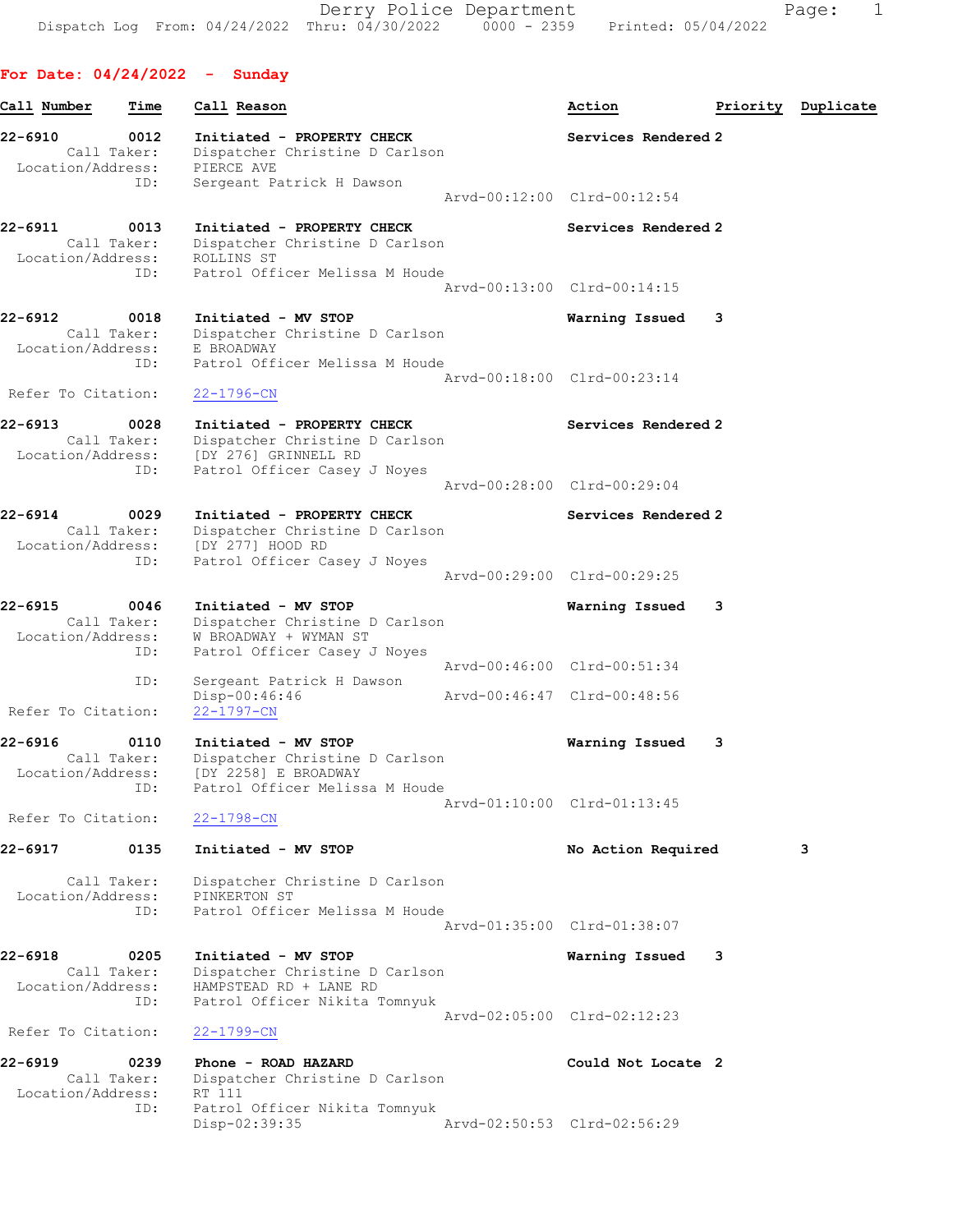Derry Police Department Fage: 2 Dispatch Log From: 04/24/2022 Thru: 04/30/2022 0000 - 2359 Printed: 05/04/2022 22-6920 0510 Phone - ALARM, BURGLAR False Alarm 1 Call Taker: Dispatcher Christine D Carlson Location/Address: [DY 2574] BIRCH ST ID: Patrol Officer Casey J Noyes Disp-05:11:54 Arvd-05:14:46 Clrd-05:14:48 ID: Patrol Officer Nikita Tomnyuk Disp-05:11:56 Arvd-05:14:41 Clrd-05:14:50 Narrative: 04/24/2022 0511 Entry/exit door Refer To Field Int: 22-1388-FI 22-6921 0534 Phone - ALARM, BURGLAR False Alarm 1 Call Taker: Dispatcher Christine D Carlson Location/Address: [DY 2574] BIRCH ST ID: Patrol Officer Casey J Noyes Disp-05:35:18 Arvd-05:36:00 Clrd-05:39:45 Refer To Field Int: 22-1404-FI 22-6922 0744 Phone - DOMESTIC DISTURBANCE Verbal in Nature 1 Call Taker: Dispatcher Jess W Arcand Location/Address: FLORENCE ST ID: Patrol Officer Bryan R Hanson Disp-07:48:06 Arvd-07:51:17 Clrd-07:57:04 Patrol Officer Samuel J Troy ID: Patrol Officer Nicholas M Granville<br>Disp-07:48:08 Arvd-0 Disp-07:48:08 Arvd-07:51:16 Clrd-07:57:04 Refer To Field Int: 22-1374-FI 22-6923 0818 Initiated - MV STOP Warning Issued 3 Call Taker: Dispatcher Jess W Arcand Location/Address: ISLAND POND RD ID: Patrol Officer Bryan R Hanson Arvd-08:18:00 Clrd-08:28:59 Patrol Officer Samuel J Troy Refer To Citation: 22-1800-CN 22-6924 0853 Phone - VIN CHECK Services Rendered 3 Call Taker: Dispatcher Jess W Arcand Location/Address: GOODHUE RD ID: Patrol Officer Bryan R Hanson Disp-08:54:09 Arvd-09:04:42 Clrd-09:21:26 Patrol Officer Samuel J Troy Refer To Field Int: 22-1393-FI 22-6925 1009 Phone - DELIVER A MESSAGE Message Delivered 1 Call Taker: Patrol Officer Robert Corwin Location/Address: LAMPTON DR ID: Patrol Officer Bryan R Hanson Disp-10:09:43 Arvd-10:23:08 Clrd-10:31:54 Patrol Officer Samuel J Troy Arrived By: Dispatcher Jess W Arcand Cleared By: Dispatcher Jess W Arcand Refer To Field Int: 22-1392-FI 22-6926 1107 Initiated - FOLLOW-UP Cleared 2 Call Taker: Dispatcher Jess W Arcand Location/Address: MUNICIPAL DR ID: Patrol Officer Charles L Doherty Arvd-11:07:00 Clrd-12:43:09 Cleared By: Patrol Officer Robert Corwin 22-6927 1135 Initiated - MV STOP Warning Issued 3 Call Taker: Dispatcher Jess W Arcand Location/Address: S MAIN ST + FAIRWAY DR ID: Patrol Officer Bryan R Hanson Arvd-11:35:00 Clrd-11:47:13 Patrol Officer Samuel J Troy Refer To Citation: 22-1801-CN 22-6928 1351 Phone - MV ACCIDENT Report Taken 1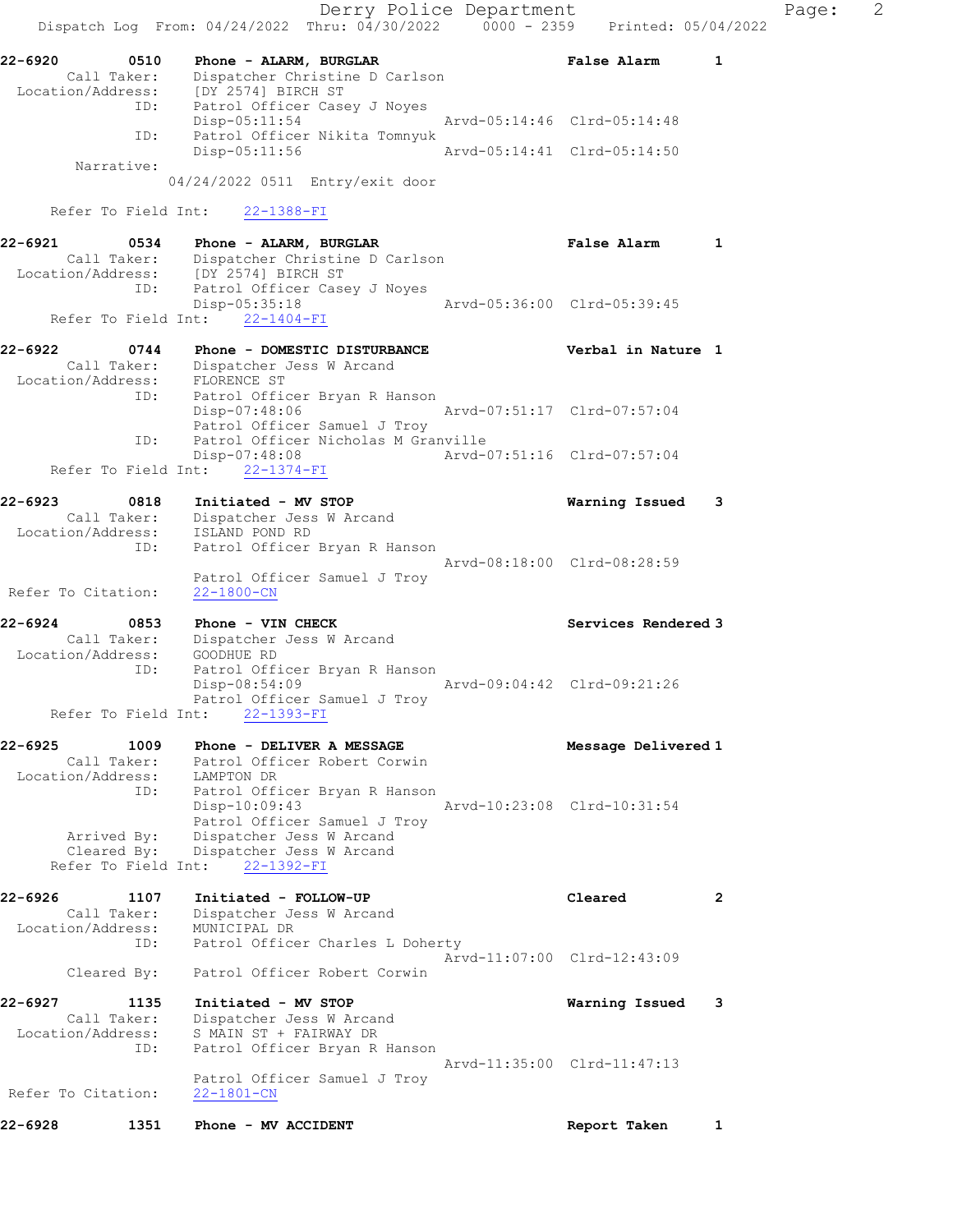Derry Police Department Fage: 3 Dispatch Log From: 04/24/2022 Thru: 04/30/2022 0000 - 2359 Printed: 05/04/2022 Call Taker: Dispatcher Jess W Arcand Location/Address: WALL ST<br>ID: Patrol ( Patrol Officer Nicholas M Granville Disp-13:51:38 Arvd-13:55:08 Clrd-14:26:16<br>22-1809-CN Refer To Citation: Narrative: 04/24/2022 1359 OFF WITH NH 4383072 AND NH 5046395 Narrative: 04/24/2022 1424 NONREPORTABLE. Laskiewicz v. parked car Refer To Accident: 22-201-AC 22-6929 1409 Phone - ALARM, BURGLAR TREAST TRANSPORT Range Alarm 1 Call Taker: Dispatcher Jess W Arcand Location/Address: [DY 1596] HOOD RD<br>ID: Patrol Officer Bryan Patrol Officer Bryan R Hanson<br>Disp-14:10:01 Arvd-14:14:30 Clrd-14:22:59 Patrol Officer Samuel J Troy ID: Patrol Officer Brendan S Holden Disp-14:10:04 Arvd-14:12:40 Clrd-14:23:01 Refer To Field Int: 22-1403-FI 22-6930 1445 Phone - THEFT Report Taken 2 Call Taker: Patrol Officer Robert Corwin Location/Address: DONOVAN DR ID: Patrol Officer Brendan S Holden<br>Disp-14:50:10 Ar Arvd-15:01:35 Clrd-15:45:36 Dispatched By: Dispatcher Jess W Arcand Arrived By: Dispatcher Christina L Power Cleared By: Dispatcher Christina L Power ID: Sergeant Jared Knox Disp-15:25:55 Arvd-15:28:19 Clrd-15:45:34 Dispatched By: Dispatcher Christina L Power Arrived By: Dispatcher Christina L Power Cleared By: Dispatcher Christina L Power Narrative: air pods Narrative: 04/24/2022 1527 follow up on Elm St Refer To Incident: 22-707-OF 22-6931 1529 Initiated - MV STOP Warning Issued 3 Call Taker: Dispatcher Christina L Power Location/Address: E BROADWAY ID: Patrol Officer Michael P Accorto Arvd-15:29:00 Clrd-15:32:46 Refer To Citation: 22-1802-CN 22-6932 1536 Initiated - MV STOP 1988 1989 No Action Required 3 Call Taker: Dispatcher Christina L Power Location/Address: ISLAND POND RD ID: Patrol Officer Andrew R Kennedy Arvd-15:36:00 Clrd-15:39:02 22-6933 1555 Initiated - MV STOP Warning Issued 3 Call Taker: Dispatcher Christina L Power Location/Address: CHESTER RD ID: Patrol Officer Andrew J Teague Arvd-15:55:00 Clrd-16:03:33 Patrol Officer Nathan S Lavoie<br>22-1803-CN Refer To Citation: 22-6934 1600 Initiated - MV STOP Summons Issued 3 Call Taker: Dispatcher Christina L Power Location/Address: RT 28 ID: Patrol Officer Andrew R Kennedy Arvd-16:00:00 Clrd-16:14:17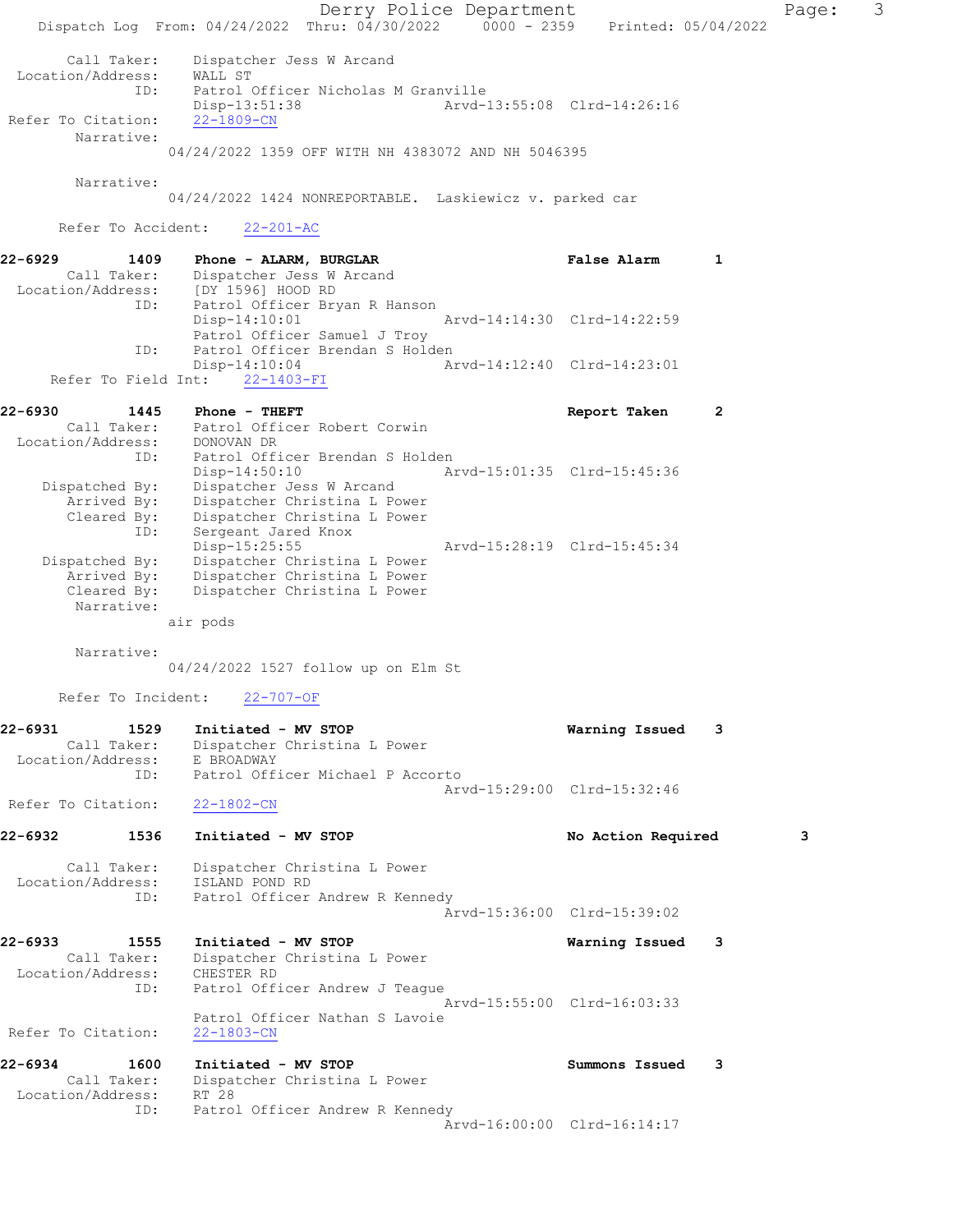Derry Police Department Controller Page: 4 Dispatch Log From: 04/24/2022 Thru: 04/30/2022 0000 - 2359 Printed: 05/04/2022 Refer To Citation: 22-816-001021 22-6935 1609 Initiated - FOLLOW-UP Cleared 2 Call Taker: Dispatcher Christina L Power Location/Address: ELM ST ID: Patrol Officer Brendan S Holden Arvd-16:09:00 Clrd-16:15:45 22-6936 1609 Phone - MV CHECK Vehicle checked 1 Call Taker: Patrol Officer Robert Corwin Location/Address: N HIGH ST ID: Patrol Officer Collin Kennedy Disp-16:10:39 Arvd-16:16:05 Clrd-16:35:55 Arrived By: Dispatcher Christina L Power Cleared By: Dispatcher Christina L Power Narrative: Yellow buggy w/damage 22-6937 1614 Phone - NEIGHBORHOOD DISPUTE 1988 Matter Mediated 2 Call Taker: Dispatcher Christina L Power Location/Address: ELM ST ID: Patrol Officer Brendan S Holden Disp-16:16:00 Arvd-16:19:27 Clrd-16:27:32 ID: Patrol Officer Michael P Accorto Disp-16:16:04 Arvd-16:25:48 Clrd-16:27:34 Refer To Field Int: 22-1395-FI Refer To Field Int: 22-1396-FI 22-6938 1623 Initiated - MV STOP Warning Issued 3 Call Taker: Dispatcher Christina L Power Location/Address: BEAVER RD ID: Patrol Officer Andrew J Teague Arvd-16:23:00 Clrd-16:34:03 Patrol Officer Nathan S Lavoie Cleared By: Patrol Officer Robert Corwin Refer To Citation: 22-1804-CN 22-6939 1636 Initiated - FOLLOW-UP Cleared 2 Call Taker: Dispatcher Christina L Power Location/Address: FAIRWAY DR ID: Patrol Officer Collin Kennedy Arvd-16:36:00 Clrd-16:58:04 22-6940 1715 Phone - WELFARE CHECK Services Rendered 2 Call Taker: Patrol Officer Robert Corwin Location/Address: VALLEY ST ID: Patrol Officer Michael P Accorto Disp-17:17:09 Arvd-17:19:41 Clrd-17:29:36 Arrived By: Dispatcher Christina L Power Cleared By: Dispatcher Christina L Power Refer To Field Int: 22-1394-FI 22-6941 1750 911 - WELFARE CHECK Services Rendered 2 Call Taker: Patrol Officer Robert Corwin Location/Address: VALLEY ST ID: Patrol Officer Michael P Accorto Disp-17:59:30 Arvd-18:00:13 Clrd-18:02:38 Arrived By: Dispatcher Christina L Power Cleared By: Dispatcher Christina L Power 22-6942 1753 Initiated - MV STOP Warning Issued 3 Call Taker: Patrol Officer Robert Corwin Location/Address: RT 28 ID: Patrol Officer Andrew R Kennedy Arvd-17:53:00 Clrd-17:59:21 Cleared By: Dispatcher Christina L Power Refer To Citation: 22-1805-CN 22-6943 1835 Initiated - SUBPOENA DELIVERY Not Served 1 Call Taker: Dispatcher Christina L Power Location/Address: RAILROAD AVE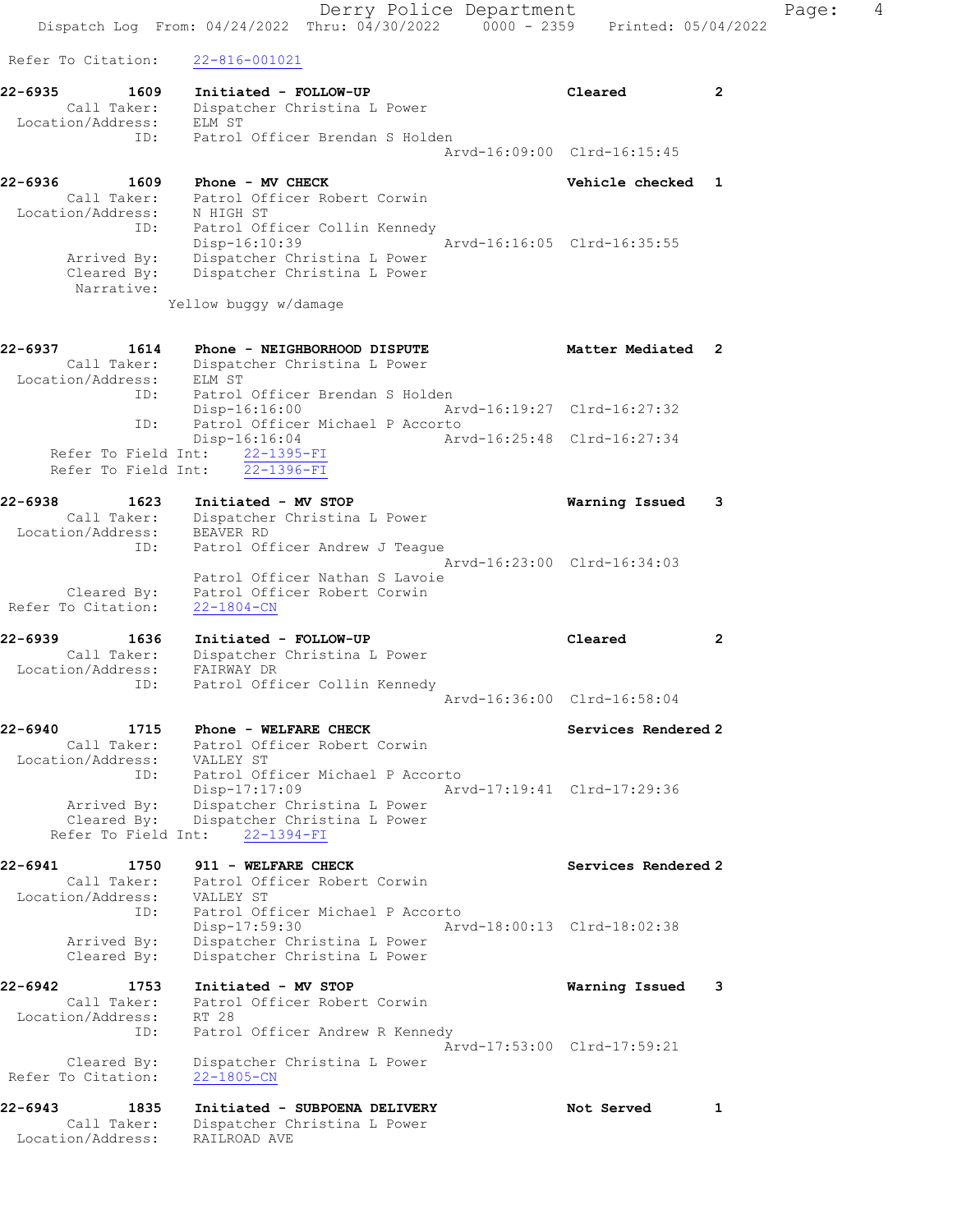Derry Police Department Fage: 5 Dispatch Log From: 04/24/2022 Thru: 04/30/2022 0000 - 2359 Printed: 05/04/2022 ID: Patrol Officer Michael P Accorto Arvd-18:35:00 Clrd-18:40:38 22-6944 1901 Phone - ANIMAL COMPLAINT Network and Matter Mediated 1 Call Taker: Patrol Officer Robert Corwin Location/Address: FAIRWAY DR ID: Patrol Officer Collin Kennedy Disp-19:02:51 Arvd-19:12:41 Clrd-19:18:13 Arrived By: Dispatcher Christina L Power Narrative: barking dogs Refer To Field Int: 22-1401-FI 22-6945 1929 911 - OHRV COMPLAINT COMERCLE CONE Gone on Arrival 1 Call Taker: Patrol Officer Robert Corwin Location/Address: WALNUT HILL RD ID: Patrol Officer Andrew J Teague Disp-19:30:02 Arvd-19:36:22 Clrd-19:50:21 Patrol Officer Nathan S Lavoie Cleared By: Dispatcher Christina L Power Narrative: Kid on ATV 22-6946 1943 Initiated - FOLLOW-UP Cleared 2 Call Taker: Patrol Officer Robert Corwin Location/Address: LINLEW DR ID: Patrol Officer Monica Ricci Arvd-19:43:00 Clrd-20:08:20 Cleared By: Dispatcher Christina L Power 22-6947 1952 Initiated - PROPERTY CHECK Cleared 2 Call Taker: Dispatcher Christina L Power Location/Address: DAMREN RD ID: Patrol Officer Andrew J Teague Arvd-19:52:00 Clrd-20:03:12 Patrol Officer Nathan S Lavoie 22-6948 2016 Initiated - MV CHECK Vehicle checked 1 Call Taker: Dispatcher Christina L Power Location/Address: MANCHESTER RD ID: Patrol Officer Collin Kennedy Arvd-20:16:00 Clrd-20:20:31 ID: Patrol Officer Monica Ricci Disp-20:19:10 Arvd-20:19:12 Clrd-20:20:28 22-6949 2023 Initiated - FOLLOW-UP Vehicle checked 2 Call Taker: Dispatcher Christina L Power Location/Address: MUNICIPAL DR ID: Patrol Officer Collin Kennedy Arvd-20:23:00 Clrd-20:52:46 22-6950 2032 Initiated - MV STOP Warning Issued 3 Call Taker: Dispatcher Christina L Power Location/Address: E BROADWAY ID: Patrol Officer Monica Ricci Arvd-20:32:00 Clrd-20:38:34 Refer To Citation: 22-1807-CN 22-6951 2042 Initiated - MV STOP Vehicle checked 3 Call Taker: Dispatcher Christina L Power Location/Address: HUMPHREY RD ID: Patrol Officer Andrew J Teague Arvd-20:42:00 Clrd-20:52:34 Patrol Officer Nathan S Lavoie Refer To Field Int: 22-1397-FI 22-6952 2153 Phone - Barking Dog Complaint Services Rendered 2 Call Taker: Dispatcher Christina L Power Location/Address: FAIRWAY DR

ID: Patrol Officer Collin Kennedy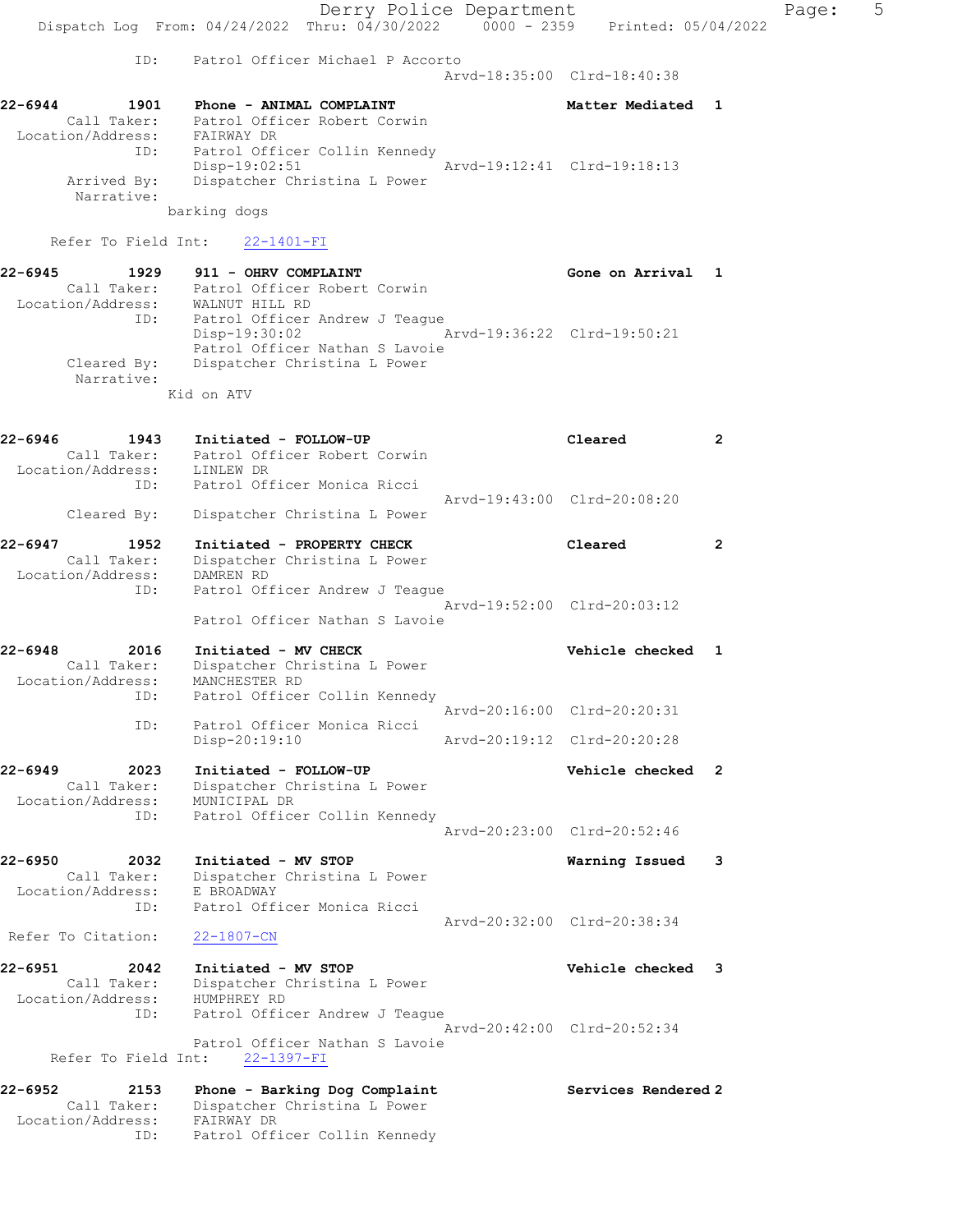Derry Police Department The Control of Page: 6 Dispatch Log From: 04/24/2022 Thru: 04/30/2022 0000 - 2359 Printed: 05/04/2022 Disp-21:53:29 Arvd-22:00:11 Clrd-22:08:00 Narrative: residents were asked to take care of the dogs Refer To Field Int: 22-1400-FI 22-6953 2205 Phone - ERRATIC OPERATION Services Rendered 2 Call Taker: Patrol Officer Robert Corwin Location/Address: [DY 466] CRYSTAL AVE ID: Patrol Officer Michael P Accorto<br>Disp-22:06:27 Arv Disp-22:06:27 Arvd-22:07:45 Clrd-22:17:01 Arrived By: Dispatcher Christina L Power Cleared By: Dispatcher Christina L Power ID: Patrol Officer Monica Ricci Disp-22:06:30 Arvd-22:12:27 Clrd-22:17:03 Arrived By: Dispatcher Christina L Power Cleared By: Dispatcher Christina L Power Narrative: blue Nissan #492 3658 Narrative: 04/24/2022 2214 mv check on the bypass Narrative: no issues upon checking 22-6954 2323 Initiated - PROPERTY CHECK Services Rendered 2 Call Taker: Dispatcher Christine D Carlson Location/Address: HUMPHREY RD ID: Patrol Officer Ryan M Panaro Arvd-23:23:00 Clrd-23:23:53 22-6955 2327 Initiated - ASSIST CITIZEN Services Rendered 3 Call Taker: Dispatcher Christine D Carlson Location/Address: MUNICIPAL DR ID: Patrol Officer Robert Corwin Arvd-23:27:00 Clrd-23:46:57 22-6956 2342 Initiated - PROPERTY CHECK Services Rendered 2 Call Taker: Dispatcher Christine D Carlson Location/Address: ROLLINS ST ID: Patrol Officer Melissa M Houde Arvd-23:42:00 Clrd-23:42:34 22-6957 2344 Initiated - MV STOP Warning Issued 3 Call Taker: Dispatcher Christine D Carlson Location/Address: PIERCE AVE ID: Patrol Officer Casey J Noyes Arvd-23:44:00 Clrd-23:50:27 Refer To Citation: 22-1808-CN 22-6958 2350 Initiated - PROPERTY CHECK Services Rendered 2 Call Taker: Dispatcher Christine D Carlson Location/Address: PIERCE AVE ID: Patrol Officer Casey J Noyes Arvd-23:50:00 Clrd-23:50:47 22-6959 2351 Walk-In - ASSIST CITIZEN ADVICE GIVEN 3<br>Call Taker: Patrol Officer Robert Corwin Call Taker: Patrol Officer Robert Corwin Location/Address: [DY 2] MUNICIPAL DR ID: Patrol Officer Robert Corwin Disp-23:52:13 Arvd-23:52:15 Clrd-23:52:27 Refer To Field Int: 22-1376-FI 22-6960 2353 Initiated - MV CHECK SENT ON THEIR WAY 1 Call Taker: Dispatcher Christine D Carlson Location/Address: HAMPSTEAD RD + OLD CHESTER RD ID: Sergeant Patrick H Dawson Arvd-23:53:00 Clrd-23:55:35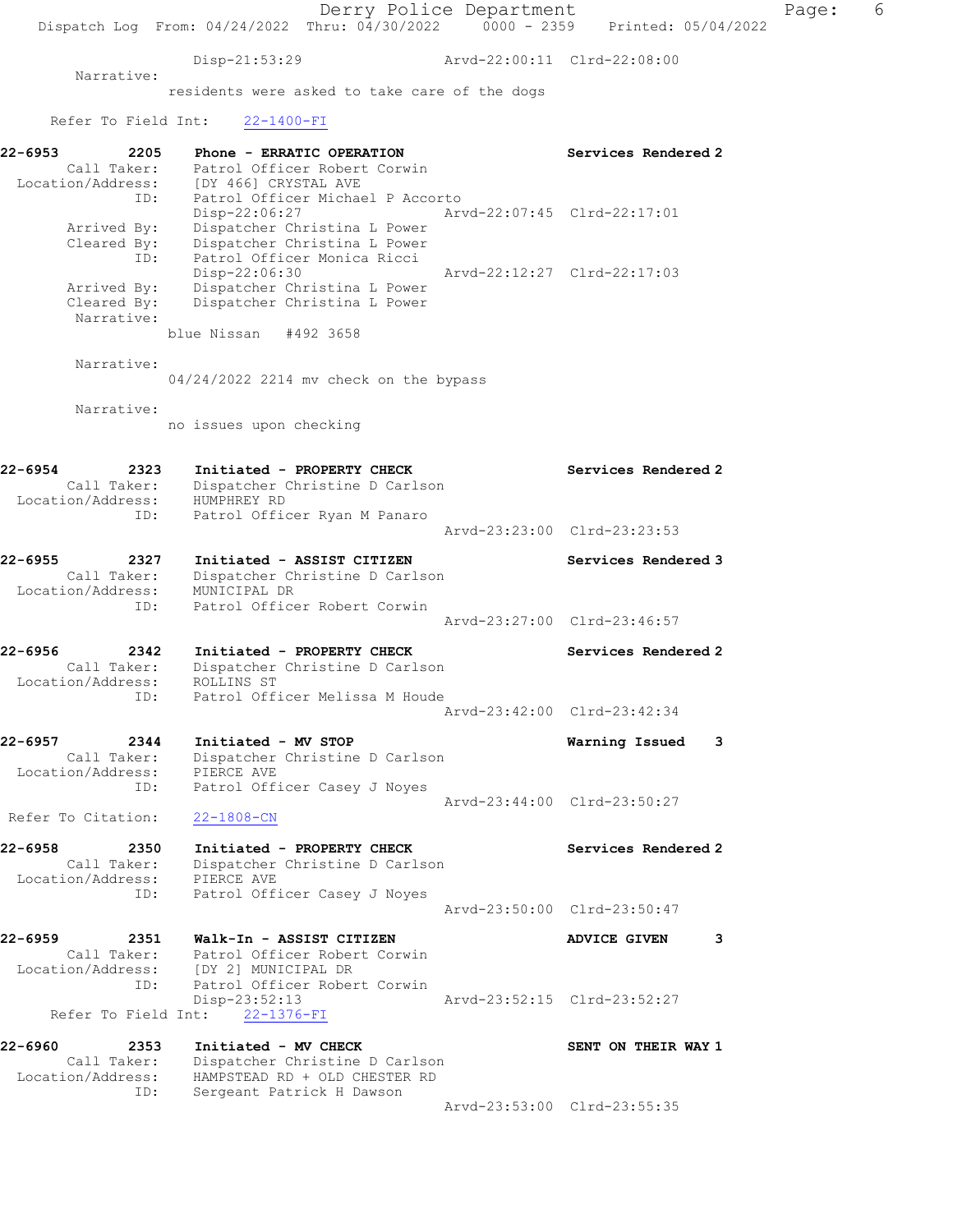# For Date: 04/25/2022 - Monday

| 22-6961<br>0000                  | Phone - ASSIST CITIZEN                         | Services Rendered 3 |
|----------------------------------|------------------------------------------------|---------------------|
|                                  | Call Taker: Patrol Officer Robert Corwin       |                     |
| Location/Address: OLD CHESTER RD |                                                |                     |
|                                  | ID: Patrol Officer Monica Ricci                |                     |
|                                  | $Disp-00:01:00$                                |                     |
| Arrived By:                      | Dispatcher Christine D Carlson                 |                     |
|                                  | Cleared By: Dispatcher Christine D Carlson     |                     |
|                                  | ID: Patrol Officer Melissa M Houde             |                     |
|                                  | Disp-00:01:02 Arvd-00:05:33 Clrd-00:50:00      |                     |
| Arrived By:                      | Dispatcher Christine D Carlson                 |                     |
|                                  | Cleared By: Dispatcher Christine D Carlson     |                     |
| ID:                              | Sergeant Patrick H Dawson                      |                     |
|                                  | $Disp-00:01:52$<br>Arvd-00:08:00 Clrd-00:46:00 |                     |
| Dispatched By:                   | Dispatcher Christine D Carlson                 |                     |
| Arrived By:                      | Dispatcher Christine D Carlson                 |                     |
|                                  | Cleared By: Dispatcher Christine D Carlson     |                     |
| ID:                              | Patrol Officer Ryan M Panaro                   |                     |
|                                  | Disp-00:02:03 Arvd-00:04:03 Clrd-00:45:58      |                     |
| Dispatched By:                   | Dispatcher Christine D Carlson                 |                     |
|                                  | Arrived By: Dispatcher Christine D Carlson     |                     |
| Cleared By:                      | Dispatcher Christine D Carlson                 |                     |
| Narrative:                       |                                                |                     |

unknown person in backyard

# Refer To Field Int: 22-1379-FI

| 22-6962           | 0311 | Phone - ASSIST CITIZEN                                                   |  | <b>TRANSPORTED</b>          |  |
|-------------------|------|--------------------------------------------------------------------------|--|-----------------------------|--|
| Call Taker:       |      | Dispatcher Christine D Carlson                                           |  |                             |  |
| Location/Address: |      | PARKLAND DR                                                              |  |                             |  |
|                   | ID:  | Patrol Officer Casey J Noyes                                             |  |                             |  |
|                   |      | $Disp-03:11:49$                                                          |  | Arvd-03:14:01 Clrd-03:25:32 |  |
| Narrative:        |      |                                                                          |  |                             |  |
|                   |      | 04/25/2022 0318 Transporting subject to Franklin Village,<br>s/m: 26,191 |  |                             |  |

Narrative:

04/25/2022 0323 Off at Franklin Village, e/m: 26,192.8

| 22-6963           | 0313        | Phone - Barking Dog Complaint  | Could Not Locate 2          |  |
|-------------------|-------------|--------------------------------|-----------------------------|--|
|                   | Call Taker: | Dispatcher Christine D Carlson |                             |  |
| Location/Address: |             | FAIRWAY DR                     |                             |  |
|                   | ID:         | Patrol Officer Ryan M Panaro   |                             |  |
|                   |             | Disp-03:13:57                  | Arvd-03:18:26 Clrd-03:41:32 |  |

| 22-6964           | 0351 | Initiated - MV CHECK           | Vehicle checked 1           |  |
|-------------------|------|--------------------------------|-----------------------------|--|
| Call Taker:       |      | Dispatcher Christine D Carlson |                             |  |
| Location/Address: |      | [DY 1198] BYPASS 28            |                             |  |
|                   | ID:  | Patrol Officer Ryan M Panaro   |                             |  |
|                   |      |                                | Arvd-03:51:00 Clrd-03:51:45 |  |

| 22-6965 | 0608              | Phone - RUNAWAY JUVENILE                    | Report Taken                |  |
|---------|-------------------|---------------------------------------------|-----------------------------|--|
|         | Call Taker:       | Dispatcher Christine D Carlson              |                             |  |
|         | Location/Address: | OLD CHESTER RD                              |                             |  |
|         | ID:               | Patrol Officer Ryan M Panaro                |                             |  |
|         |                   | Disp-06:39:48                               | Arvd-06:47:56 Clrd-07:41:26 |  |
|         |                   | Cleared By: Dispatcher Kaitlyn A Fitzgerald |                             |  |
|         |                   | Refer To Incident: 22-708-OF                |                             |  |

| 22-6966           | 0710        | Initiated - PROPERTY CHECK          | Services Rendered 2         |
|-------------------|-------------|-------------------------------------|-----------------------------|
|                   | Call Taker: | Dispatcher Kaitlyn A Fitzgerald     |                             |
| Location/Address: |             | FORDWAY ST                          |                             |
|                   | TD:         | Patrol Officer Nicholas M Granville |                             |
|                   |             |                                     | Aryd-07:10:00 Clrd-07:15:41 |
|                   | Narrative:  |                                     |                             |

04/25/2022 0720 NO DOGS

| 22-6967 | 0741        | Phone - ALARM, BURGLAR          | <b>False Alarm</b> |  |
|---------|-------------|---------------------------------|--------------------|--|
|         | Call Taker: | Dispatcher Kaitlyn A Fitzgerald |                    |  |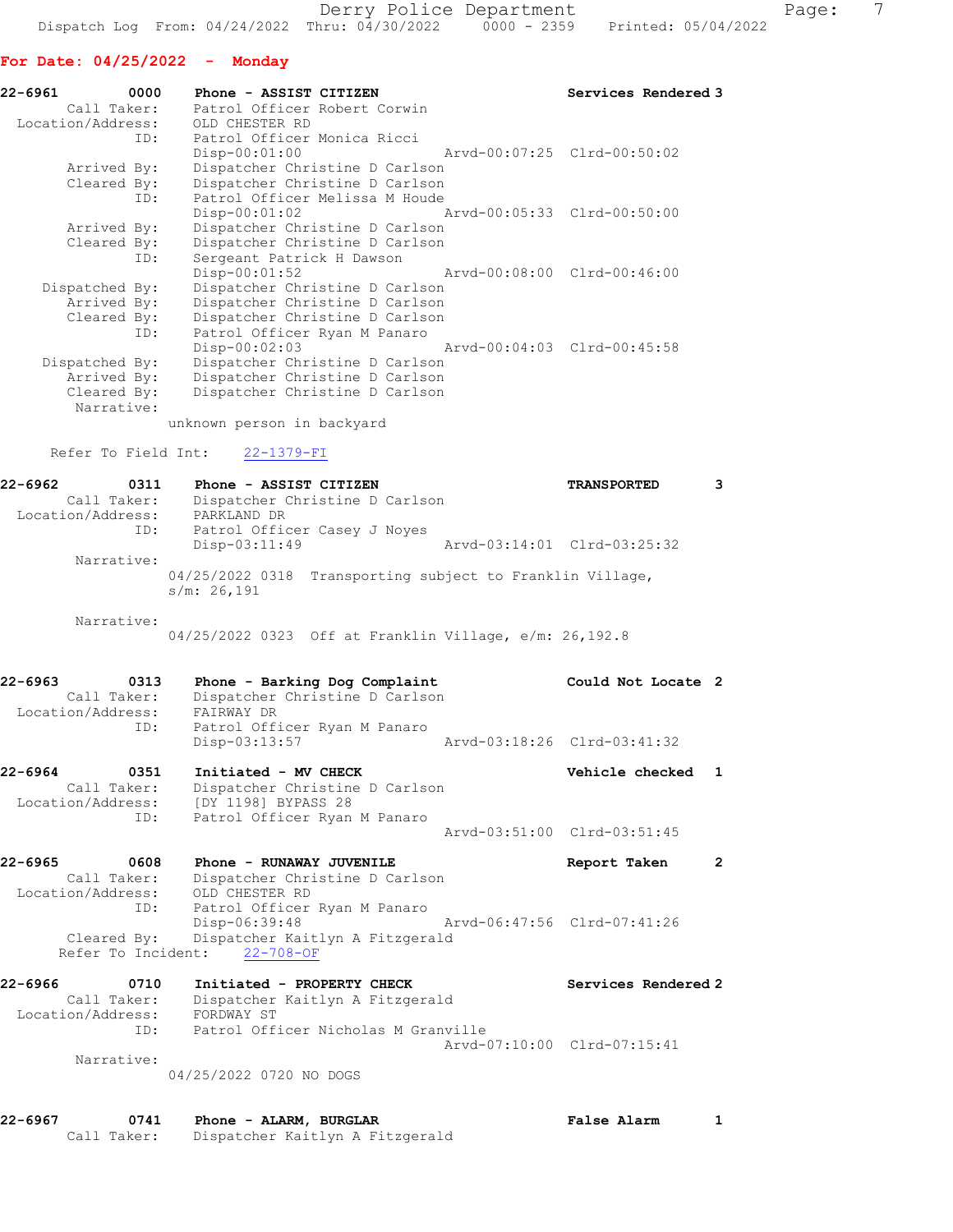Derry Police Department The Rage: 8 Dispatch Log From:  $04/24/2022$  Thru:  $04/30/2022$  0000 - 2359 Printed: 05/04/2022 Location/Address: [DY 1090] TSIENNETO RD<br>ID: Patrol Officer Awess Ab Patrol Officer Awess Abdulkadir Disp-07:42:52 Arvd-07:43:47 Clrd-07:49:52 ID: Patrol Officer Ryan M Panaro Disp-07:42:55 Clrd-07:46:20 Narrative: 04/25/2022 0747 CONTACT MADE WITH EMPLOYEE Refer To Field Int: 22-1444-FI 22-6968 0747 Phone - MV CHECK Vehicle checked 1 Call Taker: Dispatcher Kaitlyn A Fitzgerald Location/Address: FAIRWAY DR ID: Patrol Officer Ryan M Panaro Disp-07:51:39 22-6969 0824 Initiated - MV STOP Warning Issued 3 Call Taker: Dispatcher Kaitlyn A Fitzgerald Location/Address: ROCKINGHAM RD ID: Patrol Officer James M McClafferty Arvd-08:24:00 Clrd-08:30:30 Refer To Citation: 22-1810-CN 22-6970 0836 Initiated - MV STOP Warning Issued 3 Call Taker: Dispatcher Kaitlyn A Fitzgerald Location/Address: ROCKINGHAM RD ID: Patrol Officer James M McClafferty Arvd-08:36:00 Clrd-08:40:46 Refer To Citation: 22-1811-CN 22-6971 0838 Phone - PARKING COMPLAINT Parking Ticket Issued 1 Call Taker: Dispatcher Kaitlyn A Fitzgerald Location/Address: NORMAN DR ID: Patrol Officer James M McClafferty Disp-08:41:23 Arvd-08:58:26 Clrd-08:58:29 22-6972 0915 Phone - ERRATIC OPERATION Gone on Arrival 2 Call Taker: Dispatcher Kaitlyn A Fitzgerald Location/Address: WARNER HILL RD ID: Patrol Officer James M McClafferty<br>Disp-09:18:21 Arvd- Disp-09:18:21 Arvd-09:24:32 Clrd-09:29:30 22-6973 0931 Radio - FOLLOW-UP No Action Required 2 Call Taker: Dispatcher Kaitlyn A Fitzgerald Location/Address: GULF RD ID: Patrol Officer James M McClafferty Disp-09:31:20 Clrd-09:40:36 22-6974 0939 Phone - SUSPICIOUS ACTIVITY Services Rendered 2 Call Taker: Dispatcher Kaitlyn A Fitzgerald Location/Address: LAWRENCE RD ID: Patrol Officer James M McClafferty Disp-09:40:46 Arvd-09:49:45 Clrd-10:01:41 Refer To Field Int: 22-1381-FI 22-6975 0958 Phone - MEDICAL EMERGENCY Transported to Hospital 1 Call Taker: Dispatcher Kaitlyn A Fitzgerald Location/Address: WINDHAM DEPOT RD ID: Patrol Officer Brian J Landry Disp-09:59:08 Arvd-10:03:05 Clrd-10:12:51 Refer To Field Int: 22-1382-FI 22-6976 0959 Phone - ROAD HAZARD Removed Hazard 2 Call Taker: Dispatcher Kaitlyn A Fitzgerald Location/Address: KENDALL POND RD ID: Patrol Officer Nicholas M Granville Disp-10:00:34 Arvd-10:03:21 Clrd-10:08:33 Narrative: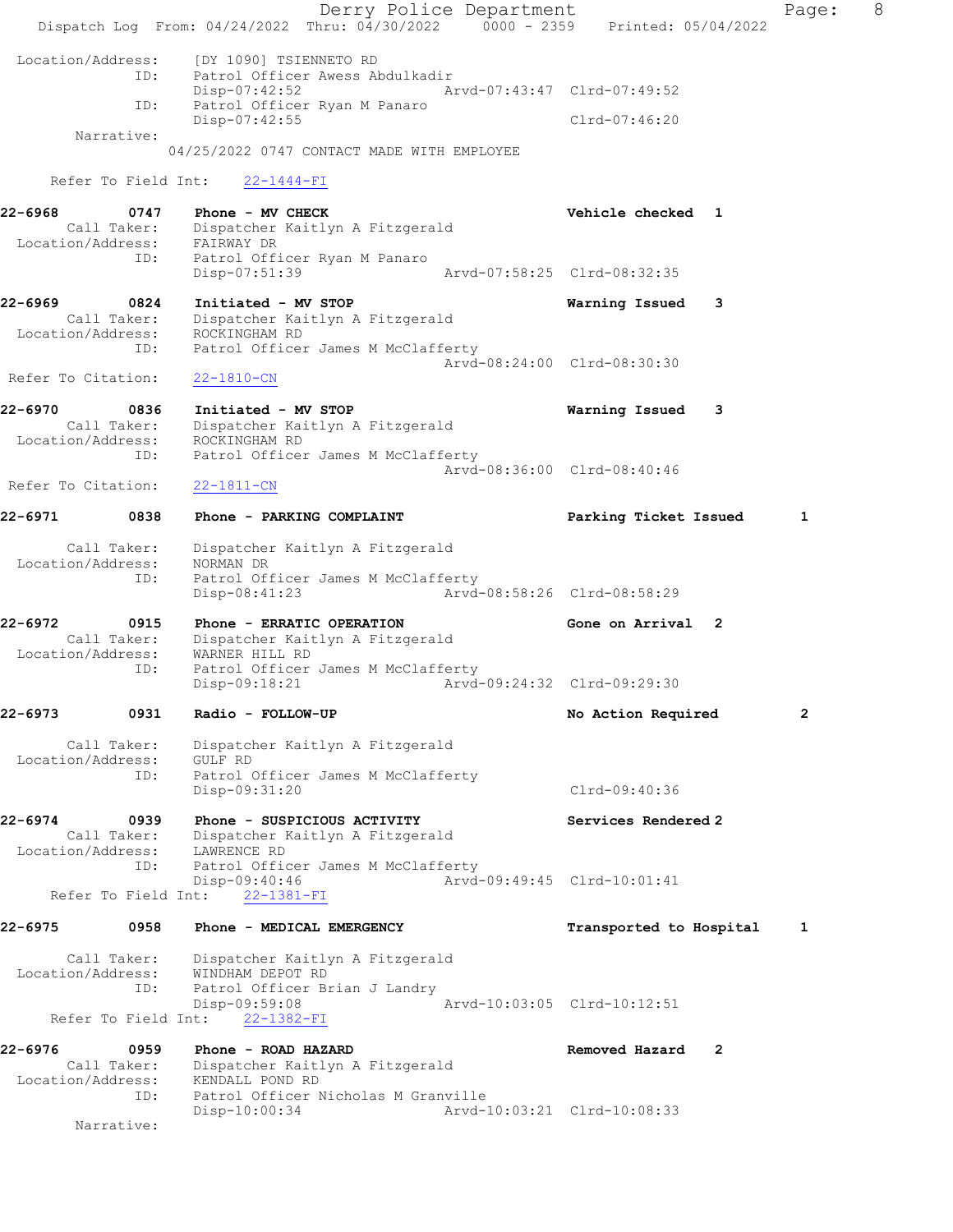04/25/2022 0959 LARGE PIECE OF LUMBAR

| 22-6977 | 1010                                     | Phone - WELFARE CHECK<br>Call Taker: Dispatcher I<br>Location/Address: FAIRFAX AVE<br>Dispatcher Kaitlyn A Fitzgerald | Services Rendered 2         |                |
|---------|------------------------------------------|-----------------------------------------------------------------------------------------------------------------------|-----------------------------|----------------|
|         | ID:                                      | Patrol Officer Brendan S Holden<br>$Disp-10:14:13$                                                                    | Clrd-10:16:08               |                |
|         | ID:                                      | Patrol Officer Brian J Landry<br>Disp-10:14:16                                                                        | $Clrd-10:16:04$             |                |
|         | Narrative:                               | 04/25/2022 1016 MADE CONTACT WITH SUBJECT PRIOR TO ARRIVAL                                                            |                             |                |
| 22-6978 | 1035<br>Call Taker:                      | Walk-In - PAPER SERVICE<br>Dispatcher Kaitlyn A Fitzgerald                                                            | Served<br>3                 |                |
|         | ID:                                      | Location/Address: MANNING ST<br>Patrol Officer Nicholas M Granville<br>Disp-10:35:55                                  | Arvd-10:41:17 Clrd-10:44:40 |                |
|         |                                          |                                                                                                                       |                             |                |
| 22-6979 | 1047<br>Call Taker:                      | Initiated - PAPER SERVICE<br>Dispatcher Kaitlyn A Fitzgerald<br>Location/Address: ALICE RD                            | Not Served<br>3             |                |
|         |                                          | ID: Patrol Officer Awess Abdulkadir                                                                                   | Arvd-10:47:00 Clrd-10:51:10 |                |
| 22-6980 | 1102<br>Call Taker:<br>Location/Address: | Phone - DISTURBANCE<br>Dispatcher Kaitlyn A Fitzgerald<br>UNION ST                                                    | Arrest(s) Made<br>1         |                |
|         | ID:                                      | Patrol Officer Brian J Landry<br>$Disp-11:04:58$                                                                      | $Clrd-11:05:10$             |                |
|         |                                          | ID: Patrol Officer Brendan S Holden<br>Disp-11:05:34                                                                  | Arvd-11:10:54 Clrd-11:35:15 |                |
|         | ID:                                      | Patrol Officer James M McClafferty<br>$Disp-11:05:38$                                                                 | Arvd-11:17:42 Clrd-11:26:11 |                |
|         | ID:                                      | Patrol Officer Ryan M Panaro<br>Disp-11:34:57                                                                         | Arvd-11:35:00 Clrd-11:50:59 |                |
|         | Narrative:                               | 04/25/2022 1120 ONE IN CUSTODY ON A DERRY WARRANT FOR<br>CONDUCT AFTER AN ACCIDENT                                    |                             |                |
|         | Narrative:                               | 04/25/2022 1123 428 TRANSPORTING ONE MALE SUBJECT TO DPDHQ<br>S/M 79003.2                                             |                             |                |
|         | Narrative:                               | 04/25/2022 1128 428 OFF AT DPDHO WITH ONE E/M 79004.8                                                                 |                             |                |
|         | Narrative:                               | 04/25/2022 1147 SUBJECT IDENTIFIED AS:<br>ANDREW WOODSIDE<br>4 UNION STREET APT #3<br>DERRY, NH<br>DOB: 10/19/1990    |                             |                |
|         | Narrative:                               | 04/25/2022 1150 SUBJECT RELEASED ON A SUMMONS WITH A COURT<br>DATE OF 6/16/22.                                        |                             |                |
|         | Refer To Field Int:<br>Refer To Arrest:  | $22 - 1391 - FI$<br>$22 - 376 - AR$                                                                                   |                             |                |
| 22-6981 | 1104                                     | Initiated - FOLLOW-UP                                                                                                 | No Action Required          | $\overline{2}$ |
|         | Call Taker:<br>Location/Address:         | Dispatcher Kaitlyn A Fitzgerald<br>CROSS RD                                                                           |                             |                |
|         | ID:                                      | Patrol Officer Awess Abdulkadir                                                                                       | Arvd-11:04:00 Clrd-11:30:44 |                |
|         | ID:                                      | Patrol Officer Brian J Landry<br>Disp-11:05:43                                                                        | Arvd-11:09:05 Clrd-11:30:46 |                |
| 22-6982 | 1110                                     | Initiated - ASSIST OTHER AGENCY                                                                                       | Assistance Rendered         | 3              |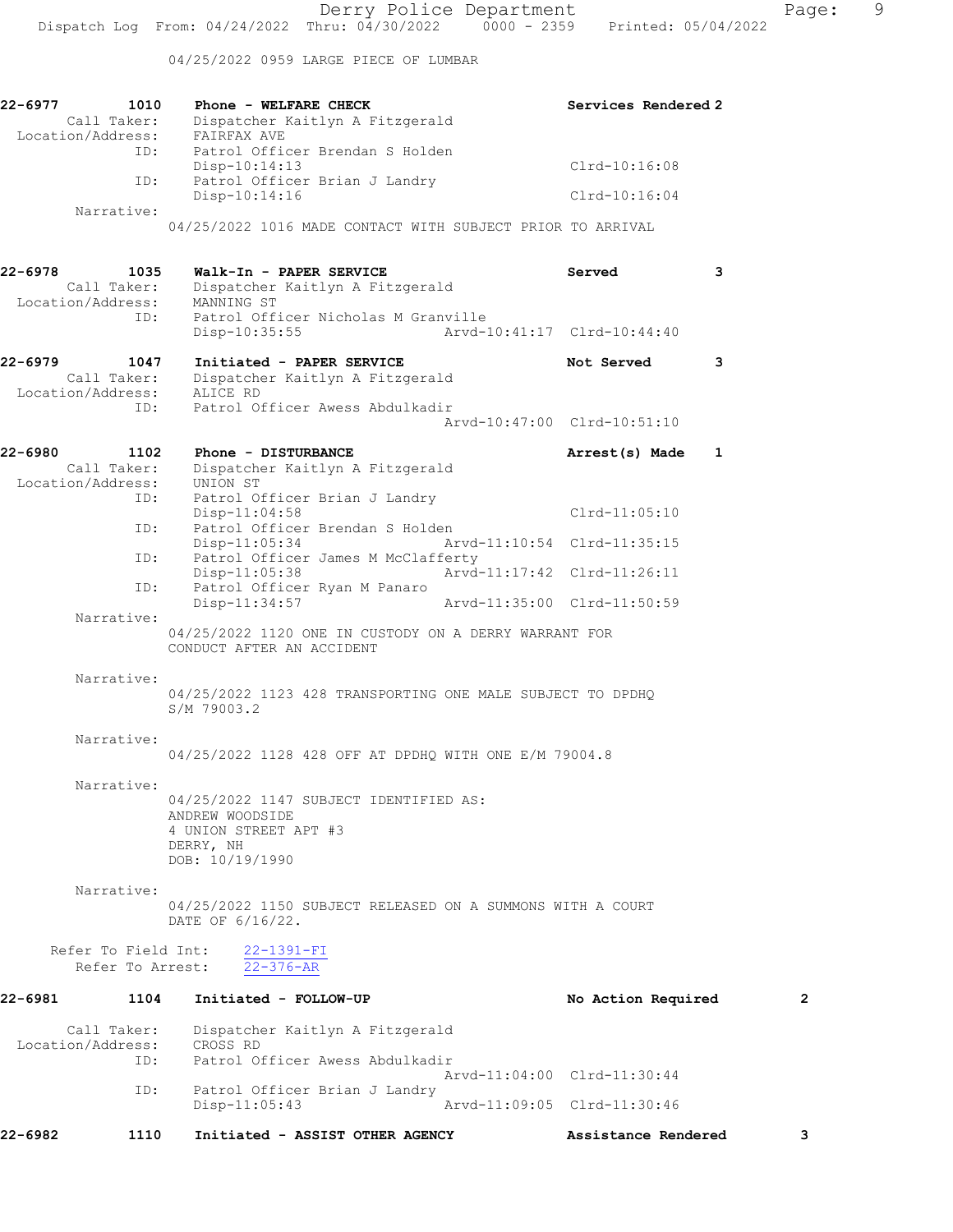Derry Police Department Fage: 10 Dispatch Log From: 04/24/2022 Thru: 04/30/2022 0000 - 2359 Printed: 05/04/2022 Call Taker: Dispatcher Kaitlyn A Fitzgerald Location/Address: CORPORATE PARK DR ID: Patrol Officer Nicholas M Granville Arvd-11:10:00 Clrd-11:25:53 Narrative: 04/25/2022 1111 ASSIST FIRE Narrative: 04/25/2022 1119 DFD ENTERING INTO UNIT 14 AND 17 22-6983 1111 Phone - VANDALISM Report Taken 3 Call Taker: Dispatcher Kaitlyn A Fitzgerald Location/Address: ASHLEIGH DR ID: Patrol Officer Brian J Landry Disp-11:32:39 Arvd-11:39:37 Clrd-11:49:53 Narrative: 04/25/2022 1112 BROKEN REAR WINDOW Refer To Incident: 22-709-OF 22-6984 1143 Initiated - MV STOP Warning Issued 3 Call Taker: Dispatcher Kaitlyn A Fitzgerald Location/Address: S MAIN ST ID: Patrol Officer Awess Abdulkadir Arvd-11:43:00 Clrd-11:51:33 Refer To Citation: 22-1812-CN 22-6985 1240 Initiated - FOLLOW-UP No Action Required 2 Call Taker: Dispatcher Kaitlyn A Fitzgerald Location/Address: MUNICIPAL DR ID: Patrol Officer Awess Abdulkadir Arvd-12:40:00 Clrd-13:03:56 22-6986 1254 Initiated - MV CHECK Vehicle checked 1 Call Taker: Dispatcher Kaitlyn A Fitzgerald Location/Address: MANCHESTER RD ID: Sergeant Jeffrey M Dawe Arvd-12:54:00 Clrd-12:56:39 22-6987 1256 Initiated - FOLLOW-UP No Action Required 2 Call Taker: Dispatcher Kaitlyn A Fitzgerald Location/Address: CRYSTAL AVE ID: Patrol Officer Brendan S Holden Arvd-12:56:00 Clrd-13:11:29 22-6988 1328 Phone - ERRATIC OPERATION 1988 Gone on Arrival 2 Call Taker: Dispatcher Jess W Arcand Location/Address: KENDALL POND RD ID: Patrol Officer Nicholas M Granville Disp-13:28:46 Arvd-13:29:26 Clrd-13:36:35 Arrived By: Dispatcher Kaitlyn A Fitzgerald Cleared By: Dispatcher Kaitlyn A Fitzgerald 22-6989 1335 Phone - Barking Dog Complaint Services Rendered 2 Call Taker: Dispatcher Kaitlyn A Fitzgerald Location/Address: BROOKVIEW DR ID: Patrol Officer Awess Abdulkadir Disp-13:36:28 Arvd-13:40:35 Clrd-13:47:22 22-6990 1337 Phone - VIN CHECK Services Rendered 3 Call Taker: Dispatcher Kaitlyn A Fitzgerald Location/Address: HAMPSTEAD RD ID: Patrol Officer Awess Abdulkadir<br>Disp-13:48:45 Ar Disp-13:48:45 Arvd-13:59:46 Clrd-14:13:23 22-6991 1344 Phone - FOUND/LOST PROPERTY Report Taken 3 Call Taker: Dispatcher Kaitlyn A Fitzgerald Location/Address: SILVESTRI CIR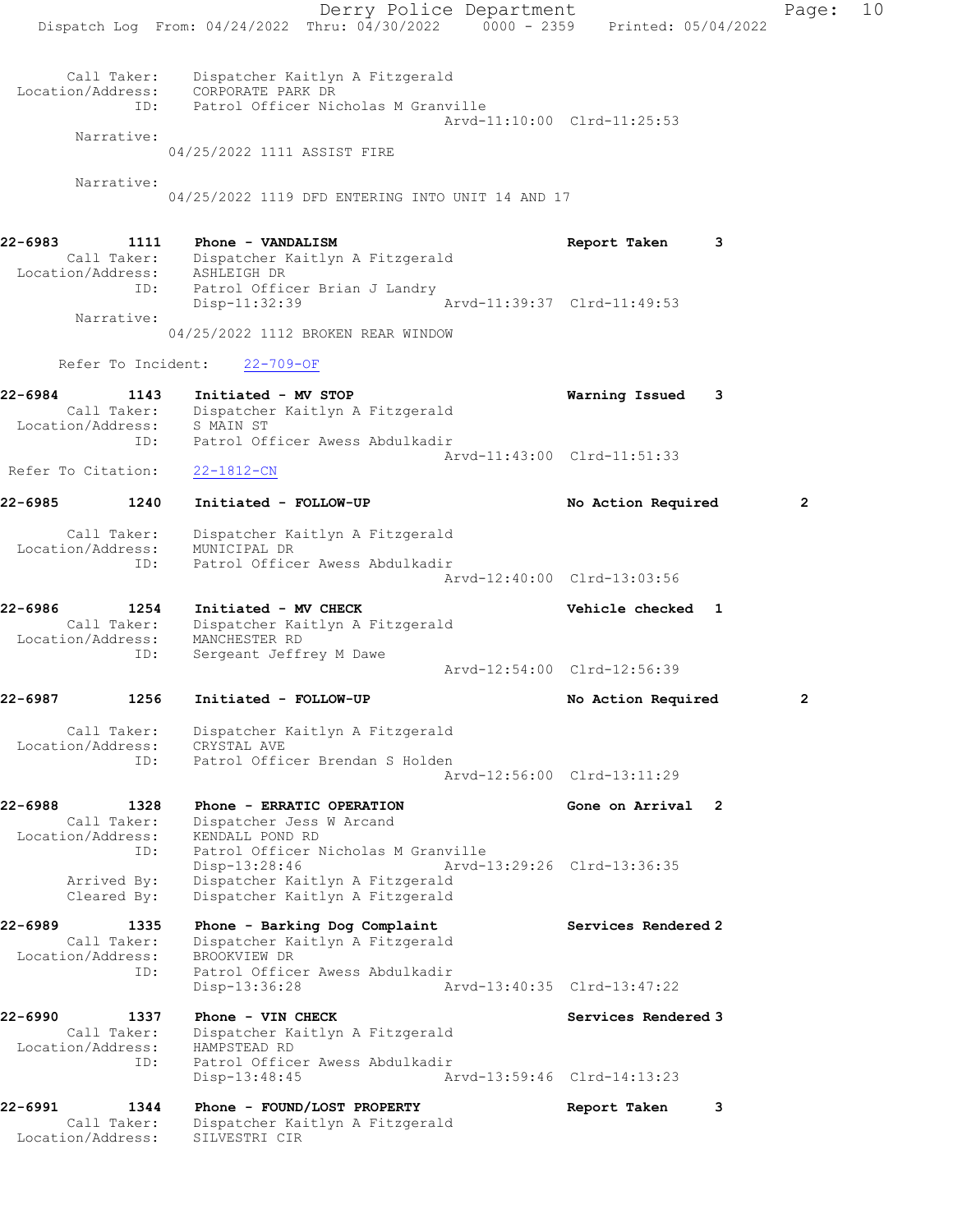Derry Police Department Fage: 11 Dispatch Log From: 04/24/2022 Thru: 04/30/2022 0000 - 2359 Printed: 05/04/2022 ID: Patrol Officer Awess Abdulkadir Disp-14:13:40 Arvd-14:22:45 Clrd-14:40:48 Narrative: 04/25/2022 1349 TWO PACKAGES Narrative: 04/25/2022 1435 OFF AT #20 FOR FOLLOW-UP Refer To Incident: 22-711-OF 22-6992 1347 911 - MV ACCIDENT Services Rendered 1 Call Taker: Dispatcher Jess W Arcand Location/Address: KENDALL POND RD ID: Patrol Officer Nicholas M Granville Disp-13:47:41 Arvd-13:47:51 Clrd-14:08:04 Cleared By: Dispatcher Kaitlyn A Fitzgerald ID: Patrol Officer Brian J Landry Disp-13:51:56 Arvd-13:51:59 Clrd-13:54:31 Dispatched By: Dispatcher Kaitlyn A Fitzgerald Arrived By: Dispatcher Kaitlyn A Fitzgerald Cleared By: Dispatcher Kaitlyn A Fitzgerald Narrative: 04/25/2022 1350 OFF WITH NH 3359303 Narrative: 04/25/2022 1351 OFF WITH IL P1143740 Narrative: 04/25/2022 1432 INFORMATION EXCHANGED BETWEEN THE TWO PARTIES Refer To Field Int: 22-1383-FI 22-6993 1355 Phone - Loose Dog Complaint Services Rendered 2 Call Taker: Dispatcher Kaitlyn A Fitzgerald Location/Address: S RANGE RD ID: Patrol Officer James M McClafferty Disp-13:56:51 Arvd-14:03:28 Clrd-14:35:12 Narrative: 04/25/2022 1410 BLACK GERMAN SHEPARD AND A LARGE BROWN DOG. NO TAGS. Narrative: 04/25/2022 1434 DOGS AT THE POUND. ALL 4 PAWS NOTIFIED 22-6994 1415 Initiated - THEFT Report Taken 2 Call Taker: Dispatcher Kaitlyn A Fitzgerald Location/Address: E BROADWAY ID: Patrol Officer Ryan M Panaro Arvd-14:15:00 Clrd-14:17:07 Narrative: 04/25/2022 1416 PRESCRIPTION MEDICATIONS Refer To Incident: 22-710-OF 22-6995 1423 Phone - MEDICAL EMERGENCY Services Rendered 1 Call Taker: Dispatcher Kaitlyn A Fitzgerald Location/Address: S MAIN ST ID: Patrol Officer Brian J Landry Disp-14:25:56 Arvd-14:28:56 Clrd-14:35:55 Narrative: 04/25/2022 1433 DFD ON SCENE Refer To Field Int: 22-1384-FI

22-6996 1446 Phone - SHOOTING COMPLAINT Could Not Locate 2 Call Taker: Dispatcher Kaitlyn A Fitzgerald Location/Address: ENGLISH RANGE RD ID: Patrol Officer Jack Stafford<br>Disp-15:07:45 Arvd-15:15:16 Clrd-15:29:12 Dispatched By: Dispatcher Christina L Power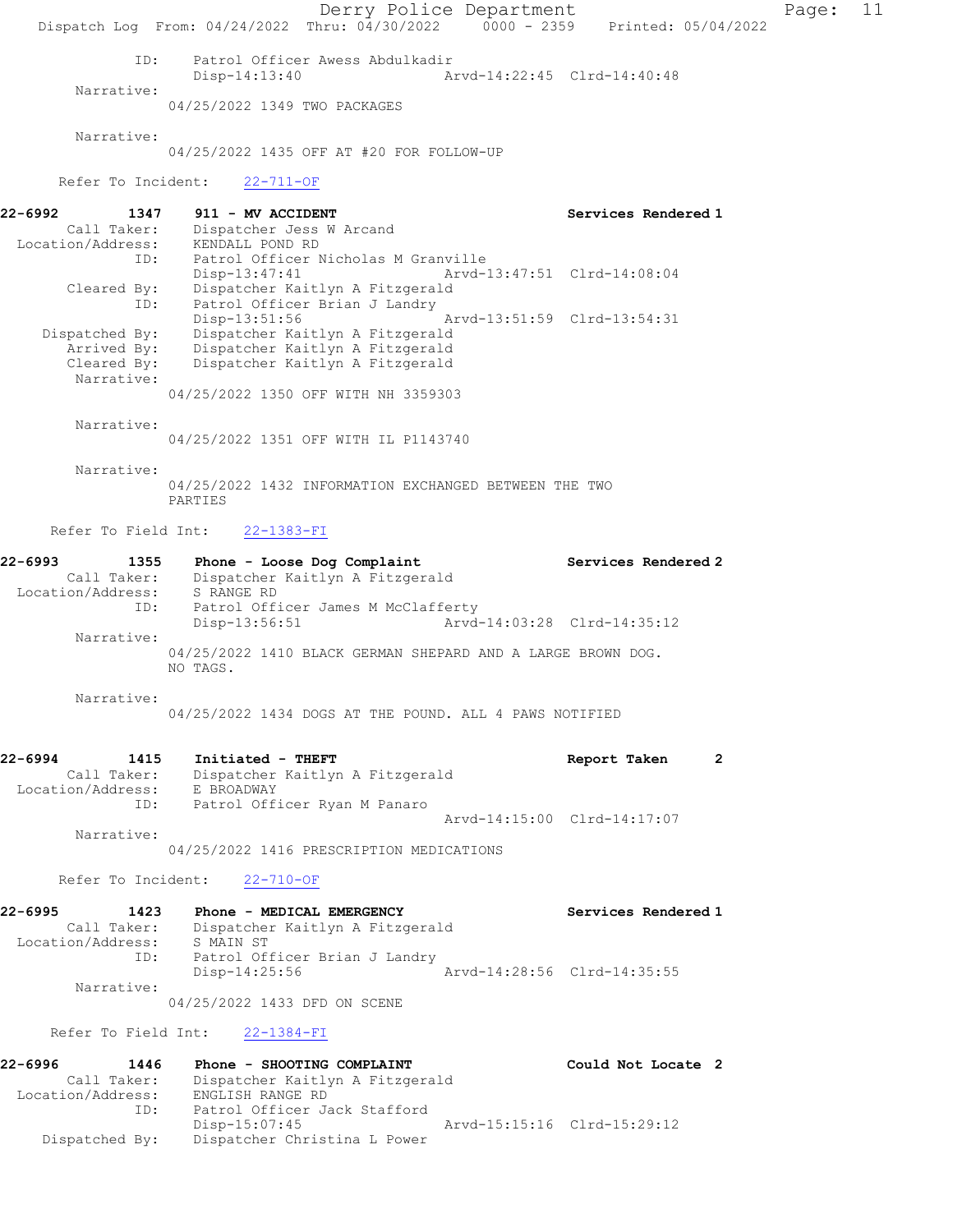Derry Police Department Fage: 12 Dispatch Log From: 04/24/2022 Thru: 04/30/2022 0000 - 2359 Printed: 05/04/2022 Arrived By: Dispatcher Christina L Power Cleared By: Dispatcher Christina L Power Refer To Field Int: 22-1398-FI 22-6997 1448 Phone - VIN CHECK Services Rendered 3 Call Taker: Dispatcher Kaitlyn A Fitzgerald Location/Address: PINGREE HILL RD ID: Patrol Officer Jack Stafford Disp-15:29:24 Arvd-15:36:42 Clrd-15:53:48 Dispatched By: Dispatcher Christina L Power Arrived By: Dispatcher Christina L Power Cleared By: Dispatcher Christina L Power 22-6998 1504 Phone - FOLLOW-UP Services Rendered 2 Call Taker: Dispatcher Christina L Power Location/Address: FORDWAY ST ID: Patrol Officer Michael P Accorto Disp-15:06:01 Arvd-15:07:08 Clrd-15:14:38 Narrative: dogs released to owner and All4Paws notified. 22-6999 1519 Initiated - SUBPOENA DELIVERY 1 Not Served 1 Call Taker: Dispatcher Christina L Power Location/Address: PARKLAND DR ID: Patrol Officer Michael P Accorto Arvd-15:19:00 Clrd-15:24:00 22-7000 1526 Initiated - SUBPOENA DELIVERY Cleared 1 Call Taker: Dispatcher Christina L Power Location/Address: COURTHOUSE LN ID: Patrol Officer Michael P Accorto Arvd-15:26:00 Clrd-15:49:46 22-7001 1618 Phone - MV ACCIDENT Report Taken 1 Call Taker: Dispatcher Christina L Power Location/Address: FOLSOM RD ID: Patrol Officer Collin Kennedy Disp-16:18:41 Arvd-16:25:19 Clrd-16:59:27 Refer To Accident: 22-202-AC 22-7002 1651 Phone - MEDICAL EMERGENCY Cancelled Prior to Arrival 1 Call Taker: Dispatcher Christina L Power Location/Address: OLD CHESTER RD 22-7003 1658 Phone - DISTURBANCE 1 Report Taken 1 Call Taker: Dispatcher Christina L Power Location/Address: WESTVIEW DR ID: Patrol Officer Michael P Accorto Disp-16:59:23 Arvd-16:59:25 Clrd-17:30:37 ID: Patrol Officer Collin Kennedy<br>Disp-17:02:03 Disp-17:02:03 Arvd-17:02:05 Clrd-17:30:39<br>ID: Patrol Officer Andrew J Teague ID: Patrol Officer Andrew J Teague Disp-17:30:35 Arvd-17:30:35 Clrd-17:36:57 Patrol Officer Nathan S Lavoie Refer To Incident: 22-713-OF 22-7004 1728 Walk-In - LARCENY /FORGERY/ FRAUD Report Taken 2 Call Taker: Dispatcher Christina L Power Location/Address: BRADY AVE ID: Patrol Officer Brendan S Holden Disp-17:28:56 Arvd-17:28:57 Clrd-17:30:42 Refer To Incident: 22-712-OF 22-7005 1739 Phone - WARRANT ARREST Arrest(s) Made 2 Call Taker: Dispatcher Christina L Power Location/Address: [MHT] MANCHESTER PD ID: Patrol Officer Kevin L Davies Disp-17:44:01 Clrd-18:07:41 ID: Patrol Officer Kevin L Davies<br>Disp-19:43:24 Disp-19:43:24 Arvd-19:43:26 Clrd-19:43:45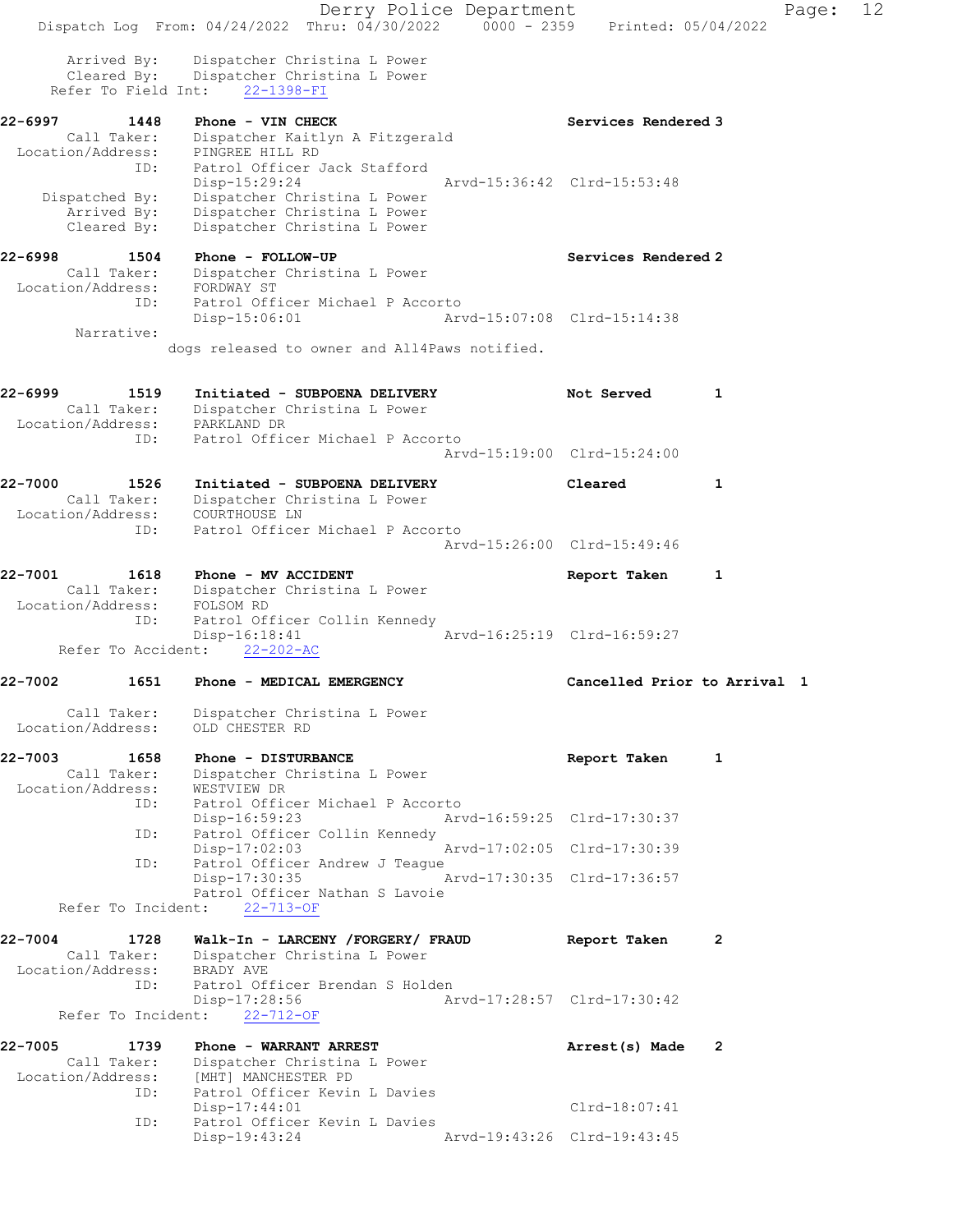Derry Police Department Page: 13 Dispatch Log From: 04/24/2022 Thru: 04/30/2022 0000 - 2359 Printed: 05/04/2022 Narrative: MPD advises of an arrest on a DPD warrant for theft. Torres,Sergio 184 Garden Dr Manchester, NH dob 051498 Narrative: 04/25/2022 1900 04/25/2022 1900 Power, Christina 04/25/2022 1900 in custody and enroute to hq's s/m 14260 Narrative: 04/25/2022 1917 Power, Christina 04/25/2022 1917 off at hq's e/m 14270.5 Narrative: 04/25/2022 2013 released on \$1000 PR bail with a court date of May 26 Refer To Arrest: 22-377-AR 22-7006 1758 Phone - WARRANT ARREST Arrest(s) Made 2 Call Taker: Dispatcher Christina L Power Location/Address: [MHT] MANCHESTER PD ID: Patrol Officer Kevin L Davies Disp-18:07:49 Narrative: MPD advises of an arrest on a DPD warrant for second degree assault (x2), domestic violence (x5) and sexual assault. Hawkins,Malcolm 64 Merrimack St Manchester, NH dob 080690 Narrative: 04/25/2022 1900 in custody and enroute to hq's s/m 14260 Narrative: 04/25/2022 1917 off at hq's e/m 14270.5 Narrative: 04/25/2022 2031 released on \$1000 PR bail with a court date of May 26 Refer To Arrest: 22-378-AR 22-7007 1809 Walk-In - IDENTITY THEFT **Report Taken** 2 Call Taker: Patrol Officer Robert Corwin Location/Address: [DY 2] MUNICIPAL DR ID: Patrol Officer Robert Corwin Disp-18:10:02 Arvd-18:10:04 Clrd-18:21:51 Refer To Incident: 22-714-OF 22-7008 1840 Initiated - Community Relations Cleared 2 Call Taker: Dispatcher Christina L Power Location/Address: ROLLINS ST ID: Patrol Officer Collin Kennedy Arvd-18:40:00 Clrd-19:03:01 22-7009 1841 Initiated - MV STOP Warning Issued 3 Call Taker: Dispatcher Christina L Power Location/Address: CHESTER RD ID: Patrol Officer Jack Stafford Arvd-18:41:00 Clrd-18:45:55 Refer To Citation: 22-1813-CN 22-7010 1855 Initiated - MV STOP Arrest(s) Made 3 Call Taker: Dispatcher Christina L Power Location/Address: STARK RD ID: Patrol Officer Andrew J Teague Arvd-18:55:00 Clrd-20:31:10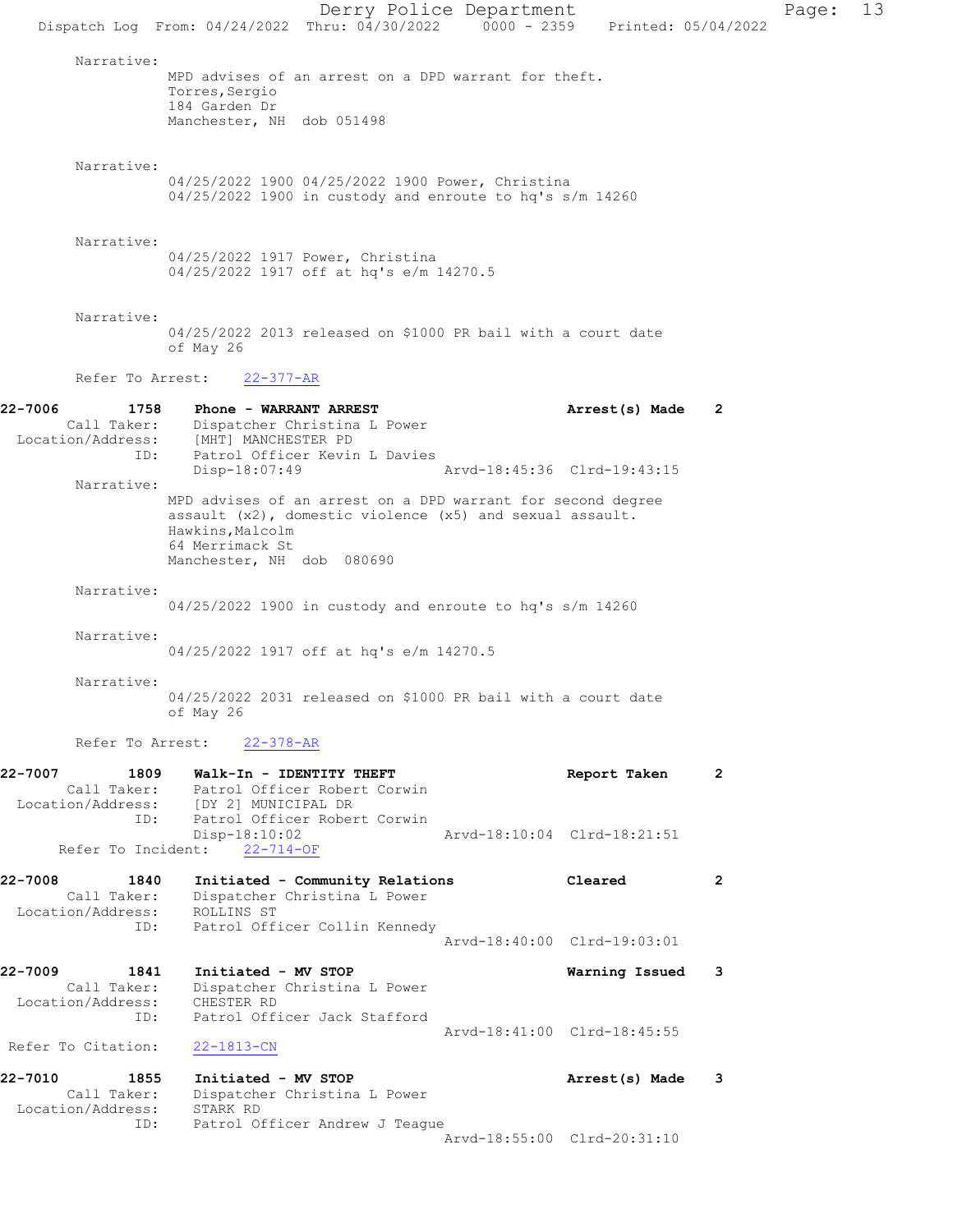Derry Police Department Fage: 14 Dispatch Log From: 04/24/2022 Thru: 04/30/2022 0000 - 2359 Printed: 05/04/2022 Patrol Officer Nathan S Lavoie ID: Patrol Officer Michael P Accorto Disp-19:04:12 Arvd-19:14:33 Clrd-20:05:40 Refer To Citation: 22-1879-CN Narrative: 04/25/2022 1920 next on the list requested, Birch St collision assigned Narrative: 04/25/2022 1924 one in custody for habitual offender and disobeying a PO. Hines,Michael 211 Hampstead Rd Derry, NH dob 062564 Narrative: 04/25/2022 1933 off at hq's e/m 79053.0 Narrative: 04/25/2022 1941 wrecker on scene Narrative: 04/25/2022 1943 enroute to the pound with a canine Narrative: 04/25/2022 2031 released on \$1000 PR bail with a court date of May 26 Refer To Arrest: 22-379-AR 22-7011 1905 Phone - MV REPO 1999 1999 Research Cleared 1 Call Taker: Dispatcher Christina L Power Location/Address: ISLAND POND RD ID: Dispatcher Christina L Power Disp-19:11:24 Arvd-19:11:25 Clrd-19:11:27 Narrative: 2014 Niss Versa 22-7012 1919 Walk-In - FOLLOW-UP Cleared 2 Call Taker: Dispatcher Christina L Power Location/Address: ASHLEIGH DR ID: Patrol Officer Collin Kennedy Disp-19:20:50 Arvd-19:41:50 Clrd-19:43:51 22-7013 1946 Phone - LANDLORD/TENANT DISPUTE ADVICE GIVEN 2 Call Taker: Dispatcher Christina L Power Location/Address: CENTRAL ST ID: Patrol Officer Michael P Accorto Disp-20:05:45 Arvd-20:05:46 Clrd-20:25:08 Refer To Field Int: 22-1409-FI 22-7014 2034 Initiated - WELFARE CHECK Services Rendered 2 Call Taker: Dispatcher Christina L Power Location/Address: BERRY ST ID: Patrol Officer Andrew J Teague Arvd-20:34:00 Clrd-20:34:45 Patrol Officer Nathan S Lavoie ID: Patrol Officer Collin Kennedy Disp-20:40:13 Arvd-20:43:49 Clrd-20:58:49 Dispatched By: Patrol Officer Robert Corwin Narrative: 04/25/2022 2059 made contact and no issues. 22-7015 2036 Phone - SUSPICIOUS ACTIVITY Services Rendered 2 Call Taker: Patrol Officer Robert Corwin Location/Address: SILVESTRI CIR ID: Patrol Officer Jack Stafford Disp-20:37:33 Arvd-20:42:30 Clrd-21:19:15 Arrived By: Dispatcher Christina L Power Cleared By: Dispatcher Christina L Power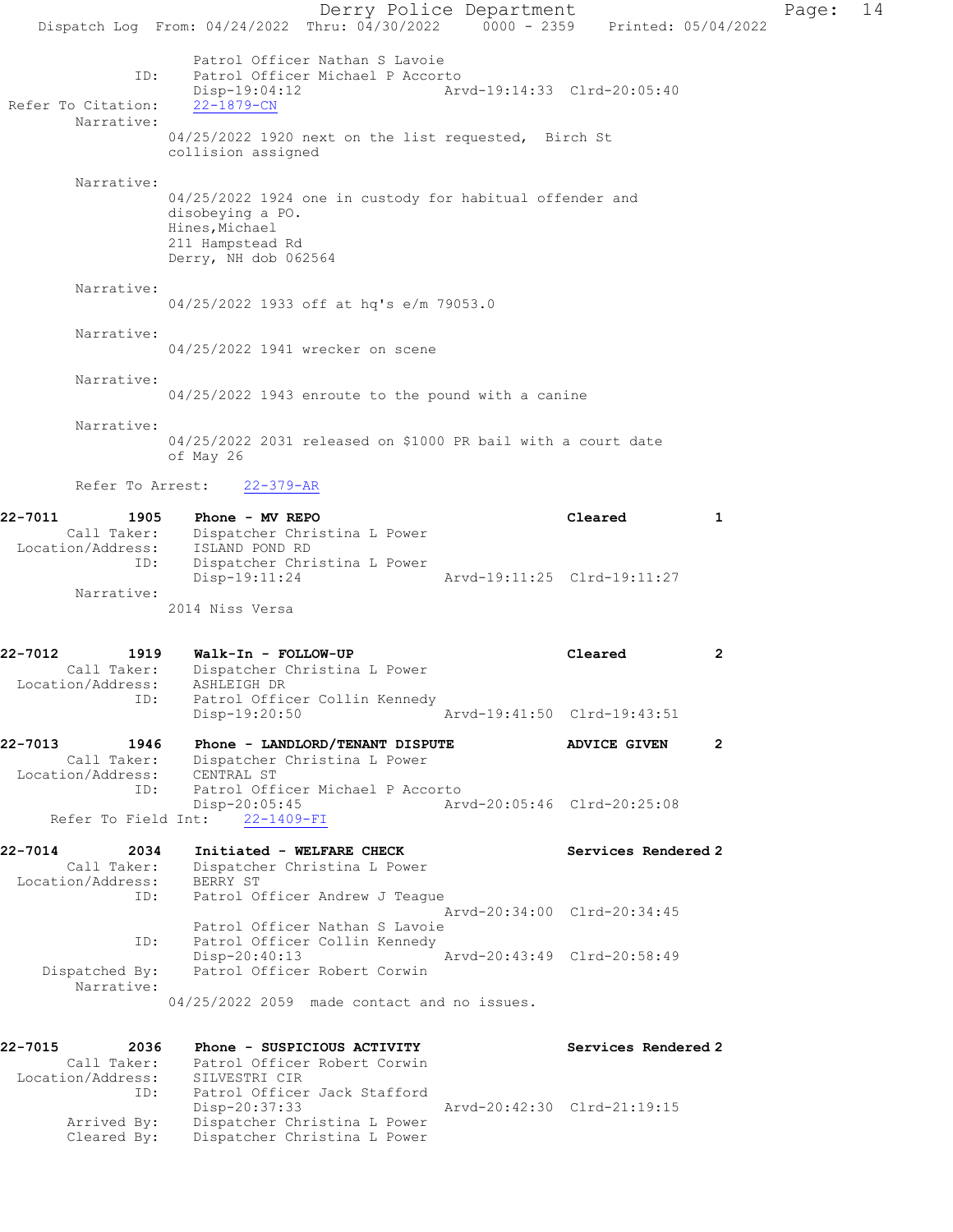Derry Police Department Fage: 15 Dispatch Log From:  $04/24/2022$  Thru:  $04/30/2022$  0000 - 2359 Printed: 05/04/2022 ID: Patrol Officer Kevin L Davies Disp-20:37:38 Arvd-20:42:29 Clrd-21:19:14 Arrived By: Dispatcher Christina L Power Cleared By: Dispatcher Christina L Power Narrative: woman crying in hallway 22-7016 2042 Walk-In - FOLLOW-UP Cleared 2 Call Taker: Dispatcher Christina L Power Location/Address: FORDWAY ST ID: Patrol Officer Michael P Accorto Disp-20:43:55 Arvd-20:48:33 Clrd-20:48:34 22-7017 2108 Initiated - MV STOP Warning Issued 3 Call Taker: Dispatcher Christina L Power Location/Address: E BROADWAY ID: Administrative Sergeant Christopher R Talbot Arvd-21:08:00 Clrd-21:15:31 22-7018 2115 Initiated - MV CHECK Need Checked 1 Call Taker: Dispatcher Christina L Power Location/Address: ASHLEIGH DR ID: Patrol Officer Collin Kennedy Arvd-21:15:00 Clrd-21:20:50 22-7019 2119 Initiated - FOLLOW-UP Cleared 2 Call Taker: Dispatcher Christina L Power Location/Address: MUNICIPAL DR ID: Patrol Officer Andrew J Teague Arvd-21:19:00 Clrd-22:45:45 Patrol Officer Nathan S Lavoie 22-7020 2235 Phone - TRAFFIC CONTROL Services Rendered 3 Call Taker: Patrol Officer Robert Corwin Location/Address: BIRCH ST ID: Patrol Officer Kevin L Davies<br>Disp-22:36:48 Arvd-22:41:00 Clrd-22:41:08 Disp-22:36:48 Arvd-22:41:00 Clrd-22:41:08 Arrived By: Dispatcher Christina L Power Cleared By: Dispatcher Christina L Power Narrative: no issues upon checking 22-7021 2323 Initiated - MV STOP Warning Issued 3 Call Taker: Dispatcher Jonathon S Pickering Location/Address: [DY 1530] BIRCH ST ID: Patrol Officer Casey J Noyes Arvd-23:23:00 Clrd-23:33:08 ID: Patrol Officer Cody Johnson Disp-23:25:47 Arvd-23:25:48 Clrd-23:33:08 Refer To Citation: 22-1814-CN 22-7022 2346 Initiated - PROPERTY CHECK No Action Required 2 Call Taker: Dispatcher Jonathon S Pickering Location/Address: HUMPHREY RD ID: Patrol Officer Cody Johnson Arvd-23:46:00 Clrd-23:46:22 22-7023 2346 Initiated - MV CHECK Vehicle checked 1 Call Taker: Dispatcher Jonathon S Pickering Location/Address: ABBOTT CT ID: Patrol Officer Cody Johnson Arvd-23:46:00 Clrd-23:53:52 ID: Patrol Officer Collin Kennedy Disp-23:46:40 Clrd-23:46:43 ID: Patrol Officer Casey J Noyes<br>Disp-23:46:44 Arvd-23:48:59 Clrd-23:53:52

For Date: 04/26/2022 - Tuesday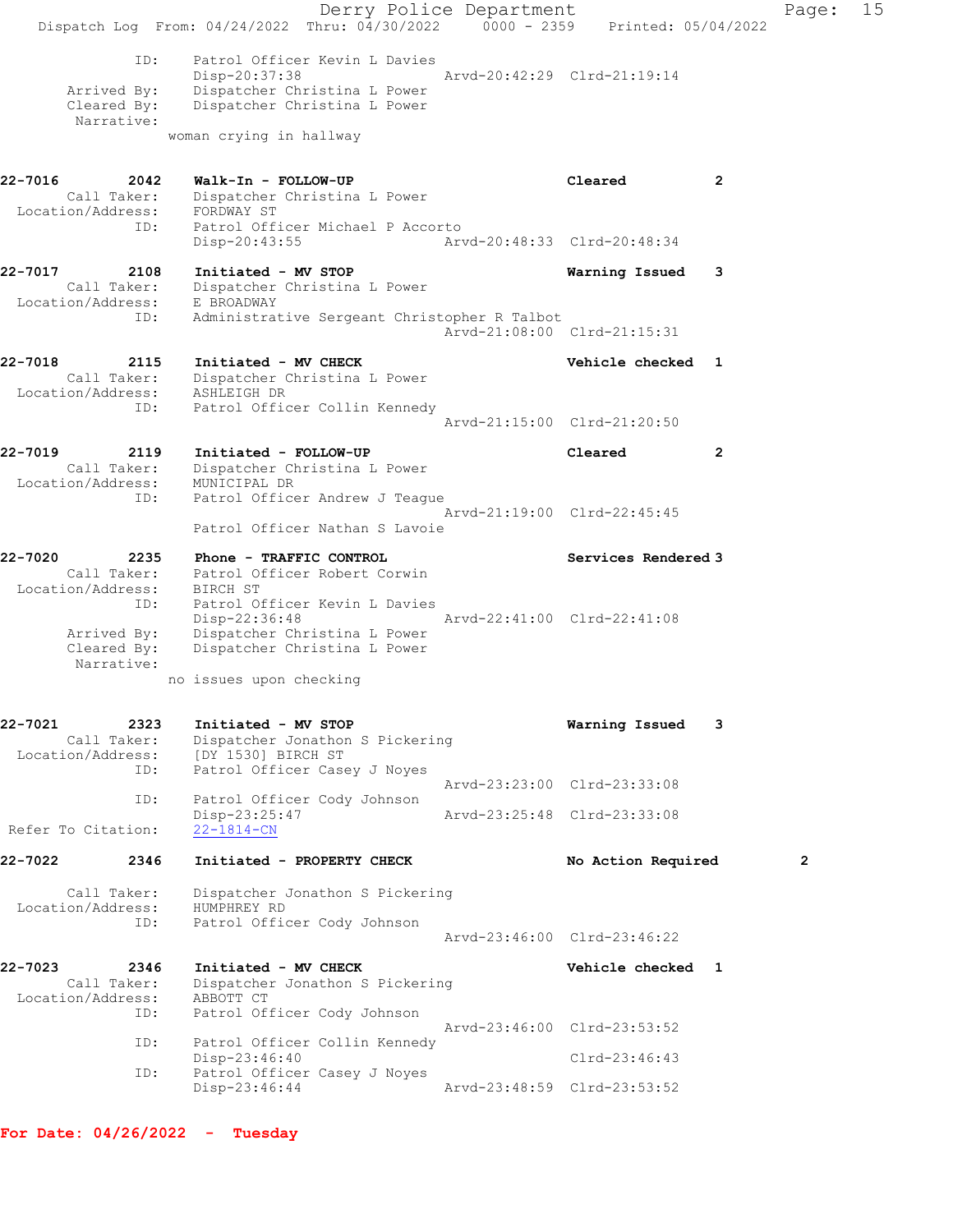| $22 - 7024$ | 0001<br>Call Taker:<br>Location/Address: | Initiated - MV CHECK<br>Dispatcher Jonathon S Pickering<br>W BROADWAY                                | Vehicle checked             | 1              |
|-------------|------------------------------------------|------------------------------------------------------------------------------------------------------|-----------------------------|----------------|
|             | ID:                                      | Patrol Officer Casey J Noyes                                                                         | Arvd-00:01:00 Clrd-00:05:17 |                |
|             | ID:                                      | Patrol Officer Cody Johnson<br>Disp-00:01:19                                                         | Arvd-00:01:20 Clrd-00:05:18 |                |
| 22-7025     | 0001<br>Call Taker:<br>Location/Address: | Phone - SUSPICIOUS ACTIVITY<br>Dispatcher Jonathon S Pickering<br>MARY JO LN                         | Vehicle Towed               | $\overline{2}$ |
|             | ID:                                      | Patrol Officer Cody Johnson<br>$Disp-00:05:32$                                                       | Arvd-00:14:23 Clrd-00:56:32 |                |
|             | ID:                                      | Patrol Officer Casey J Noyes<br>Disp-00:06:03                                                        | Arvd-00:14:23 Clrd-00:56:31 |                |
|             | ID:                                      | Sergeant Patrick H Dawson<br>Disp-00:16:14                                                           | Arvd-00:16:15 Clrd-00:56:31 |                |
|             | Narrative:                               | 04/26/2022 0014 off with NH 5105201, parked perpendicular<br>across the road                         |                             |                |
|             | Narrative:                               | 04/26/2022 0025 next on the list requested, Spacetown<br>responding                                  |                             |                |
|             | Narrative:                               | 04/26/2022 0048 Spacetown on scene                                                                   |                             |                |
|             | Refer To Incident:                       | $22 - 715 - OF$                                                                                      |                             |                |
| 22-7026     | 0128<br>Call Taker:<br>Location/Address: | Initiated - MV CHECK<br>Dispatcher Jonathon S Pickering<br>W BROADWAY                                | Vehicle checked 1           |                |
|             | ID:                                      | Patrol Officer Casey J Noyes                                                                         | Arvd-01:28:00 Clrd-01:33:05 |                |
| 22-7027     | 0259                                     | Phone - MEDICAL EMERGENCY                                                                            | No Action Required          | 1              |
|             | Call Taker:<br>Location/Address:         | Dispatcher Jonathon S Pickering<br>ROCKINGHAM RD                                                     |                             |                |
|             | ID:                                      | Patrol Officer Cody Johnson<br>Disp-02:59:45                                                         | Arvd-03:01:51 Clrd-03:20:39 |                |
|             | ID:                                      | Patrol Officer Collin Kennedy<br>Disp-02:59:46                                                       | Arvd-03:01:52 Clrd-03:20:37 |                |
|             | ID:                                      | Sergeant Patrick H Dawson<br>$Disp-03:05:50$                                                         | Arvd-03:05:50 Clrd-03:17:34 |                |
|             | Narrative:                               | 04/26/2022 0305 DFD requested and responding                                                         |                             |                |
|             | Narrative:                               | 04/26/2022 0311 DFD on scene                                                                         |                             |                |
|             | Narrative:                               | 04/26/2022 0320 declined transport                                                                   |                             |                |
|             |                                          | Refer To Field Int: 22-1385-FI                                                                       |                             |                |
| 22-7028     | 0658                                     | Phone - ANIMAL COMPLAINT<br>Call Taker: Dispatcher Kaitlyn A Fitzgerald<br>Location/Address: ERIN LN | Services Rendered 1         |                |
|             | ID:<br>Narrative:                        | Patrol Officer Joshua W Morse<br>Disp-07:07:55                                                       | Arvd-07:18:00 Clrd-07:31:04 |                |
|             |                                          | 04/26/2022 0700 LOOSE COWS                                                                           |                             |                |
|             | Narrative:                               | 04/26/2022 0731 COWS RETURNED HOME                                                                   |                             |                |
|             |                                          |                                                                                                      |                             |                |

Refer To Field Int: 22-1412-FI

22-7029 0839 Initiated - MV STOP Warning Issued 3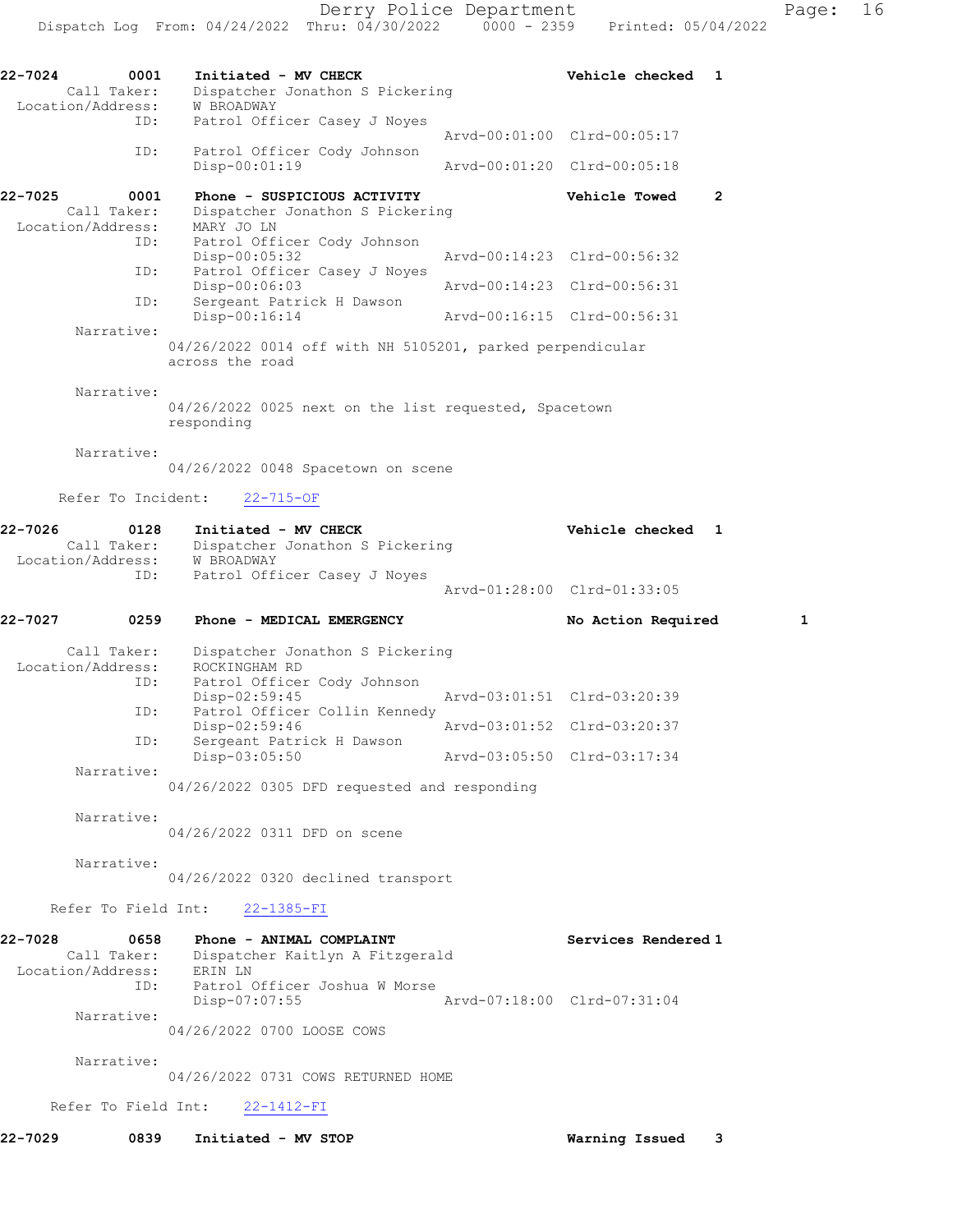Derry Police Department Fage: 17 Dispatch Log From: 04/24/2022 Thru: 04/30/2022 0000 - 2359 Printed: 05/04/2022 Call Taker: Dispatcher Kaitlyn A Fitzgerald Location/Address: MEADOWBROOK RD + HAMPSTEAD RD ID: Patrol Officer Joshua W Morse Arvd-08:39:00 Clrd-08:46:13 Refer To Citation: 22-1815-CN 22-7030 0914 Initiated - PROPERTY CHECK Services Rendered 2 Call Taker: Dispatcher Kaitlyn A Fitzgerald Location/Address: FORDWAY ST ID: Patrol Officer Brian J Landry Arvd-09:14:00 Clrd-09:20:43 Cleared By: Dispatcher Jess W Arcand 22-7031 0940 Phone - VANDALISM Report Taken 3 Call Taker: Dispatcher Jess W Arcand Location/Address: LARAWAY CT ID: Patrol Officer Monica Ricci Disp-09:41:00 Arvd-09:45:46 Clrd-10:10:56 Narrative: 04/26/2022 0940 CAR TIRES SLASHED Refer To Incident: 22-716-OF 22-7032 0948 Initiated - MV STOP **No Action Required** 3 Call Taker: Dispatcher Jess W Arcand Location/Address: HAMPSTEAD RD + ADAMS POND RD ID: Patrol Officer Joshua W Morse Arvd-09:48:00 Clrd-09:50:07 22-7033 1017 Initiated - FOLLOW-UP No Action Required 2 Call Taker: Dispatcher Jess W Arcand Location/Address: ASHLEIGH DR ID: Patrol Officer Monica Ricci Arvd-10:17:00 Clrd-10:32:16 22-7034 1051 Initiated - MV STOP Warning Issued 3 Call Taker: Dispatcher Kaitlyn A Fitzgerald Location/Address: ROCKINGHAM RD ID: Patrol Officer James M McClafferty Arvd-10:51:00 Clrd-11:00:22 Refer To Citation: 22-1816-CN 22-7035 1132 Phone - DELIVER A MESSAGE Not Served 1 Call Taker: Dispatcher Jess W Arcand Location/Address: FAIRWAY DR ID: Patrol Officer Monica Ricci Disp-11:33:28 Arvd-11:34:34 Clrd-11:42:53 Narrative: 04/26/2022 1143 NO CONTACT. NOTE LEFT 22-7036 1136 911 - ABANDONED 911 Services Rendered 1 Call Taker: Dispatcher Jess W Arcand Location/Address: FRANKLIN ST ID: Patrol Officer Brian J Landry Disp-11:37:40 Arvd-11:38:33 Clrd-11:43:19 ID: Patrol Officer Joshua W Morse Disp-11:37:46 Arvd-11:40:55 Clrd-11:43:21 Refer To Field Int: 22-1413-FI 22-7037 1152 Phone - ASSIST OTHER AGENCY Services Rendered 3 Call Taker: Dispatcher Jess W Arcand Location/Address: PERLEY RD ID: Patrol Officer Monica Ricci<br>Disp-11:52:49 Arvd-11:56:59 Clrd-12:01:28 Narrative: 04/26/2022 1152 DFD ON SCENE Refer To Field Int: 22-1414-FI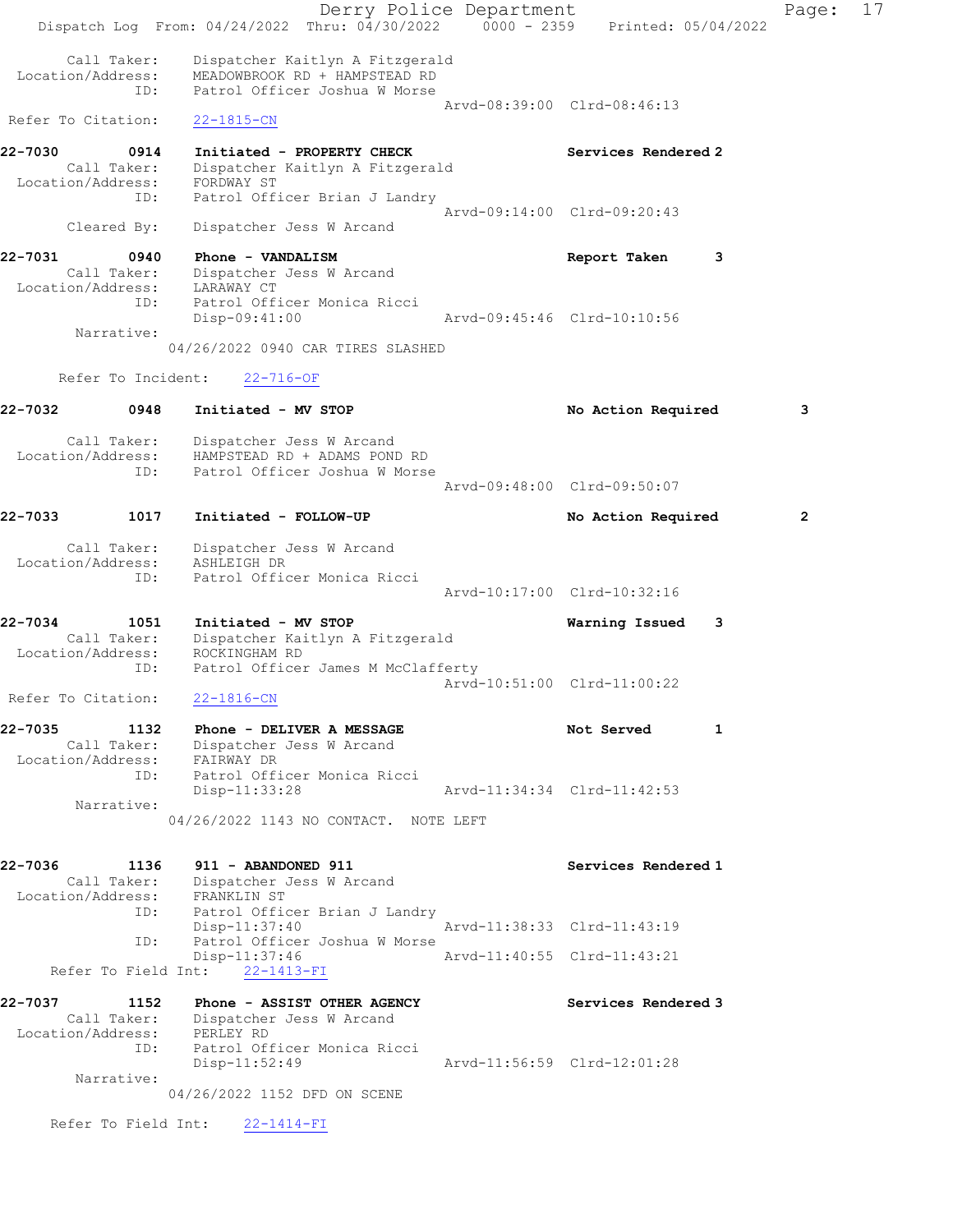22-7038 1210 Initiated - MV STOP Warning Issued 3 Call Taker: Dispatcher Kaitlyn A Fitzgerald Location/Address: ROCKINGHAM RD ID: Patrol Officer James M McClafferty Arvd-12:10:00 Clrd-12:14:11 Refer To Citation: 22-1817-CN

22-7039 1236 Initiated - MV STOP Warning Issued 3 Call Taker: Dispatcher Kaitlyn A Fitzgerald Location/Address: WALNUT HILL RD + ADAMS POND RD ID: Patrol Officer Joshua W Morse Arvd-12:36:00 Clrd-12:43:38 Refer To Citation: 22-1818-CN

22-7040 1249 Initiated - LARCENY /FORGERY/ FRAUD Report Taken 2 Call Taker: Dispatcher Kaitlyn A Fitzgerald Location/Address: MUNICIPAL DR ID: Patrol Officer Brian J Landry Arvd-12:49:00 Clrd-12:49:55

# Refer To Incident: 22-717-OF

| 22-7041 | 1313              | Initiated - MV STOP             | Warning Issued 3 |  |
|---------|-------------------|---------------------------------|------------------|--|
|         | Call Taker:       | Dispatcher Kaitlyn A Fitzgerald |                  |  |
|         | Location/Address: | E DERRY RD + MARTHA DR          |                  |  |
|         | ID:               | Patrol Officer Joshua W Morse   |                  |  |
|         |                   | Arvd-13:13:00 Clrd-13:18:21     |                  |  |

Refer To Citation: 22-1819-CN

| 22-7042           | 1350 | Phone - PARKING COMPLAINT       | Services Rendered 1         |
|-------------------|------|---------------------------------|-----------------------------|
| Call Taker:       |      | Dispatcher Kaitlyn A Fitzgerald |                             |
| Location/Address: |      | CRYSTAL AVE                     |                             |
|                   | ID:  | Patrol Officer Brian J Landry   |                             |
|                   |      | Disp-13:51:29                   | Arvd-13:51:36 Clrd-13:56:51 |
| Narrative:        |      |                                 |                             |

# 04/26/2022 1356 CHECKING ON NH 5046458 AND NH 5079631

#### Narrative:

# 04/26/2022 1357 MANAGER WILL GIVE OWNER A COUPLE OF DAYS TO REMOVE VEHICLES

22-7043 1410 Initiated - FOUND/LOST PROPERTY Report Taken 3 Call Taker: Patrol Officer Casey J Noyes Location/Address: MANCHESTER RD + FOLSOM RD ID: Patrol Officer Casey J Noyes Arvd-14:10:00 Clrd-14:36:21 Cleared By: Dispatcher Kaitlyn A Fitzgerald Refer To Incident: 22-718-OF

22-7044 1437 Phone - NEIGHBORHOOD DISPUTE Matter Mediated 2 Call Taker: Dispatcher Kaitlyn A Fitzgerald Location/Address: MIRRA AVE ID: Patrol Officer Monica Ricci Disp-14:42:05 Arvd-14:52:26 Clrd-15:18:32 Cleared By: Dispatcher Christina L Power Refer To Field Int: 22-1415-FI

#### 22-7045 1451 Initiated - WARRANT ARREST Arrest(s) Made 2 Call Taker: Dispatcher Kaitlyn A Fitzgerald Location/Address: MUNICIPAL DR ID: Patrol Officer Brian J Landry Arvd-14:51:00 Clrd-15:50:15 Cleared By: Dispatcher Christina L Power ID: Patrol Officer Andrew J Teague Disp-15:52:37 Arvd-16:13:43 Clrd-17:11:42 Patrol Officer Nathan S Lavoie Dispatched By: Sergeant Michael W Hughes Arrived By: Dispatcher Christina L Power Cleared By: Dispatcher Christina L Power Narrative: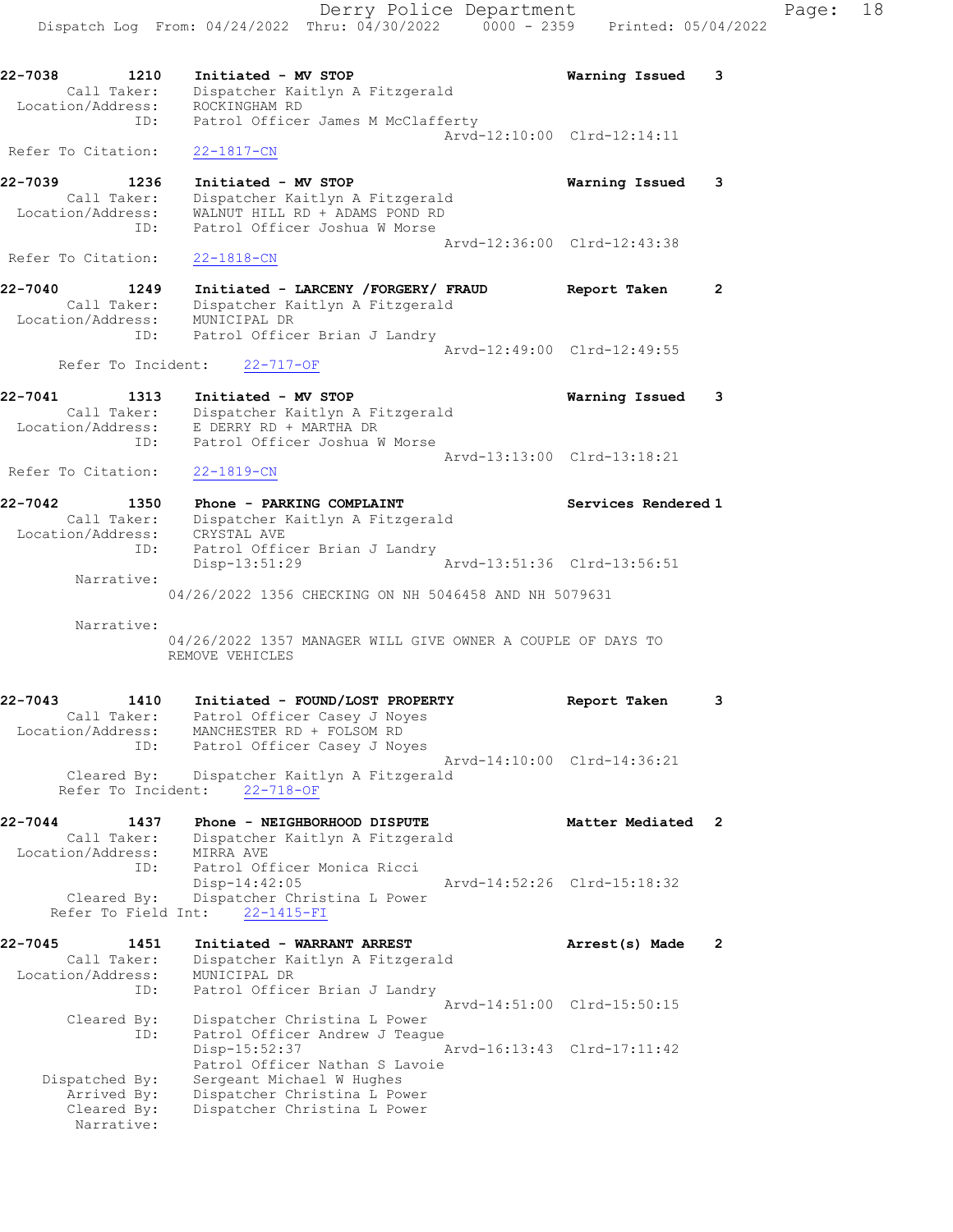|                                                                        | Dispatch Log From: 04/24/2022 Thru: 04/30/2022 0000 - 2359 Printed: 05/04/2022                                                                                                         | Derry Police Department     |                     |              | 19<br>Page: |
|------------------------------------------------------------------------|----------------------------------------------------------------------------------------------------------------------------------------------------------------------------------------|-----------------------------|---------------------|--------------|-------------|
|                                                                        | subject into hq's to turn himself in on two EBW', both for<br>simple assault<br>Mercier, James<br>1 Charton Ave<br>Londonderry, NH dob 091288<br>refused bail and held on \$1,000 cash |                             |                     |              |             |
|                                                                        | 04/26/2022 1615 enroute to RCJ s/m 79181.0                                                                                                                                             |                             |                     |              |             |
| Narrative:                                                             | 04/26/2022 1645 off at RCJ e/m 79202.6                                                                                                                                                 |                             |                     |              |             |
| Refer To Arrest:                                                       | $22 - 380 - AR$                                                                                                                                                                        |                             |                     |              |             |
| 22-7046<br>1525<br>ID:                                                 | Phone - SUSPICIOUS ACTIVITY<br>Call Taker: Dispatcher Christina L Power<br>Location/Address: EZEKIEL DR + CLYDE RD<br>Patrol Officer Andrew J Teague                                   |                             | Gone on Arrival 2   |              |             |
| Narrative:                                                             | Disp-15:26:55<br>Patrol Officer Nathan S Lavoie                                                                                                                                        | Arvd-15:27:35 Clrd-15:30:45 |                     |              |             |
|                                                                        | door/door solictor                                                                                                                                                                     |                             |                     |              |             |
| 22-7047<br>Location/Address:                                           | 1549 Phone - HIT AND RUN<br>Call Taker: Dispatcher Christina L Power<br>CORPORATE PARK DR                                                                                              |                             | Report Taken        | $\mathbf{2}$ |             |
| ID:<br>Refer To Incident:                                              | Patrol Officer Monica Ricci<br>$Disp-15:50:14$<br>$22 - 719 - OF$                                                                                                                      | Arvd-15:55:51 Clrd-16:08:22 |                     |              |             |
| 22-7048<br>1650<br>Call Taker:<br>Location/Address:<br>ID:             | Initiated - SUBPOENA DELIVERY<br>Dispatcher Christina L Power<br>E BROADWAY<br>Patrol Officer Michael P Accorto                                                                        |                             | Served              | 1            |             |
|                                                                        |                                                                                                                                                                                        | Arvd-16:50:00 Clrd-16:52:08 |                     |              |             |
| 22-7049<br>1659<br>Call Taker:<br>Location/Address: CRYSTAL AVE<br>ID: | Phone - MV ACCIDENT<br>Dispatcher Christina L Power<br>Patrol Officer Monica Ricci                                                                                                     |                             | Report Taken        | 1            |             |
| ID:                                                                    | $Disp-17:00:26$<br>Patrol Officer Jack Stafford<br>Disp-17:13:01                                                                                                                       | Arvd-17:12:20 Clrd-17:39:07 | Clrd-17:13:05       |              |             |
| Refer To Citation:<br>Narrative:                                       | $22 - 1842 - CN$<br>connal v. walworth, full report                                                                                                                                    |                             |                     |              |             |
|                                                                        | Refer To Accident: 22-203-AC                                                                                                                                                           |                             |                     |              |             |
| 22-7050<br>1712<br>Call Taker:<br>Location/Address: CHESTER RD         | Phone - SUSPICIOUS ACTIVITY<br>Dispatcher Christina L Power                                                                                                                            |                             | Could Not Locate 2  |              |             |
| ID:                                                                    | Patrol Officer Jack Stafford<br>Disp-17:13:07                                                                                                                                          | Arvd-17:30:49 Clrd-17:30:54 |                     |              |             |
| ID:<br>Narrative:                                                      | Patrol Officer Michael P Accorto<br>$Disp-17:13:13$                                                                                                                                    | Arvd-17:19:24 Clrd-17:30:52 |                     |              |             |
|                                                                        | no issues upon checking                                                                                                                                                                |                             |                     |              |             |
| 22-7051<br>1739<br>Call Taker:<br>Location/Address:                    | Phone - WELFARE CHECK<br>Dispatcher Christina L Power<br>JAMES ST                                                                                                                      |                             | Services Rendered 2 |              |             |
| ID:<br>ID:                                                             | Patrol Officer Michael P Accorto<br>Disp-17:39:31<br>Patrol Officer Andrew J Teague                                                                                                    | Arvd-17:48:07 Clrd-18:07:18 |                     |              |             |
|                                                                        | Disp-17:39:33<br>Patrol Officer Nathan S Lavoie                                                                                                                                        | Arvd-17:40:22 Clrd-18:07:20 |                     |              |             |
|                                                                        |                                                                                                                                                                                        |                             |                     |              |             |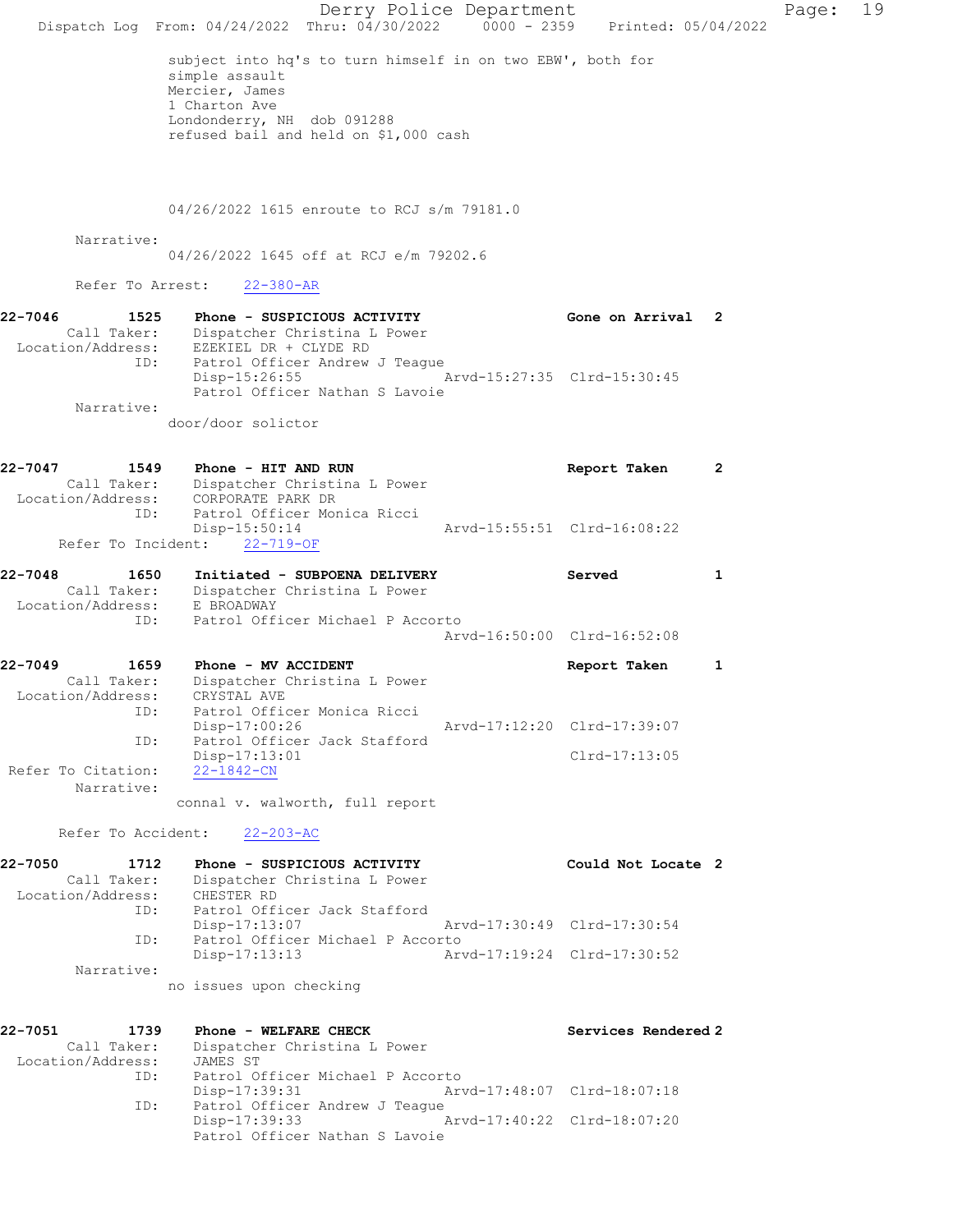Derry Police Department Fage: 20 Dispatch Log From: 04/24/2022 Thru: 04/30/2022 0000 - 2359 Printed: 05/04/2022

Narrative:

checked and all was in order.

Refer To Field Int: 22-1408-FI

| 22-7052<br>1808<br>Call Taker:<br>Location/Address: | Initiated - SUBPOENA DELIVERY<br>Dispatcher Christina L Power<br>RAILROAD AVE                                                                               | Served                      | 1 |
|-----------------------------------------------------|-------------------------------------------------------------------------------------------------------------------------------------------------------------|-----------------------------|---|
| ID:                                                 | Patrol Officer Michael P Accorto                                                                                                                            | Arvd-18:08:00 Clrd-18:10:56 |   |
| 22-7053<br>1816<br>Call Taker:<br>Location/Address: | Initiated - MV CHECK<br>Dispatcher Christina L Power<br>HUMPHREY RD                                                                                         | Vehicle checked 1           |   |
| ID:                                                 | Patrol Officer Andrew J Teague<br>Patrol Officer Nathan S Lavoie                                                                                            | Arvd-18:16:00 Clrd-18:26:40 |   |
| 22-7054<br>1819                                     | Phone - ASSIST CITIZEN                                                                                                                                      | Services Rendered 3         |   |
| Call Taker:<br>Location/Address: W BROADWAY<br>ID:  | Patrol Officer Robert Corwin<br>Patrol Officer Michael P Accorto                                                                                            |                             |   |
| Refer To Field Int:                                 | $Disp-18:21:20$<br>Dispatcher Christina L Power<br>Arrived By: Dispatcher Christina L Power<br>Cleared By: Dispatcher Christina L Power<br>$22 - 1407 - FI$ | Arvd-18:23:31 Clrd-18:38:27 |   |
| 22-7055<br>1851                                     | Phone - DISTURBANCE                                                                                                                                         | Matter Mediated 1           |   |
| Call Taker:<br>Location/Address:<br>ID:             | Dispatcher Christina L Power<br>BARTLETT RD<br>Patrol Officer Andrew J Teague                                                                               |                             |   |
| Cleared By:<br>ID:                                  | Disp-18:52:20<br>Patrol Officer Nathan S Lavoie<br>Patrol Officer Robert Corwin<br>Patrol Officer Scott M Beegan                                            | Arvd-19:02:45 Clrd-19:19:09 |   |
|                                                     | Disp-18:52:22<br>Cleared By: Patrol Officer Robert Corwin<br>ID: Lieutenant Shawn P O'Donaghue<br>Lieutenant Shawn P O'Donaghue                             | Arvd-19:05:30 Clrd-19:19:10 |   |
| Cleared By:                                         | Disp-18:54:01<br>Patrol Officer Robert Corwin<br>Refer To Field Int: 22-1468-FI                                                                             | Arvd-19:08:30 Clrd-19:19:12 |   |
| 22-7056<br>1917                                     | 911 - ASSIST OTHER AGENCY                                                                                                                                   | Assistance Rendered         | з |
| Call Taker:                                         | Sergeant Michael W Hughes                                                                                                                                   |                             |   |
| Location/Address:<br>ID:                            | KENDALL POND RD<br>Patrol Officer Jack Stafford                                                                                                             |                             |   |
| Arrived By:                                         | Disp-19:18:32<br>Patrol Officer Robert Corwin                                                                                                               | Arvd-19:22:38 Clrd-21:04:36 |   |
| Cleared By:<br>ID:                                  | Dispatcher Christina L Power<br>Patrol Officer Scott M Beegan<br>Disp-19:20:16                                                                              | Clrd-19:20:20               |   |
| Dispatched By:<br>Cleared By:                       | Patrol Officer Robert Corwin<br>Patrol Officer Robert Corwin                                                                                                |                             |   |
| ID:<br>Dispatched By:                               | Lieutenant Shawn P O'Donaghue<br>Disp-19:33:03<br>Patrol Officer Robert Corwin                                                                              | Arvd-19:33:08 Clrd-20:18:58 |   |
| Arrived By:                                         | Patrol Officer Robert Corwin                                                                                                                                |                             |   |
| Cleared By:<br>ID:                                  | Dispatcher Christina L Power<br>Patrol Officer Andrew J Teague                                                                                              |                             |   |
|                                                     | Disp-19:37:20<br>Patrol Officer Nathan S Lavoie                                                                                                             | $Clrd-19:41:05$             |   |
| Dispatched By:<br>Cleared By:                       | Patrol Officer Robert Corwin<br>Patrol Officer Robert Corwin                                                                                                |                             |   |
| ID:                                                 | Patrol Officer Andrew J Teaque<br>$Disp-19:41:10$<br>Patrol Officer Nathan S Lavoie                                                                         | Arvd-19:41:12 Clrd-19:43:25 |   |
| Dispatched By:                                      | Patrol Officer Robert Corwin                                                                                                                                |                             |   |
| Arrived By:<br>Cleared By:                          | Patrol Officer Robert Corwin<br>Dispatcher Christina L Power                                                                                                |                             |   |
| Narrative:                                          |                                                                                                                                                             |                             |   |

Assist DFD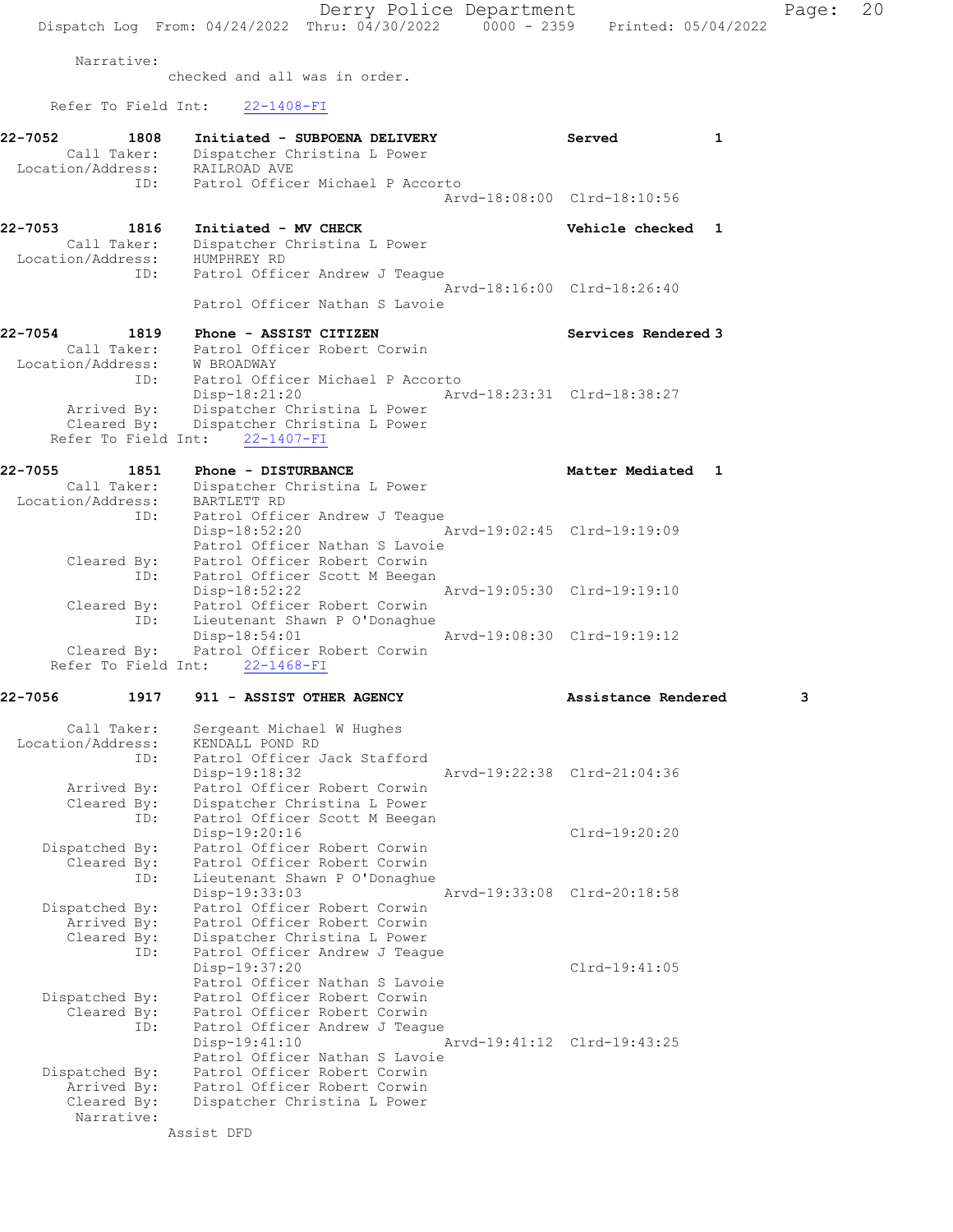04/26/2022 1939 Off w/MA 3ZZF59

Refer To Incident: 22-720-OF

| 22-7058<br>1942   | Phone - WARRANT ARREST                                 | Arrest(s) Made              | -2 |
|-------------------|--------------------------------------------------------|-----------------------------|----|
| Call Taker:       | Dispatcher Christina L Power                           |                             |    |
| Location/Address: | KENDALL POND RD                                        |                             |    |
| ID:               | Patrol Officer Andrew J Teague                         |                             |    |
|                   | Disp-19:43:28                                          | Arvd-19:43:29 Clrd-21:04:29 |    |
|                   | Patrol Officer Nathan S Lavoie                         |                             |    |
| Narrative:        |                                                        |                             |    |
|                   | 04/26/2022 1943 one in custody on a warrant for simple |                             |    |
|                   | assault (x4)                                           |                             |    |
|                   |                                                        |                             |    |

### Narrative:

04/26/2022 1948 transporting to hq's s/m 79247.1

#### Narrative:

04/26/2022 1954 off at hq's 79249.5 with; Foti, Stephen 30 Kendall Pond Rd Derry, NH dob 052785

### Narrative:

04/26/2022 2104 released on PR bail with a court date of 6/16

Refer To Arrest: 22-381-AR

| 22-7060 | 2011              | Initiated - FOLLOW-UP                         | Cleared                     |  |
|---------|-------------------|-----------------------------------------------|-----------------------------|--|
|         |                   | Cleared By: Dispatcher Christina L Power      |                             |  |
|         | ID:               | Patrol Officer Robert Corwin<br>Disp-20:06:51 | Arvd-20:06:53 Clrd-20:19:02 |  |
|         | Location/Address: | [DY 2] MUNICIPAL DR                           |                             |  |
|         | Call Taker:       | Patrol Officer Robert Corwin                  |                             |  |
| 22-7059 | 2005              | Walk-In - ASSIST CITIZEN                      | <b>ADVICE GIVEN</b>         |  |

| Call Taker:       | Patrol Officer Scott M Beegan |  |
|-------------------|-------------------------------|--|
| Location/Address: | MANCHESTER RD                 |  |
| ID:               | Patrol Officer Scott M Beegan |  |
|                   | Arvd-20:11:40 Clrd-20:11:56   |  |

| 22-7061           | 2220                      | Phone - NOISE COMPLAINT |                                  |                             | Could Not Locate 2 |  |
|-------------------|---------------------------|-------------------------|----------------------------------|-----------------------------|--------------------|--|
|                   | Call Taker:               |                         | Patrol Officer Robert Corwin     |                             |                    |  |
| Location/Address: |                           | FAIRWAY DR              |                                  |                             |                    |  |
|                   | ID:                       |                         | Patrol Officer Scott M Beegan    |                             |                    |  |
|                   |                           | $Disp-22:21:31$         |                                  | Arvd-22:29:38 Clrd-22:29:40 |                    |  |
|                   | ID:                       |                         | Patrol Officer Michael P Accorto |                             |                    |  |
|                   |                           | $Disp-22:21:47$         |                                  | Arvd-22:25:06 Clrd-22:29:47 |                    |  |
|                   | Arrived By:<br>Narrative: |                         | Dispatcher Christina L Power     |                             |                    |  |

vehicle w/loud music

| 22-7062           | 2328 | Initiated - VEHICLE OFF THE ROAD    | Report Taken                             | 2 |
|-------------------|------|-------------------------------------|------------------------------------------|---|
| Call Taker:       |      | Dispatcher Jonathon S Pickering     |                                          |   |
| Location/Address: |      | KILREA RD + RT 28                   |                                          |   |
|                   | ID:  | Patrol Officer Nikita Tomnyuk       |                                          |   |
|                   |      |                                     | Arvd-23:28:00 Clrd-04/27/2022 @ 00:37:15 |   |
|                   | ID:  | Patrol Officer Scott M Beegan       |                                          |   |
|                   |      | Disp-23:33:46                       | Arvd-23:34:32 Clrd-04/27/2022 @ 00:01:54 |   |
| Narrative:        |      |                                     |                                          |   |
|                   |      | 04/26/2022 2334 off with NH 4692346 |                                          |   |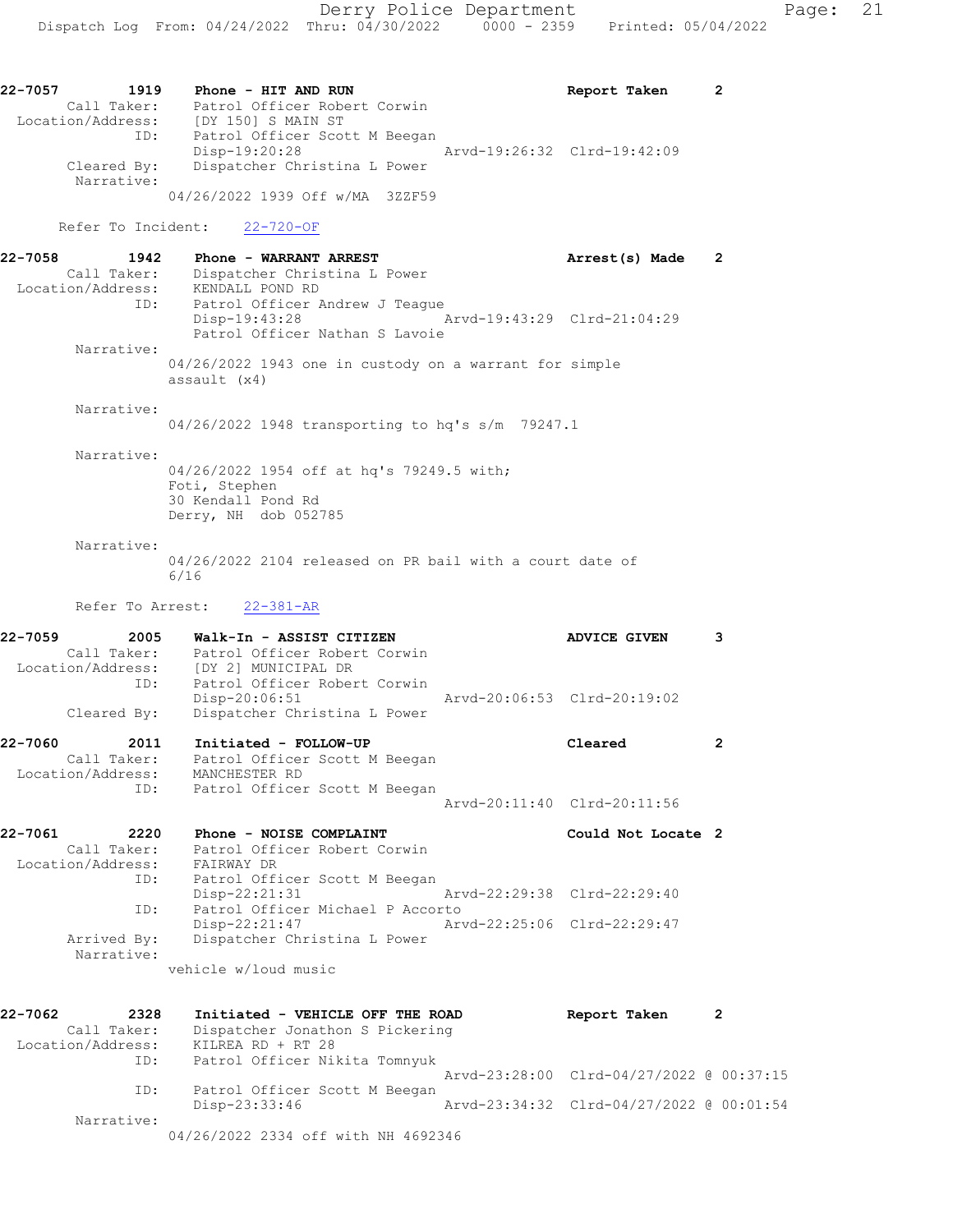Derry Police Department Page: 22 Dispatch Log From: 04/24/2022 Thru: 04/30/2022 0000 - 2359 Printed: 05/04/2022 Narrative: 04/26/2022 2337 owner has Recovery Solutions on scene for a pull out Narrative: 04/27/2022 0037 Andrews vs Plow Marker - non reportable Refer To Accident: 22-204-AC For Date:  $04/27/2022 -$  Wednesday 22-7063 0009 Initiated - MV STOP Warning Issued 3 Call Taker: Dispatcher Jonathon S Pickering Location/Address: BIRCH ST ID: Patrol Officer Cody Johnson Arvd-00:09:00 Clrd-00:15:28 Refer To Citation: 22-1820-CN 22-7064 0016 Initiated - PROPERTY CHECK Services Rendered 2 Call Taker: Dispatcher Jonathon S Pickering Location/Address: PIERCE AVE ID: Sergeant Patrick H Dawson Arvd-00:16:00 Clrd-00:16:50 22-7065 0032 Initiated - PROPERTY CHECK No Action Required 2 Call Taker: Dispatcher Jonathon S Pickering Location/Address: ROLLINS ST ID: Patrol Officer Jack Stafford Arvd-00:32:00 Clrd-00:32:50 22-7066 0055 Phone - ABANDONED 911 Services Rendered 1 Call Taker: Dispatcher Jonathon S Pickering Location/Address: HAMPSTEAD RD ID: Patrol Officer Nathan S Lavoie Disp-00:56:15 Arvd-01:04:10 Clrd-01:17:25<br>
Disp-00:56:16 Arvd-01:04:12 Clrd-01:16:24<br>
Disp-00:56:16 Arvd-01:04:12 Clrd-01:16:24 Patrol Officer Scott M Beegan Arvd-01:04:12 Clrd-01:16:24 Narrative: 04/27/2022 0116 checked, no issues found, apparent issues with phone lines 22-7067 0104 Initiated - ASSIST CITIZEN Services Rendered 3 Call Taker: Dispatcher Jonathon S Pickering Location/Address: S MAIN ST + FAIRWAY DR ID: Patrol Officer Jack Stafford Arvd-01:04:00 Clrd-01:26:43 22-7068 0155 Initiated - Loose Dog Complaint Services Rendered 2 Call Taker: Dispatcher Jonathon S Pickering Location/Address: FAIRWAY DR ID: Patrol Officer Jack Stafford Arvd-01:55:00 Clrd-02:02:00 Narrative: 04/27/2022 0202 returned to owner 22-7069 0306 Phone - SUSPICIOUS ACTIVITY SENT ON THEIR WAY 2 Call Taker: Dispatcher Jonathon S Pickering Location/Address: [DY 146] ASHLEIGH DR ID: Patrol Officer Jack Stafford Disp-03:07:05 Arvd-03:10:30 Clrd-03:20:11 ID: Patrol Officer Cody Johnson<br>Disp-03:07:06 Disp-03:07:06 Arvd-03:10:31 Clrd-03:20:10 Narrative: 04/27/2022 0320 subject sent on his way with a parent 22-7070 0647 Phone - FIRE, STRUCTURE Services Rendered 1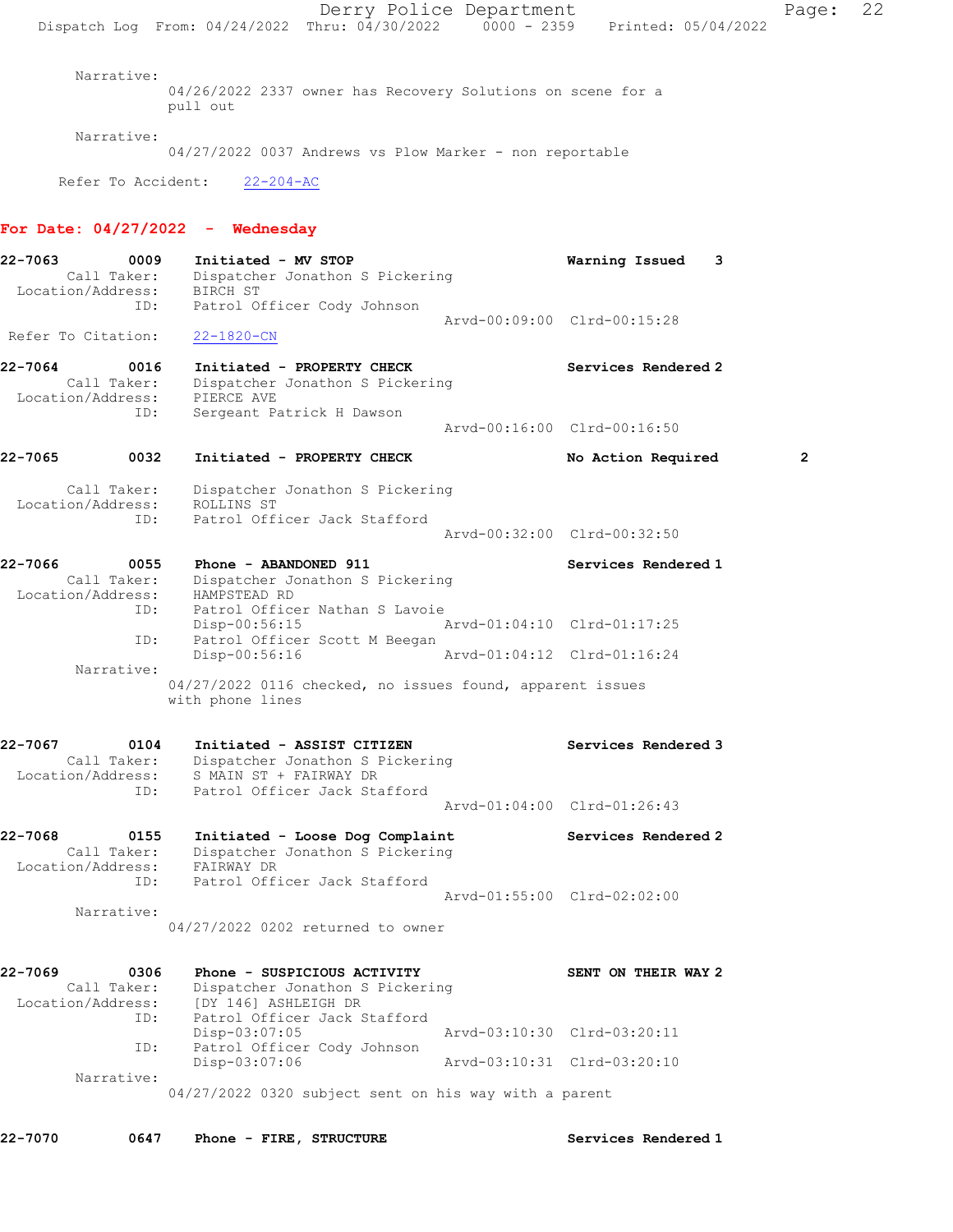Derry Police Department Fage: 23 Dispatch Log From: 04/24/2022 Thru: 04/30/2022 0000 - 2359 Printed: 05/04/2022 Call Taker: Sergeant Patrick H Dawson Location/Address: PIERCE AVE ID: Patrol Officer Joshua W Morse Disp-06:56:14 Arvd-07:00:34 Clrd-07:21:50 Dispatched By: Dispatcher Jess W Arcand Arrived By: Dispatcher Jess W Arcand Cleared By: Dispatcher Jess W Arcand ID: Patrol Officer James M McClafferty Disp-06:56:16 Arvd-07:00:32 Clrd-07:21:48 Dispatched By: Dispatcher Jess W Arcand Arrived By: Dispatcher Jess W Arcand Cleared By: Dispatcher Jess W Arcand 22-7071 0722 Initiated - MV STOP Warning Issued 3 Call Taker: Dispatcher Jess W Arcand Location/Address: S MAIN ST ID: Patrol Officer Awess Abdulkadir Arvd-07:22:00 Clrd-07:32:25 Refer To Citation: 22-1821-CN 22-7072 0725 Phone - MV ACCIDENT Report Taken 1 Call Taker: Dispatcher Jess W Arcand Location/Address: S MAIN ST ID: Patrol Officer Joshua W Morse Disp-07:25:29 Arvd-07:25:42 Clrd-07:48:39 Narrative: 04/27/2022 0748 REPORTABLE. Marks v. Glover Refer To Accident: 22-205-AC 22-7073 0745 Initiated - MV STOP Warning Issued 3 Call Taker: Dispatcher Jess W Arcand Location/Address: ROLLINS ST ID: Patrol Officer Bryan R Hanson Arvd-07:45:00 Clrd-08:01:33 Patrol Officer Samuel J Troy<br>22-1822-CN Refer To Citation: 22-7074 0811 Initiated - PROPERTY CHECK Services Rendered 2 Call Taker: Dispatcher Jess W Arcand Location/Address: FORDWAY ST ID: Patrol Officer Brian J Landry Arvd-08:11:00 Clrd-08:20:26 22-7075 0828 Initiated - Loose Dog Complaint Services Rendered 2 Call Taker: Dispatcher Jess W Arcand Location/Address: OLD CHESTER RD ID: Patrol Officer Joshua W Morse Arvd-08:28:00 Clrd-08:35:42 Narrative: 04/27/2022 0835 DOGS RETURNED TO OWNER Refer To Field Int: 22-1435-FI 22-7076 0839 Initiated - MV STOP Warning Issued 3 Call Taker: Dispatcher Jess W Arcand Location/Address: N HIGH ST ID: Patrol Officer Bryan R Hanson Arvd-08:39:00 Clrd-08:49:30 Patrol Officer Samuel J Troy Refer To Citation: 22-1823-CN 22-7077 0858 Initiated - MV STOP Warning Issued 3 Call Taker: Dispatcher Jess W Arcand Location/Address: S MAIN ST ID: Patrol Officer James M McClafferty Arvd-08:58:00 Clrd-09:06:05 Refer To Citation: 22-1824-CN 22-7078 0913 Phone - WELFARE CHECK Services Rendered 2 Call Taker: Dispatcher Jess W Arcand Location/Address: HIGH ST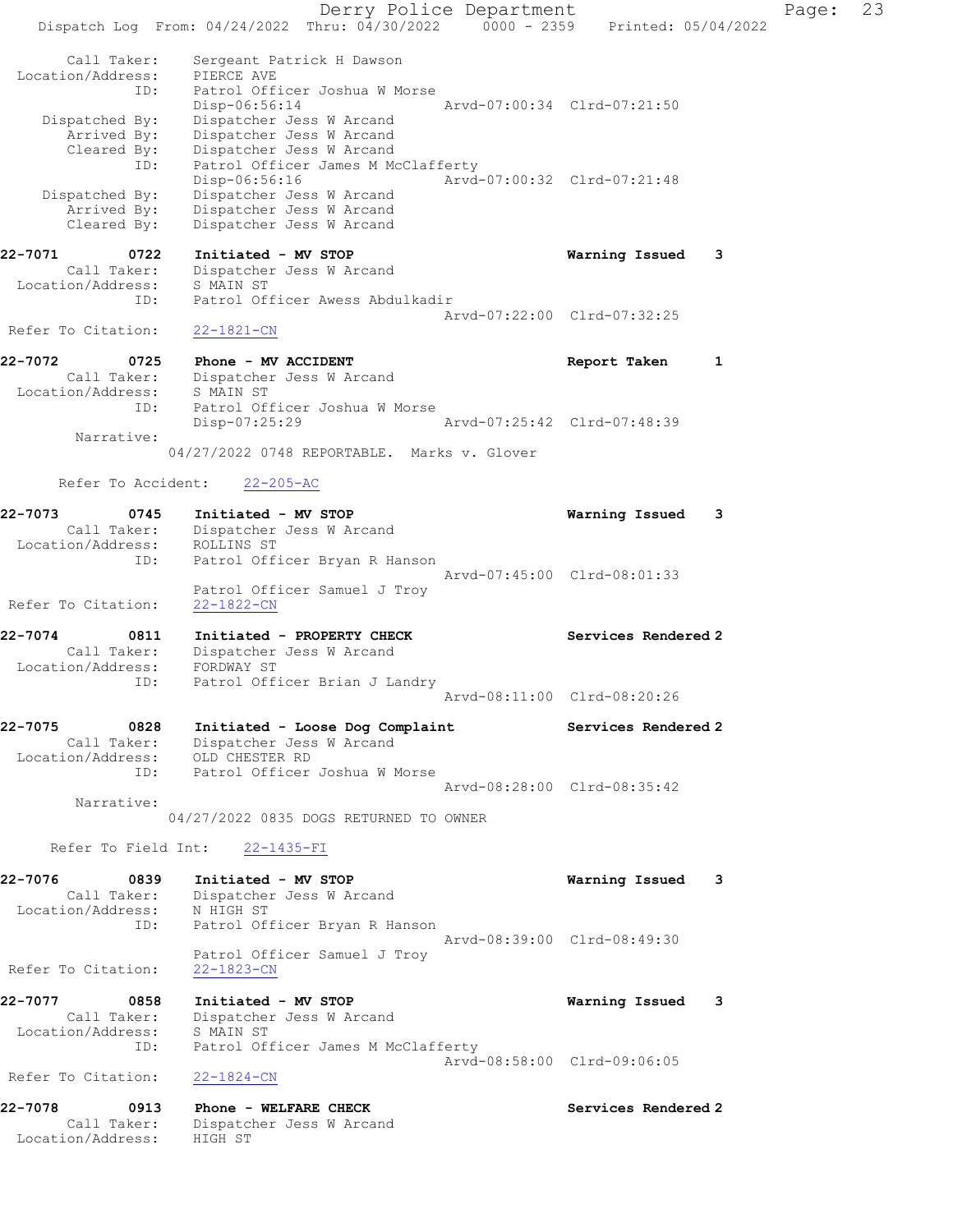|                              |                            | Dispatch Log From: $04/24/2022$ Thru: $04/30/2022$ 0000 - 2359 Printed: 05/04/2022            | Derry Police Department             |                             |   | Page:        | 24 |
|------------------------------|----------------------------|-----------------------------------------------------------------------------------------------|-------------------------------------|-----------------------------|---|--------------|----|
|                              | ID:                        | Patrol Officer Ryan M Panaro<br>Disp-09:22:52                                                 |                                     | Arvd-09:22:54 Clrd-09:27:48 |   |              |    |
| 22-7079                      | 0914                       | Initiated - MV STOP<br>Call Taker: Dispatcher Jess W Arcand                                   |                                     | Warning Issued 3            |   |              |    |
| Location/Address: S MAIN ST  |                            | ID: Patrol Officer James M McClafferty                                                        |                                     | Arvd-09:14:00 Clrd-09:17:50 |   |              |    |
| 22-7080                      | 0924                       |                                                                                               | Initiated - ATTEMPTED PAPER SERVICE | No Action Required          |   | $\mathbf{2}$ |    |
| Location/Address:            | Call Taker:<br>ID:         | Dispatcher Jess W Arcand<br>NUTMEADOW LN                                                      | Patrol Officer Joshua W Morse       |                             |   |              |    |
|                              |                            |                                                                                               |                                     | Arvd-09:24:00 Clrd-09:35:16 |   |              |    |
|                              | ID:                        | $Disp-09:25:04$<br>Patrol Officer Samuel J Troy                                               | Patrol Officer Bryan R Hanson       | Arvd-09:25:07 Clrd-09:35:13 |   |              |    |
| 22-7081                      | 0945<br>Call Taker:<br>ID: | Initiated - MV STOP<br>Dispatcher Jess W Arcand<br>Location/Address: KENDALL POND RD          | Patrol Officer Awess Abdulkadir     | Warning Issued              | 3 |              |    |
| Refer To Citation:           |                            | $22 - 1826 - CN$                                                                              |                                     | Arvd-09:45:00 Clrd-10:05:35 |   |              |    |
| 22-7082<br>Location/Address: | 1000<br>ID:                | Initiated - MV STOP<br>Call Taker: Dispatcher Jess W Arcand<br>PINKERTON ST                   | Patrol Officer James M McClafferty  | Warning Issued              | 3 |              |    |
| Refer To Citation:           |                            | $22 - 1827 - CN$                                                                              |                                     | Arvd-10:00:00 Clrd-10:06:11 |   |              |    |
| 22-7083<br>Location/Address: | 1005<br>Call Taker:<br>ID: | Initiated - MV STOP<br>Dispatcher Jess W Arcand<br>TSIENNETO RD                               | Patrol Officer Awess Abdulkadir     | Warning Issued              | 3 |              |    |
| Refer To Citation:           |                            | $22 - 1828 - CN$                                                                              |                                     | Arvd-10:05:00 Clrd-10:12:03 |   |              |    |
| 22-7084<br>Call Taker:       | 1016<br>ID:                | Initiated - MV STOP<br>Dispatcher Jess W Arcand<br>Location/Address: CEMETERY RD + E DERRY RD | Patrol Officer Joshua W Morse       | Warning Issued              | 3 |              |    |
| Refer To Citation:           |                            | $22 - 1829 - CN$                                                                              |                                     | Arvd-10:16:00 Clrd-10:22:06 |   |              |    |
| 22-7085<br>Location/Address: | 1026<br>Call Taker:<br>ID: | Initiated - DISABLED MV<br>Dispatcher Jess W Arcand<br>N MAIN ST                              | Patrol Officer Joshua W Morse       | Vehicle checked 3           |   |              |    |
|                              |                            |                                                                                               |                                     | Aryd-10:26:00 Clrd-10:33:31 |   |              |    |
| 22-7086                      | 1028                       | Initiated - FOLLOW-UP                                                                         |                                     | No Action Required          |   | $\mathbf{2}$ |    |
| Location/Address:            | Call Taker:<br>ID:         | Dispatcher Jess W Arcand<br>FRANKLIN ST                                                       | Patrol Officer Bryan R Hanson       | Arvd-10:28:00 Clrd-10:34:31 |   |              |    |
|                              |                            | Patrol Officer Samuel J Troy                                                                  |                                     |                             |   |              |    |
| 22-7087<br>Location/Address: | 1033<br>Call Taker:<br>ID: | Initiated - MV STOP<br>Dispatcher Jess W Arcand<br>S MAIN ST                                  | Patrol Officer James M McClafferty  | Warning Issued              | 3 |              |    |
| Refer To Citation:           |                            | $22 - 1830 - CN$                                                                              |                                     | Arvd-10:33:00 Clrd-10:34:10 |   |              |    |
| 22-7088<br>Location/Address: | 1035<br>Call Taker:<br>ID: | Phone - SUSPICIOUS ACTIVITY<br>Dispatcher Jess W Arcand<br>CRYSTAL AVE                        | Patrol Officer Bryan R Hanson       | SENT ON THEIR WAY 2         |   |              |    |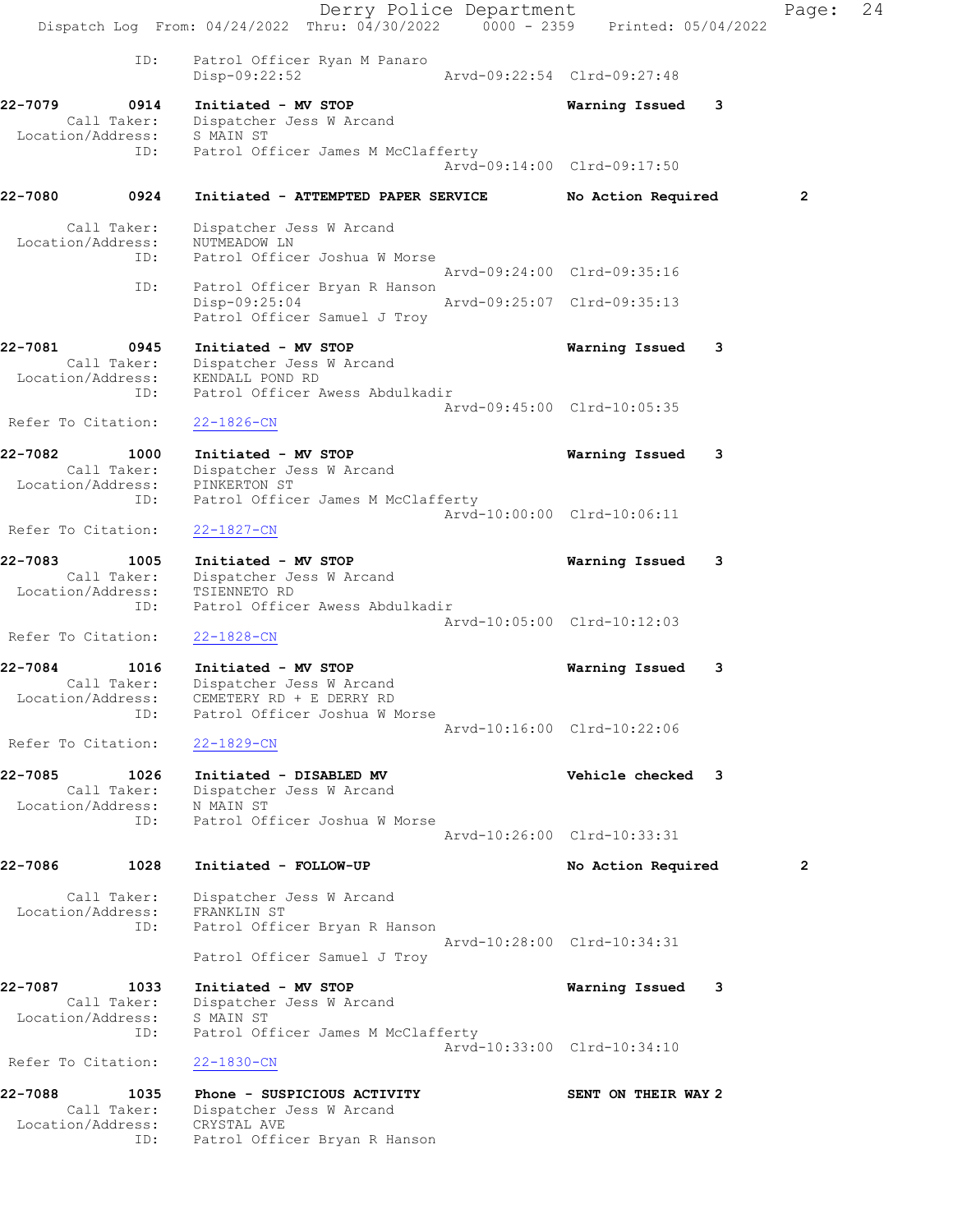Derry Police Department Fage: 25 Dispatch Log From: 04/24/2022 Thru: 04/30/2022 0000 - 2359 Printed: 05/04/2022 Disp-10:36:02 Arvd-10:37:30 Clrd-11:02:05 Patrol Officer Samuel J Troy<br>ID: Patrol Officer Awess Abdulkad Patrol Officer Awess Abdulkadir Disp-10:36:04 Arvd-10:39:38 Clrd-11:02:03 Narrative: 04/27/2022 1037 438 CHECKING NH 3185485 Refer To Field Int: 22-1410-FI 22-7089 1136 Initiated - SEXUAL OFFENDER REGISTRATION Cleared 1 Call Taker: Dispatcher Jess W Arcand Location/Address: [DY 2] MUNICIPAL DR ID: Detective Kevin G Ruppel Arvd-11:36:00 Clrd-11:36:43 22-7090 1141 Phone - MV CHECK Vehicle checked 1 Call Taker: Dispatcher Jess W Arcand Location/Address: WINDHAM RD ID: Patrol Officer James M McClafferty Disp-11:42:20 Arvd-11:57:08 Clrd-12:13:55 Narrative: RED HONDA, IDAHO PLATE Narrative: 04/27/2022 1214 DETERMINED TO BE A FOX PEST CONTROL CONSULTANT, NO ISSUES 22-7091 1151 Initiated - MV STOP Warning Issued 3 Call Taker: Dispatcher Jess W Arcand Location/Address: HAMPSTEAD RD + MAURICE RD ID: Patrol Officer Joshua W Morse Arvd-11:51:00 Clrd-12:01:17 Refer To Citation: 22-1831-CN 22-7092 1218 Walk-In - LARCENY /FORGERY/ FRAUD Report Taken 2 Call Taker: Patrol Officer Brian J Landry Location/Address: ASHLEIGH DR ID: Patrol Officer Brian J Landry Disp-12:19:33 Arvd-12:19:35 Clrd-12:30:10 Cleared By: Dispatcher Jess W Arcand Refer To Incident: 22-721-OF 22-7093 1236 Initiated - MV STOP Warning Issued 3 Call Taker: Dispatcher Jess W Arcand Location/Address: HAMPSTEAD RD ID: Patrol Officer Joshua W Morse Arvd-12:36:00 Clrd-12:41:20 Refer To Citation: 22-1832-CN 22-7094 1242 Initiated - FOLLOW-UP No Action Required 2 Call Taker: Dispatcher Jess W Arcand Location/Address: CRYSTAL AVE ID: Patrol Officer Ryan M Panaro Arvd-12:42:00 Clrd-12:47:47 22-7095 1242 Initiated - FOLLOW-UP Cleared 2 Call Taker: Dispatcher Jess W Arcand Location/Address: MUNICIPAL DR ID: Patrol Officer Awess Abdulkadir Arvd-12:42:00 Clrd-13:07:03 22-7096 1251 Initiated - SUBPOENA DELIVERY Not Served 1 Call Taker: Dispatcher Jess W Arcand Location/Address: FAIRWAY DR ID: Patrol Officer Bryan R Hanson Arvd-12:51:00 Clrd-13:02:42 Patrol Officer Samuel J Troy 22-7097 1253 Initiated - MV STOP Warning Issued 3 Call Taker: Dispatcher Jess W Arcand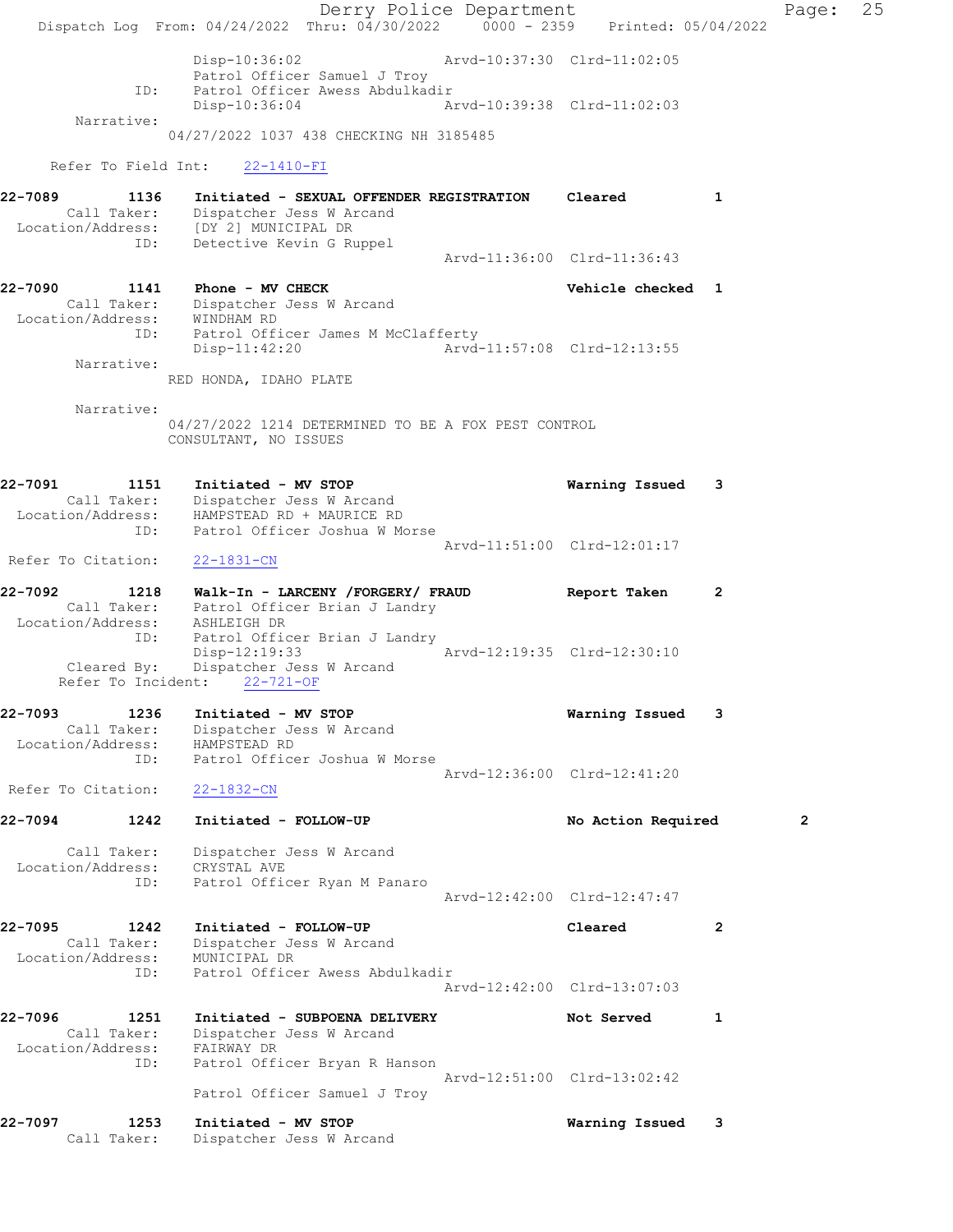Derry Police Department Fage: 26 Dispatch Log From:  $04/24/2022$  Thru:  $04/30/2022$  0000 - 2359 Printed: 05/04/2022 Location/Address: CRYSTAL AVE ID: Patrol Officer Ryan M Panaro Arvd-12:53:00 Clrd-13:01:25 Refer To Citation: 22-1833-CN 22-7098 1303 Initiated - PAPER SERVICE 1988 Not Served 3 Call Taker: Dispatcher Jess W Arcand Location/Address: ATLAS PL ID: Patrol Officer Joshua W Morse Arvd-13:03:00 Clrd-13:06:52 22-7099 1310 Initiated - MV STOP Summons Issued 3 Call Taker: Dispatcher Jess W Arcand Location/Address: BYPASS 28 ID: Patrol Officer Joshua W Morse Arvd-13:10:00 Clrd-13:20:11 Refer To Citation: 22-816-000025 22-7100 1401 Initiated - MV STOP Warning Issued 3 Call Taker: Dispatcher Jess W Arcand Location/Address: BIRCH ST ID: Patrol Officer Bryan R Hanson Arvd-14:01:00 Clrd-14:08:46 Patrol Officer Samuel J Troy Refer To Citation: 22-1834-CN eddieself of the U.S. of the U.S. of the U.S. of the Services of the Services Rendered 3 and the Services Rendered 3 and the Services Rendered 3 and the Services Rendered 3 and the Services Rendered 3 and the Services Rend Call Taker: Dispatcher Jess W Arcand Location/Address: OAK ST ID: Patrol Officer Bryan R Hanson Disp-14:35:22 Arvd-14:38:54 Clrd-14:50:29 Patrol Officer Samuel J Troy Refer To Field Int: 22-1434-FI 22-7102 1514 Initiated - SUBPOENA DELIVERY Served 1 Call Taker: Dispatcher Christina L Power Location/Address: BRIAN AVE ID: Patrol Officer Andrew R Kennedy Arvd-15:14:00 Clrd-15:19:26 22-7103 1616 Walk-In - ASSIST CITIZEN ADVICE GIVEN 3 Call Taker: Dispatcher Christina L Power Location/Address: LARAWAY CT ID: Patrol Officer Jack Stafford Disp-16:17:31 Arvd-16:17:33 Clrd-16:17:40 Refer To Field Int: 22-1411-FI 22-7104 1622 Initiated - MV STOP Warning Issued 3 Call Taker: Dispatcher Christina L Power Location/Address: RT 28 ID: Patrol Officer Andrew R Kennedy Arvd-16:22:00 Clrd-16:38:34 Refer To Citation: 22-1835-CN 22-7105 1642 Phone - MV REPO No Action Required 1 Call Taker: Dispatcher Christina L Power Location/Address: OXBOW LN ID: Dispatcher Christina L Power Disp-16:44:02 Arvd-16:44:03 Clrd-16:44:05 Narrative: 2012 Niss Murano 22-7106 1718 Initiated - MV STOP Warning Issued 3 Call Taker: Dispatcher Christina L Power Location/Address: S MAIN ST ESS. STRINGS<br>ID: Patrol Officer Andrew J Teague Arvd-17:18:00 Clrd-17:24:18 Patrol Officer Nathan S Lavoie Refer To Citation: 22-1836-CN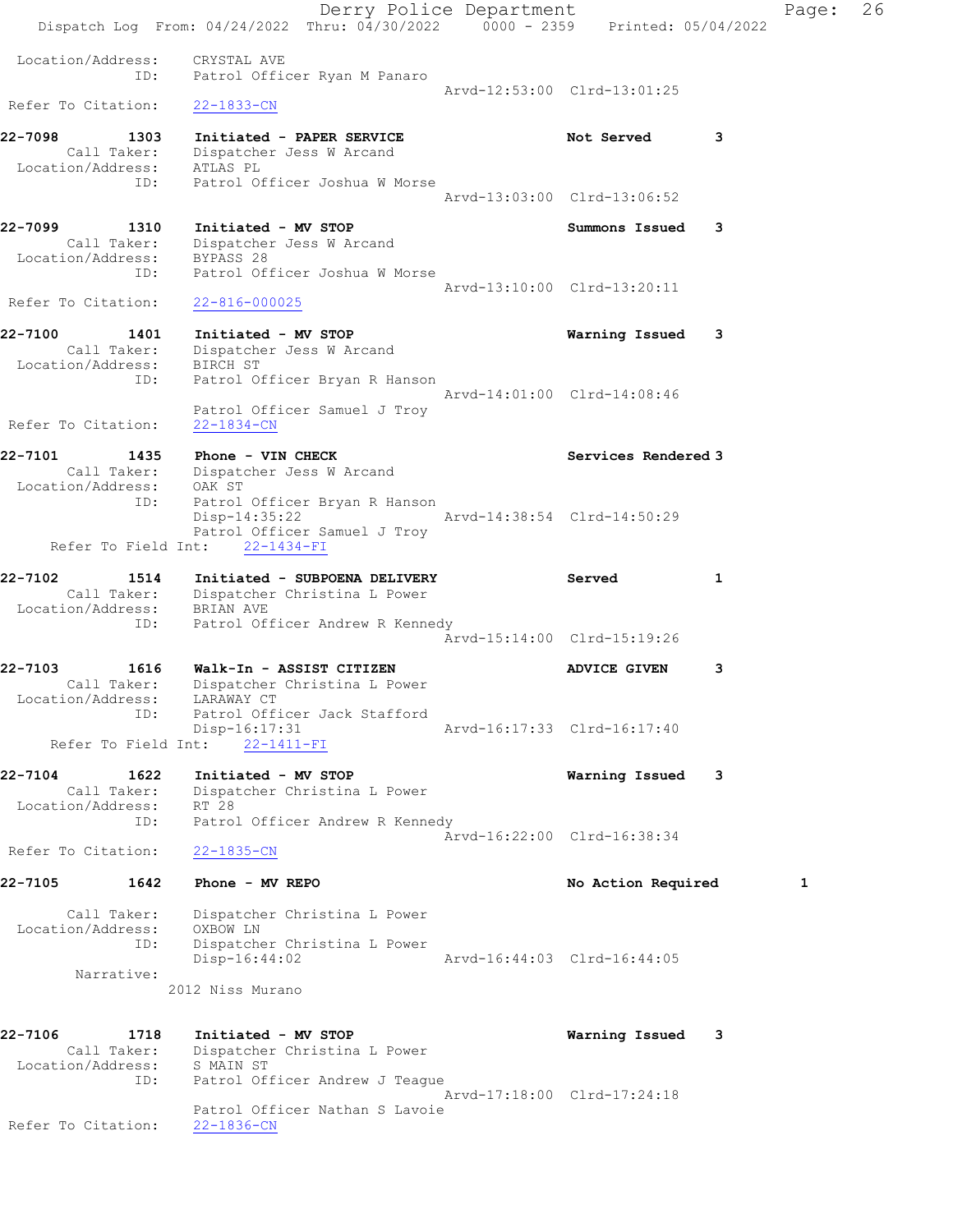| 22-7107                           | 1741 | Initiated - MV STOP                        |  |                             | Warning Issued 3 |  |
|-----------------------------------|------|--------------------------------------------|--|-----------------------------|------------------|--|
| Call Taker:                       |      | Patrol Officer Robert Corwin               |  |                             |                  |  |
| Location/Address:                 |      | CRYSTAL AVE                                |  |                             |                  |  |
|                                   | ID:  | Patrol Officer Andrew J Teaque             |  |                             |                  |  |
|                                   |      |                                            |  | Arvd-17:41:53 Clrd-17:49:32 |                  |  |
|                                   |      | Patrol Officer Nathan S Lavoie             |  |                             |                  |  |
| Cleared By:<br>Refer To Citation: |      | Dispatcher Christina L Power<br>22-1837-CN |  |                             |                  |  |

| 22-7108<br>1758   | Phone - ASSIST OTHER AGENCY    | Report Taken                |  |
|-------------------|--------------------------------|-----------------------------|--|
| Call Taker:       | Dispatcher Christina L Power   |                             |  |
| Location/Address: | LINLEW DR + ASHLEIGH DR        |                             |  |
| ID:               | Patrol Officer Jack Stafford   |                             |  |
|                   | $Disp-17:59:15$                | Arvd-18:02:26 Clrd-18:14:13 |  |
| ID:               | Patrol Officer Andrew J Teaque |                             |  |
|                   | Disp-17:59:17                  | Arvd-17:59:44 Clrd-18:14:15 |  |
|                   | Patrol Officer Nathan S Lavoie |                             |  |
| ID:               | Detective Daniel J McCarthy    |                             |  |
|                   | Disp-18:00:17                  | Arvd-18:00:18 Clrd-18:14:17 |  |
| ID:               | Lieutenant Shawn P O'Donaghue  |                             |  |
|                   | $Disp-18:01:13$                | Arvd-18:01:17 Clrd-18:14:18 |  |
| Narrative:        |                                |                             |  |

DFD

Narrative:

04/27/2022 1804 DFD on scene

Refer To Incident: 22-722-OF

| Location/Address: | Call Taker:                          | Dispatcher Christina L Power<br>DERRYFIELD RD        |                             |  |
|-------------------|--------------------------------------|------------------------------------------------------|-----------------------------|--|
|                   | ID:                                  | Patrol Officer Jack Stafford<br>Disp-19:01:07        | Arvd-19:10:17 Clrd-19:17:12 |  |
| 22-7110           | 1837<br>$C1$ $11$ $m2$ $12$ $\cdots$ | $Phone - MV$ $CHECK$<br>Dotrol Officer Bobort Contin | Gone on Arrival 1           |  |

| Call Taker:       | Patrol Officer Robert Corwin                 |
|-------------------|----------------------------------------------|
| Location/Address: | FEATHERBED IN                                |
| ID:               | Patrol Officer Andrew R Kennedy              |
|                   | Aryd-18:57:27 Clrd-19:01:15<br>Disp-18:48:49 |
| Arrived By:       | Dispatcher Christina L Power                 |
| Narrative:        |                                              |

unknown vehicle w/Utah plates

| 22-7111           | 1842 | Initiated - MV STOP             | Warning Issued 3 |  |
|-------------------|------|---------------------------------|------------------|--|
| Call Taker:       |      | Dispatcher Christina L Power    |                  |  |
| Location/Address: |      | GULF RD                         |                  |  |
|                   | ID:  | Patrol Officer Andrew R Kennedy |                  |  |
|                   |      | Arvd-18:42:00 Clrd-18:48:24     |                  |  |

Refer To Citation: 22-1838-CN

| 22-7112<br>Call Taker: | 1906  | Initiated - FOLLOW-UP<br>Dispatcher Christina L Power | Cleared                     |  |
|------------------------|-------|-------------------------------------------------------|-----------------------------|--|
| Location/Address:      | ID:   | MUNICIPAL DR<br>Patrol Officer Andrew J Teaque        |                             |  |
|                        |       | Patrol Officer Nathan S Lavoie                        | Arvd-19:06:00 Clrd-20:19:05 |  |
| . 7110                 | 0.000 | <b>The community of the Community</b><br>30.033777    |                             |  |

| 22-7113           | 2008        | Phone - ASSAULT                          | Report Taken                |  |
|-------------------|-------------|------------------------------------------|-----------------------------|--|
|                   | Call Taker: | Patrol Officer Robert Corwin             |                             |  |
| Location/Address: |             | SANBORN RD                               |                             |  |
|                   | ID:         | Patrol Officer Andrew R Kennedy          |                             |  |
|                   |             | Disp-20:09:31                            | Arvd-20:20:50 Clrd-21:00:42 |  |
|                   | Arrived By: | Dispatcher Christina L Power             |                             |  |
|                   |             | Cleared By: Dispatcher Christina L Power |                             |  |
|                   |             | Refer To Incident: 22-723-OF             |                             |  |
|                   |             |                                          |                             |  |

| 22-7114<br>2036   | Initiated - SUBPOENA DELIVERY | Served |  |
|-------------------|-------------------------------|--------|--|
| Call Taker:       | Dispatcher Christina L Power  |        |  |
| Location/Address: | PARKLAND DR                   |        |  |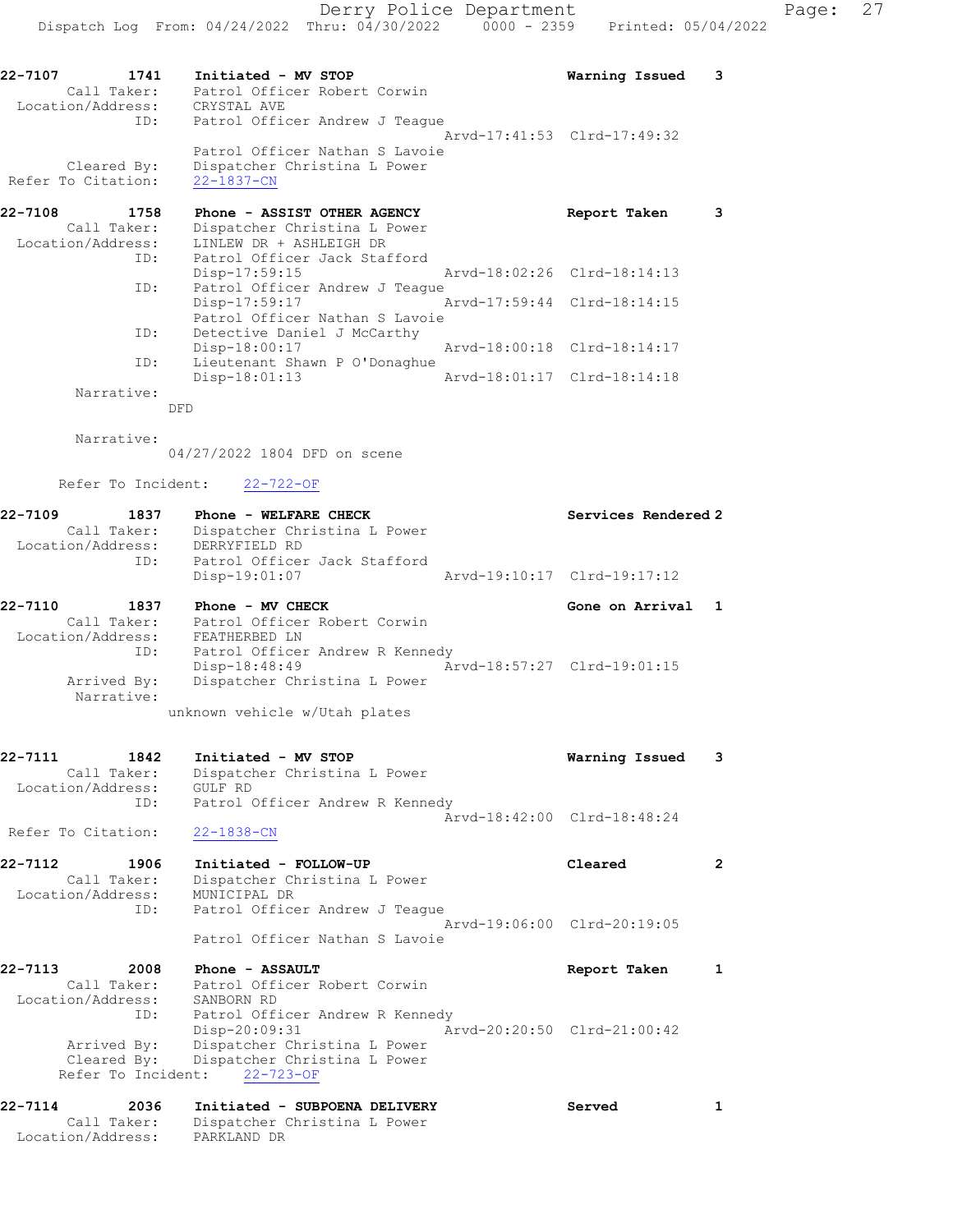22-7115 2036 Phone - WELFARE CHECK Services Rendered 2 Call Taker: Patrol Officer Robert Corwin Location/Address: ISLAND POND RD ID: Patrol Officer Andrew J Teague<br>Disp-20:38:43 Disp-20:38:43 Arvd-20:49:09 Clrd-20:58:43 Patrol Officer Nathan S Lavoie Arrived By: Dispatcher Christina L Power<br>Cleared By: Dispatcher Christina L Power Dispatcher Christina L Power Narrative: male walking with a limp Narrative: checked and no issues. 22-7116 2056 Initiated - MV STOP Warning Issued 3 Call Taker: Dispatcher Christina L Power Location/Address: E DERRY RD ID: Patrol Officer Monica Ricci Arvd-20:56:00 Clrd-21:00:59<br>
22-1839-CN Refer To Citation: 22-7117 2116 Phone - VEHICLE OFF THE ROAD **Arrest(s)** Made 2 Call Taker: Dispatcher Christina L Power<br>Con/Address: WINDHAM RD Location/Address:<br>ID: Patrol Officer Jack Stafford Disp-21:16:43 Arvd-21:20:14 Clrd-22:33:46<br>TD: Patrol Officer Andrew J Teague Patrol Officer Andrew J Teague<br>Disp-21:16:44 Clrd-21:17:54 Patrol Officer Nathan S Lavoie<br>ID: Patrol Officer Andrew R Kennedy Patrol Officer Andrew R Kennedy<br>Disp-21:17:51 A Disp-21:17:51 Arvd-21:20:13 Clrd-22:33:47<br>ID: Lieutenant Shawn P O'Donaghue Lieutenant Shawn P O'Donaghue Disp-21:23:04 Arvd-21:26:24 Clrd-22:33:42 Narrative: 04/27/2022 2129 next on the list requested, Recovery Solutions assigned Narrative: 04/27/2022 2132 transporting one to hq's s/m 26484 Narrative: 04/27/2022 2140 off at hq's e/m 26487, charged with DUI, conduct after an accident and criminal trespass. Dubois,James 53.5 Fordway St Derry, NH dob 061974 Narrative: 04/27/2022 2141 wrecker on scene Narrative: 04/27/2022 2309 B/C off at HQ Narrative: 04/27/2022 2327 Subject given PR w/ court date of 6/16/22 as per b/c Mencis Narrative: 04/27/2022 2343 Subject released to sober party at this time Refer To Accident:  $\frac{22-206-AC}{22-382-AR}$ Refer To Arrest: 22-7118 2137 Walk-In - FOLLOW-UP Cleared 2 Call Taker: Patrol Officer Robert Corwin Location/Address: [DY 2] MUNICIPAL DR ID: Patrol Officer Robert Corwin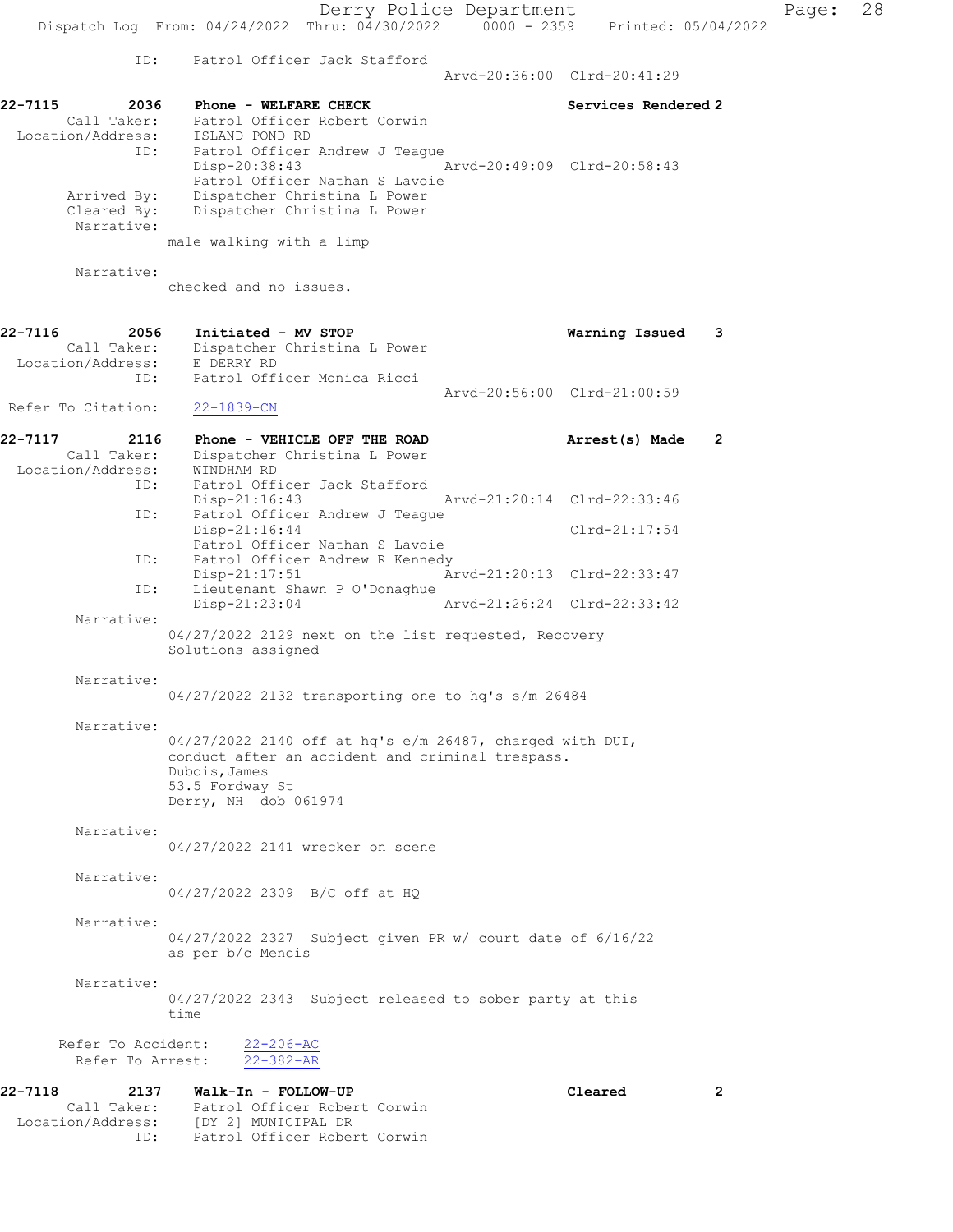|                                                            | Dispatch Log From: 04/24/2022 Thru: 04/30/2022 0000 - 2359 Printed: 05/04/2022                                                   | Derry Police Department |                                          | Page:        | 29 |
|------------------------------------------------------------|----------------------------------------------------------------------------------------------------------------------------------|-------------------------|------------------------------------------|--------------|----|
| Cleared By:                                                | Disp-21:37:35<br>Dispatcher Christina L Power                                                                                    |                         | Arvd-21:38:05 Clrd-22:47:29              |              |    |
| 22-7119<br>2304<br>Call Taker:<br>Location/Address:<br>ID: | Initiated - MV CHECK<br>Dispatcher Christine D Carlson<br>ROLLINS ST<br>Patrol Officer Melissa M Houde                           |                         | Vehicle checked 1                        |              |    |
| ID:                                                        | Sergeant James M Belanger                                                                                                        |                         | Arvd-23:04:00 Clrd-23:10:36              |              |    |
| Refer To Field Int:                                        | Disp-23:09:07<br>22-1432-FI                                                                                                      |                         | Arvd-23:09:08 Clrd-23:10:35              |              |    |
| 22-7120<br>2329<br>Call Taker:<br>Location/Address:<br>ID: | Initiated - SUBPOENA DELIVERY<br>Dispatcher Christine D Carlson<br>[DY 2] MUNICIPAL DR<br>Patrol Officer Cody Johnson            |                         | Cleared                                  | 1            |    |
|                                                            |                                                                                                                                  |                         | Arvd-23:29:00 Clrd-23:30:16              |              |    |
| 22-7121<br>2341<br>Call Taker:<br>Location/Address:        | Initiated - ERRATIC OPERATION<br>Dispatcher Christine D Carlson<br>WINDHAM DEPOT RD                                              |                         | Report Taken                             | $\mathbf{2}$ |    |
| ID:                                                        | Patrol Officer Nikita Tomnyuk                                                                                                    |                         | Arvd-23:41:00 Clrd-04/28/2022 @ 00:00:42 |              |    |
| ID:                                                        | Patrol Officer Monica Ricci<br>Disp-23:41:27                                                                                     |                         | Arvd-23:49:15 Clrd-04/28/2022 @ 00:00:33 |              |    |
| ID:                                                        | Sergeant James M Belanger<br>$Disp-23:57:07$                                                                                     |                         | Arvd-23:57:08 Clrd-04/28/2022 @ 00:00:31 |              |    |
| Refer To Incident:                                         | $22 - 725 - OF$                                                                                                                  |                         |                                          |              |    |
| 22-7122<br>2344<br>Call Taker:<br>Location/Address:        | Initiated - MV STOP<br>Dispatcher Christine D Carlson<br>E BROADWAY                                                              |                         | Warning Issued                           | 3            |    |
| ID:<br>Refer To Citation:                                  | Patrol Officer Melissa M Houde<br>$22 - 1840 - CN$                                                                               |                         | Arvd-23:44:00 Clrd-23:49:27              |              |    |
| For Date: $04/28/2022 -$ Thursday                          |                                                                                                                                  |                         |                                          |              |    |
| 22-7123<br>0004<br>Call Taker:<br>Location/Address:        | Phone - $TREE(S)$ DOWN<br>Dispatcher Christine D Carlson<br>N SHORE (BL) RD + BUSBY GRV                                          |                         | Removed Hazard                           | 1            |    |
| Narrative:                                                 | ID: Patrol Officer Nikita Tomnyuk<br>Disp-00:05:23                                                                               |                         | Arvd-00:16:10 Clrd-01:10:00              |              |    |
|                                                            | 04/28/2022 0018 Highway notified at this time                                                                                    |                         |                                          |              |    |
| Narrative:                                                 | 04/28/2022 0051 Highway on scene                                                                                                 |                         |                                          |              |    |
| 22-7124<br>0019<br>Location/Address:<br>ID:                | Initiated - MV STOP<br>Call Taker: Dispatcher Christine D Carlson<br>CRYSTAL AVE + LACONIA AVE<br>Patrol Officer Melissa M Houde |                         | Warning Issued                           | 3            |    |
| Refer To Citation:                                         | $22 - 1841 - CN$                                                                                                                 |                         | Arvd-00:19:00 Clrd-00:23:35              |              |    |
| 22-7125<br>0120<br>Call Taker:                             | Initiated - FOLLOW-UP<br>Dispatcher Christine D Carlson                                                                          |                         | Services Rendered 2                      |              |    |
| Location/Address:<br>ID:                                   | [DY 1530] BIRCH ST<br>Patrol Officer Nikita Tomnyuk                                                                              |                         | Arvd-01:20:00 Clrd-01:22:17              |              |    |
| 22-7126<br>0130<br>Call Taker:<br>Location/Address:        | Initiated - MV CHECK<br>Dispatcher Christine D Carlson<br>E BROADWAY                                                             |                         | Vehicle checked 1                        |              |    |
| ID:                                                        | Patrol Officer Cody Johnson                                                                                                      |                         | Arvd-01:30:00 Clrd-01:31:27              |              |    |
| 22-7127<br>0142<br>Call Taker:                             | Initiated - PROPERTY CHECK<br>Dispatcher Christine D Carlson                                                                     |                         | Services Rendered 2                      |              |    |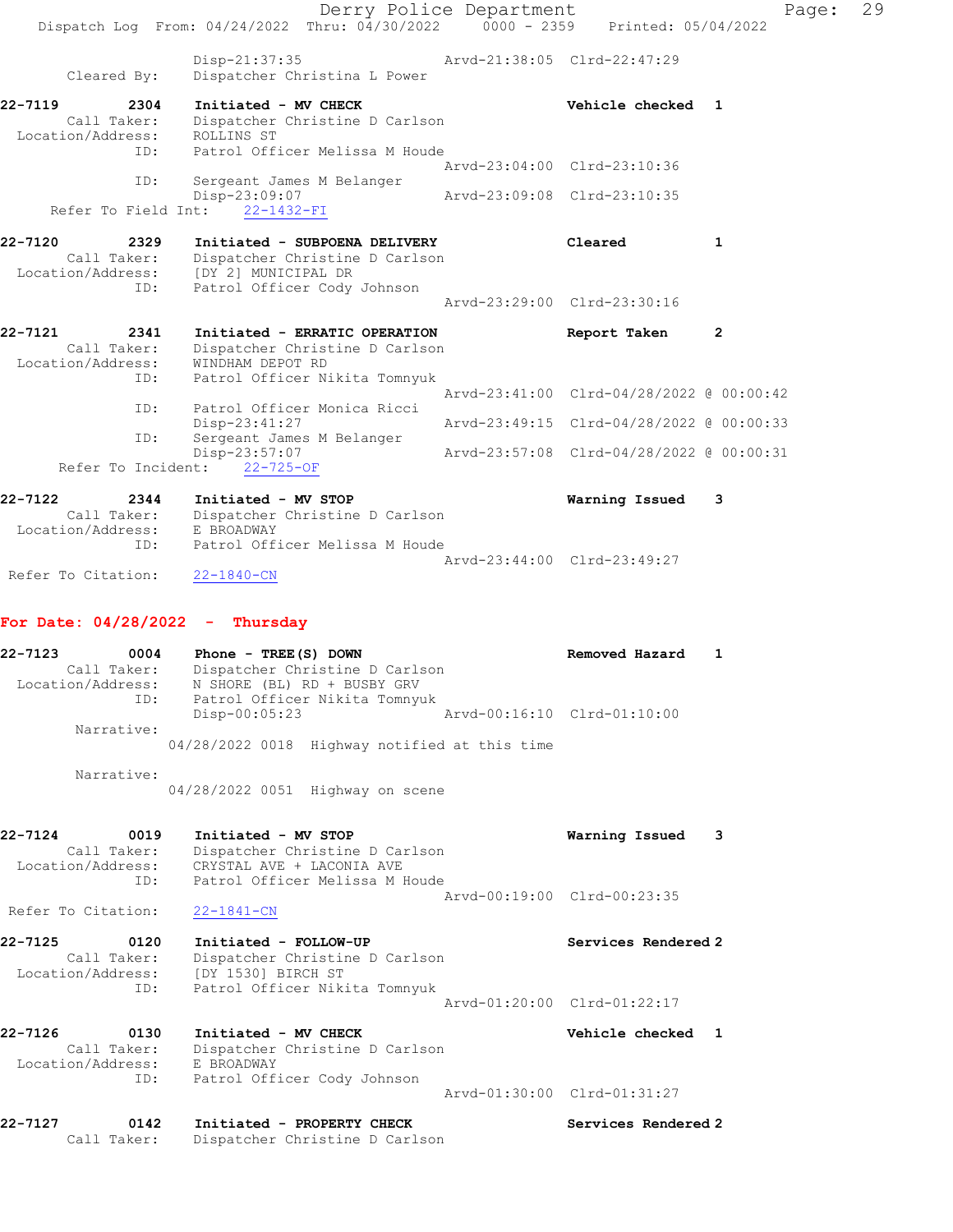Derry Police Department Fage: 30 Dispatch Log From:  $04/24/2022$  Thru:  $04/30/2022$  0000 - 2359 Printed: 05/04/2022 Location/Address: PIERCE AVE ID: Patrol Officer Cody Johnson Arvd-01:42:00 Clrd-01:42:39 22-7128 0231 Initiated - FOLLOW-UP Services Rendered 2 Call Taker: Dispatcher Christine D Carlson Location/Address: WINDHAM DEPOT RD ID: Patrol Officer Nikita Tomnyuk Arvd-02:31:00 Clrd-02:35:48 ID: Patrol Officer Cody Johnson Disp-02:31:39 Arvd-02:31:40 Clrd-02:35:46 22-7129 0452 Phone - ROAD HAZARD Removed Hazard 2 Call Taker: Dispatcher Christine D Carlson Location/Address: E DERRY RD ID: Patrol Officer Melissa M Houde Disp-04:52:45 Arvd-04:54:48 Clrd-04:56:22 22-7130 0505 Initiated - MV CHECK Vehicle checked 1 Call Taker: Dispatcher Christine D Carlson Location/Address: [DY 2532] ROCKINGHAM RD ID: Patrol Officer Nikita Tomnyuk Arvd-05:05:00 Clrd-05:09:19 22-7131 0543 Initiated - MV STOP Warning Issued 3 Call Taker: Dispatcher Christine D Carlson Location/Address: KENDALL POND RD ID: Patrol Officer Nikita Tomnyuk Arvd-05:43:00 Clrd-05:48:37 Refer To Citation: 22-1843-CN 22-7132 0722 Phone - ANIMAL COMPLAINT Services Rendered 1 Call Taker: Dispatcher Jonathon S Pickering Location/Address: POND RD ID: Patrol Officer Bryan R Hanson Disp-07:22:43 Arvd-07:27:19 Clrd-07:35:23 Patrol Officer Samuel J Troy Narrative: 04/28/2022 0722 dead otter in road Narrative: 04/28/2022 0735 moved to side of road, ticket entered for Highway Department 22-7133 0734 Initiated - MV STOP Warning Issued 3 Call Taker: Dispatcher Jonathon S Pickering Location/Address: W BROADWAY ID: Patrol Officer James M McClafferty Arvd-07:34:00 Clrd-07:38:44 Refer To Citation: 22-1844-CN 22-7134 0741 Initiated - MV STOP Warning Issued 3 Call Taker: Dispatcher Jonathon S Pickering Location/Address: RT 28 ID: Patrol Officer Joshua W Morse Arvd-07:41:00 Clrd-07:48:11 Refer To Citation: 22-1845-CN 22-7135 0808 Initiated - MV STOP Warning Issued 3 Call Taker: Dispatcher Jonathon S Pickering Location/Address: CHESTER RD + HEATHER LN ID: Patrol Officer Bryan R Hanson Arvd-08:08:00 Clrd-08:17:09 Patrol Officer Samuel J Troy Refer To Citation: 22-1846-CN 22-7136 0822 Initiated - SERVE RESTRAINING ORDER Could Not Locate 2 Call Taker: Dispatcher Jonathon S Pickering Location/Address: ROCKINGHAM RD ID: Patrol Officer James M McClafferty Arvd-08:22:00 Clrd-08:26:16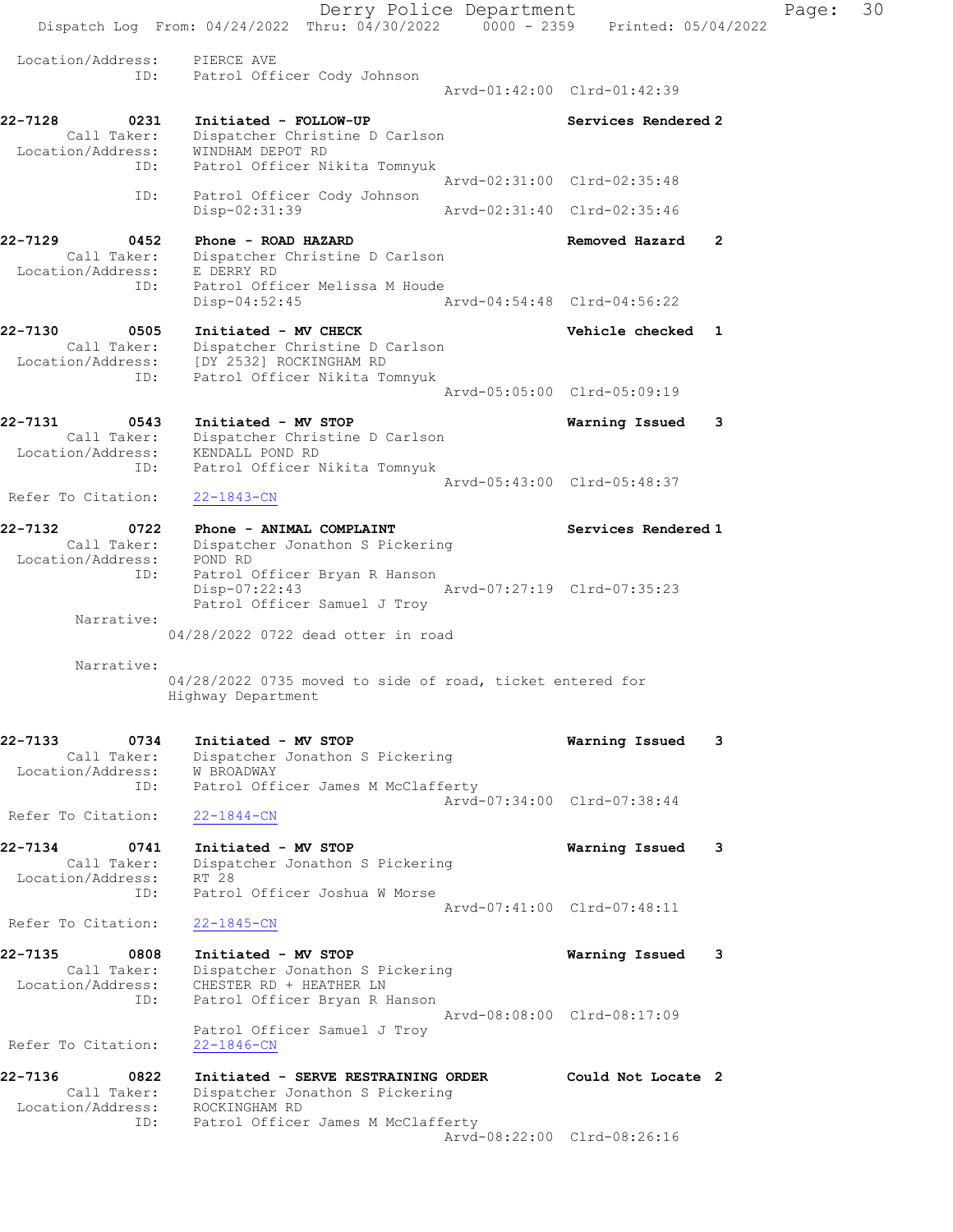Derry Police Department Page: 31 Dispatch Log From: 04/24/2022 Thru: 04/30/2022 0000 - 2359 Printed: 05/04/2022 22-7137 0827 Initiated - MV STOP Warning Issued 3 Call Taker: Dispatcher Jonathon S Pickering Location/Address: WINDHAM DEPOT RD ID: Patrol Officer Joshua W Morse Arvd-08:27:00 Clrd-08:35:53 Refer To Citation: 22-1847-CN 22-7138 0837 Phone - SUSPICIOUS ACTIVITY Could Not Locate 2 Call Taker: Dispatcher Jonathon S Pickering Location/Address: DREW RD ID: Patrol Officer Joshua W Morse Disp-08:38:41 Arvd-08:45:59 Clrd-08:51:18 ID: Patrol Officer James M McClafferty Disp-08:38:42 Arvd-08:41:07 Clrd-08:51:16 Narrative: 04/28/2022 0846 door-to-door solicitor Refer To Field Int: 22-1419-FI Refer To Field Int: 22-1451-FI 22-7139 0858 Initiated - FOLLOW-UP No Action Required 2 Call Taker: Dispatcher Jonathon S Pickering Location/Address: [DY 3203] ASHLEIGH DR ID: Patrol Officer Bryan R Hanson Arvd-08:58:00 Clrd-09:02:48 Patrol Officer Samuel J Troy

22-7140 0908 Initiated - MV STOP Warning Issued 3 Call Taker: Dispatcher Jonathon S Pickering Location/Address: [DY 2532] ROCKINGHAM RD ID: Patrol Officer Joshua W Morse Arvd-09:08:00 Clrd-09:15:06

Refer To Citation: 22-1848-CN

22-7141 0914 Initiated - FOLLOW-UP No Action Required 2

 Call Taker: Dispatcher Jonathon S Pickering Location/Address: [DY 2865] ASHLEIGH DR ID: Patrol Officer Charles L Doherty Arvd-09:14:00 Clrd-09:16:36

22-7142 0931 Initiated - WELFARE CHECK Report Taken 2 Call Taker: Dispatcher Jonathon S Pickering Location/Address: FAIRWAY DR ID: Detective Peter A Houlis Arvd-09:31:00 Clrd-09:32:32 Narrative:

04/28/2022 0932 report taken by detectives

Refer To Incident: 22-726-OF

22-7143 0945 Initiated - ATTEMPTED PAPER SERVICE Not Served 2 Call Taker: Dispatcher Jonathon S Pickering Location/Address: ATLAS PL ID: Patrol Officer Bryan R Hanson Arvd-09:45:00 Clrd-09:56:24 Patrol Officer Samuel J Troy 22-7144 0957 Phone - PARKING COMPLAINT Vehicle Moved 1

 Call Taker: Sergeant Jeffrey M Dawe Location/Address: MARLBORO RD ID: Patrol Officer Ryan M Panaro Disp-09:58:19 Arvd-10:03:06 Clrd-10:11:18 Arrived By: Dispatcher Jonathon S Pickering Cleared By: Dispatcher Jonathon S Pickering Narrative: 04/28/2022 0958 Landscape trailer blocking the handicap parking spots.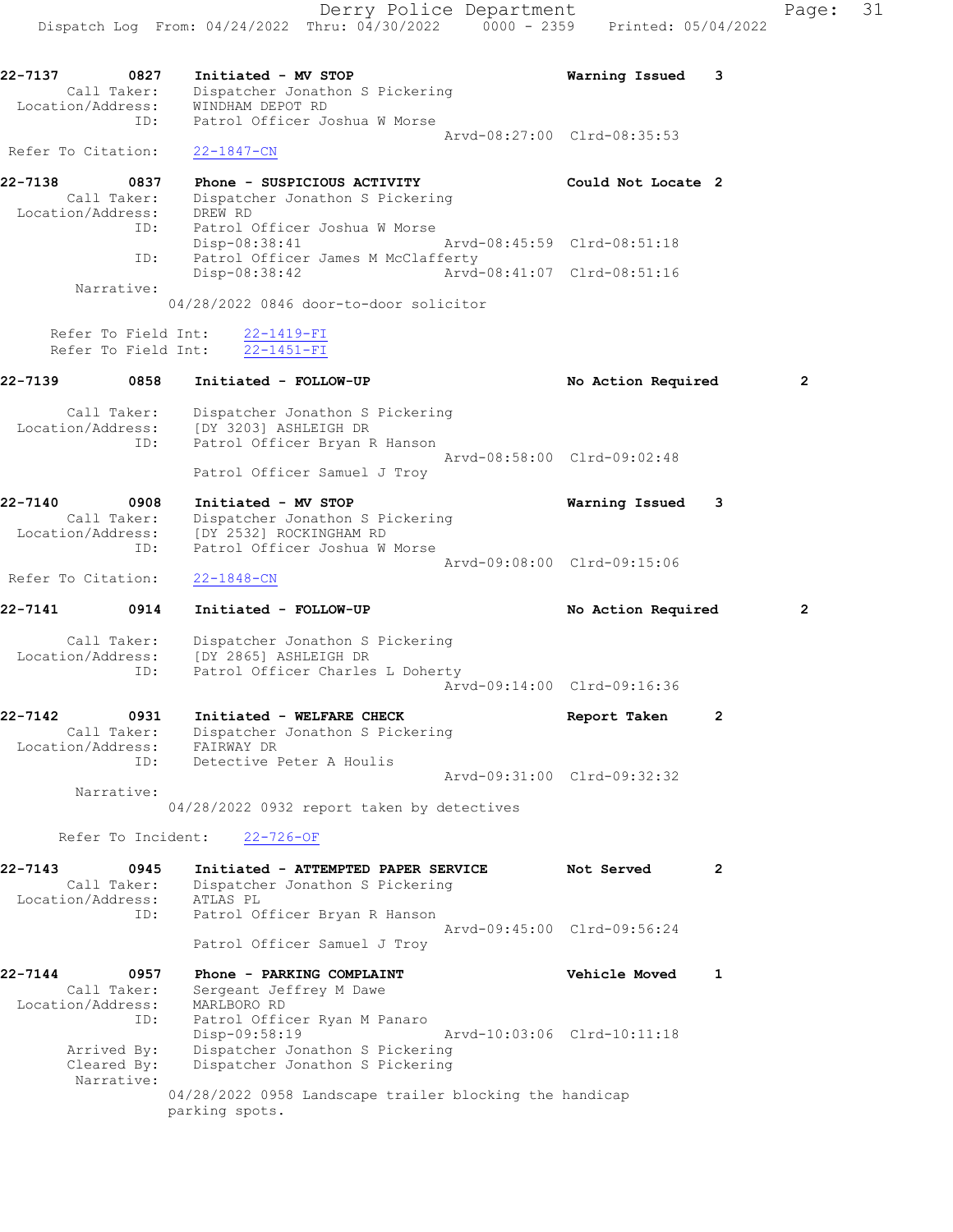Derry Police Department Fage: 32 Dispatch Log From: 04/24/2022 Thru: 04/30/2022 0000 - 2359 Printed: 05/04/2022 Narrative: 04/28/2022 1011 spoke with landscaping crew, will move vehicles 22-7145 1010 Phone - JUVENILE OFFENSES Report Taken 2 Call Taker: Dispatcher Jonathon S Pickering Location/Address: N MAIN ST ID: Patrol Officer Bryan R Hanson Arvd-10:15:28 Clrd-11:21:55 Patrol Officer Samuel J Troy ID: Patrol Officer Charles L Doherty<br>Disp-10:14:14 Ar Arvd-10:14:15 Clrd-10:58:26 Narrative: 04/28/2022 1015 young children found running across the road Narrative: 04/28/2022 1024 children recovered by Trinity Daycare Refer To Incident: 22-728-OF 22-7146 1016 Initiated - Drop Box Maintenance Report Taken 3 Call Taker: Dispatcher Jonathon S Pickering Refer To Incident: 22-727-OF 22-7147 1046 Phone - ABANDONED 911 120 Services Rendered 1 Call Taker: Dispatcher Jonathon S Pickering Location/Address: [DY 1648] VILLAGE BROOK LN ID: Patrol Officer Joshua W Morse Disp-10:47:00 Arvd-10:55:36 Clrd-11:10:44 Narrative: 04/28/2022 1110 confirmed accidental by juvenile Refer To Field Int: 22-1418-FI 22-7148 1119 Phone - MV ACCIDENT Report Taken 1 Call Taker: Dispatcher Jonathon S Pickering Location/Address: [DY 2878] TSIENNETO RD ID: Patrol Officer Brendan S Holden Disp-11:19:22 Arvd-11:21:30 Clrd-11:29:52 ID: Patrol Officer Charles L Doherty Disp-11:19:25 Arvd-11:21:29 Clrd-12:37:43<br>ID: Patrol Officer James M McClafferty Patrol Officer James M McClafferty<br>Disp-11:20:13 Arvd Disp-11:20:13 Arvd-11:20:16 Clrd-11:30:38 ID: Patrol Officer Bryan R Hanson Arvd-11:22:03 Clrd-12:07:59 Patrol Officer Samuel J Troy ID: Patrol Officer Joshua W Morse Disp-12:31:12 Clrd-12:32:09 Narrative: 04/28/2022 1120 subject having a seizure Narrative: 04/28/2022 1121 entry made into vehicle Narrative: 04/28/2022 1122 off with NH 4710075 and NH 3460155 Narrative: 04/28/2022 1130 next on the list for NH 4710075, LBP Towing responding Narrative: 04/28/2022 1213 Marquez v parked car - full report Refer To Accident: 22-207-AC 22-7149 1228 Phone - ERRATIC OPERATION Gone on Arrival 2 Call Taker: Dispatcher Jonathon S Pickering Location/Address: OLD CHESTER RD + HAMPSTEAD RD ID: Patrol Officer Joshua W Morse Disp-12:32:26 Arvd-12:35:36 Clrd-12:39:41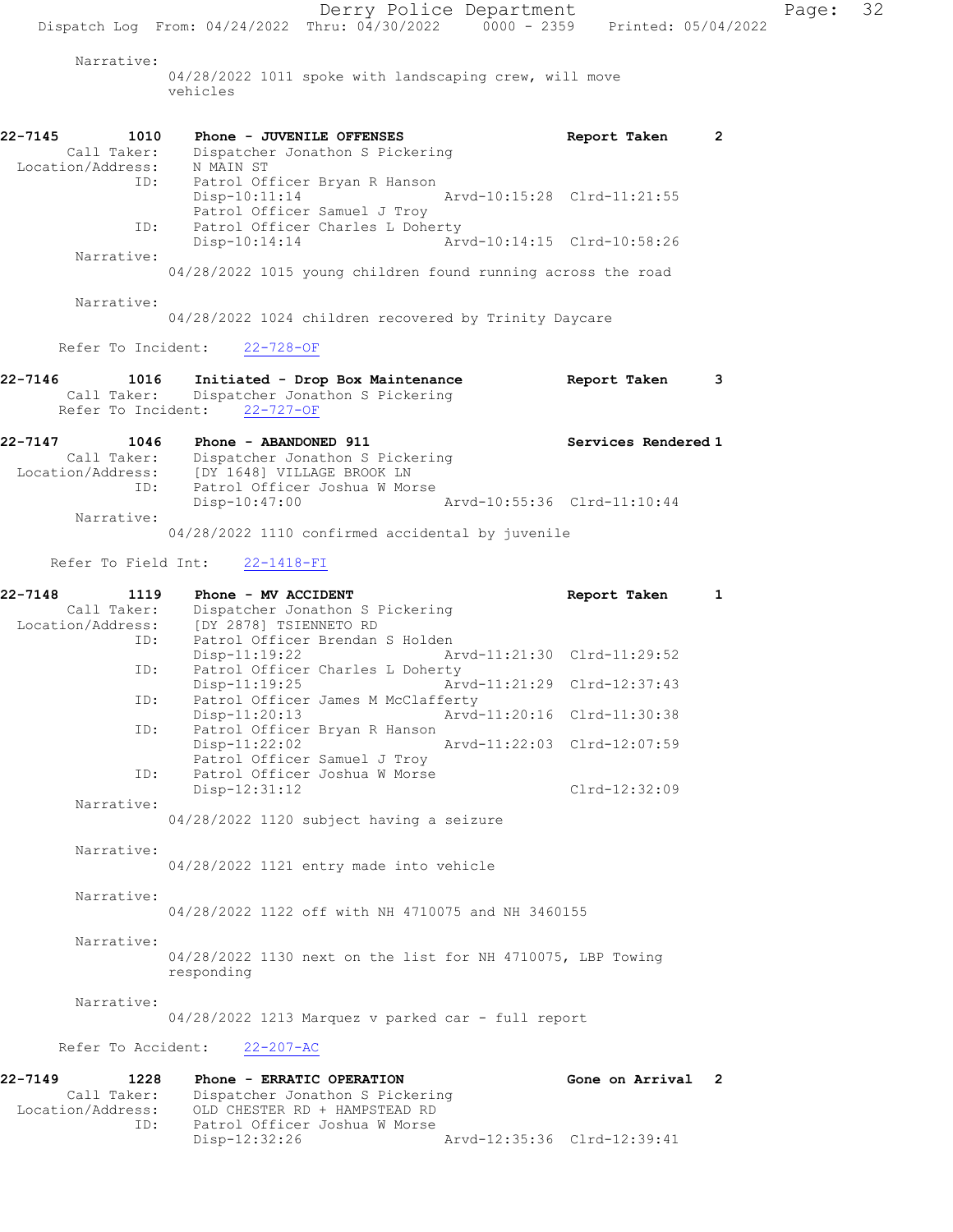Dispatch Log From: 04/24/2022 Thru: 04/30/2022 0000 - 2359 Printed: 05/04/2022 22-7150 1302 Initiated - MV STOP Warning Issued 3 Call Taker: Dispatcher Jonathon S Pickering Location/Address: RT 28 ID: Patrol Officer Joshua W Morse Arvd-13:02:00 Clrd-13:07:45 Refer To Citation: 22-1850-CN 22-7151 1325 Phone - LARCENY /FORGERY/ FRAUD Report Taken 2 Call Taker: Patrol Officer Scott M Beegan Location/Address: [DY 2] MUNICIPAL DR ID: Patrol Officer Scott M Beegan Disp-13:26:37 Arvd-13:26:38 Clrd-13:50:49 Cleared By: Dispatcher Jonathon S Pickering Refer To Incident: 22-729-OF 22-7152 1327 Initiated - FOLLOW-UP Services Rendered 2 Call Taker: Dispatcher Jonathon S Pickering Location/Address: CHESTER RD ID: Patrol Officer Brendan S Holden Arvd-13:27:00 Clrd-13:32:30 22-7153 1332 Phone - WELFARE CHECK Services Rendered 2 Call Taker: Dispatcher Jonathon S Pickering Location/Address: GROVE ST ID: Patrol Officer Ryan M Panaro Disp-13:46:25 Arvd-14:07:45 Clrd-14:07:48 ID: Patrol Officer Joshua W Morse Disp-13:46:28 Arvd-14:07:46 Clrd-14:07:49 Refer To Incident: 22-730-OF 22-7154 1332 Phone - ASSIST CITIZEN 1988 ADVICE GIVEN 3 Call Taker: Dispatcher Jonathon S Pickering Location/Address: [DY 2] MUNICIPAL DR ID: Patrol Officer Bryan R Hanson Disp-13:33:07 Arvd-13:50:48 Clrd-14:19:54 Patrol Officer Samuel J Troy Refer To Field Int: 22-1417-FI 22-7155 1408 Phone - WELFARE CHECK Report Taken 2 Call Taker: Dispatcher Jonathon S Pickering Location/Address: LAWRENCE RD ID: Patrol Officer Charles L Doherty<br>Disp-14:08:53 Arw Disp-14:08:53 Arvd-14:19:27 Clrd-14:37:24 Refer To Incident:  $22-732-OF$ 22-7156 1413 Phone - SUSPICIOUS ACTIVITY Report Taken 2 Call Taker: Dispatcher Jonathon S Pickering Location/Address: HUMPHREY RD ID: Patrol Officer Ryan M Panaro<br>Disp-14:13:47 Disp-14:13:47 Clrd-14:13:50 ID: Patrol Officer Joshua W Morse Disp-14:13:52 Arvd-14:16:19 Clrd-14:34:37 Narrative: 04/28/2022 1434 spraypaint on splash pad 22-7157 1416 Phone - WELFARE CHECK Report Taken 2 Call Taker: Sergeant Jeffrey M Dawe Location/Address: SILVESTRI CIR ID: Patrol Officer James M McClafferty Disp-14:17:42 Clrd-14:20:06 Cleared By: Dispatcher Jonathon S Pickering ID: Patrol Officer Brendan S Holden Disp-14:17:47 Arvd-14:27:38 Clrd-14:38:56 Arrived By: Dispatcher Jonathon S Pickering Cleared By: Dispatcher Jonathon S Pickering ID: Patrol Officer Bryan R Hanson Disp-14:20:02 Arvd-14:27:39 Clrd-14:39:13 Patrol Officer Samuel J Troy Dispatched By: Dispatcher Jonathon S Pickering

Arrived By: Dispatcher Jonathon S Pickering

Derry Police Department Fage: 33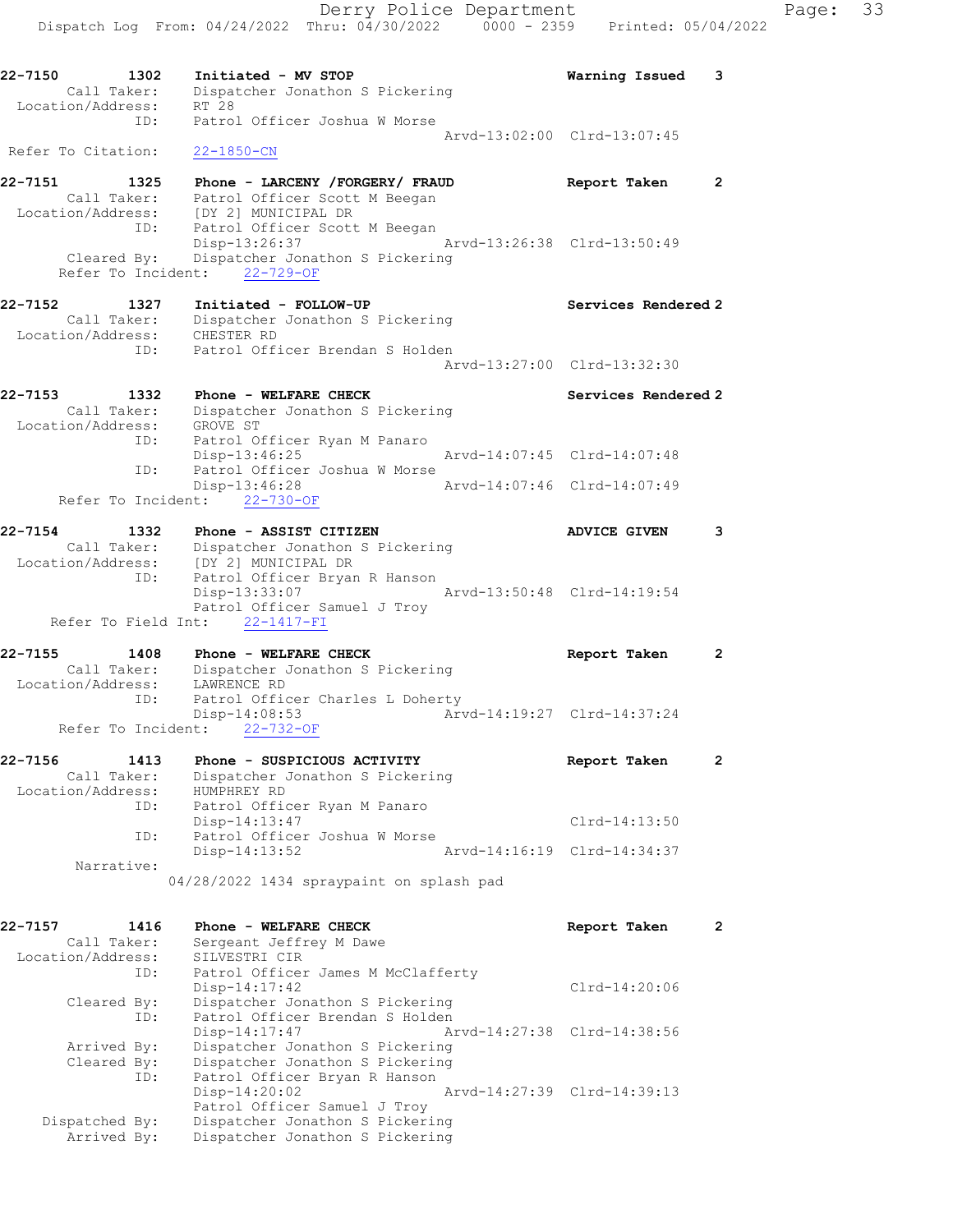Derry Police Department Fage: 34 Dispatch Log From: 04/24/2022 Thru: 04/30/2022 0000 - 2359 Printed: 05/04/2022 Cleared By: Dispatcher Jonathon S Pickering Refer To Incident: 22-733-OF 22-7158 1504 Phone - FOLLOW-UP **1200 Phone 2**  Call Taker: Patrol Officer Robert Corwin Location/Address: LAWRENCE RD ID: Patrol Officer Andrew R Kennedy Disp-15:21:25 Arvd-15:24:30 Clrd-15:35:41 22-7159 1515 Initiated - FOLLOW-UP Cleared 2 Call Taker: Patrol Officer Robert Corwin Location/Address: CRESCENT ST ID: Patrol Officer Melissa M Houde Arvd-15:15:00 Clrd-15:20:03 22-7160 1515 Initiated - FOLLOW-UP Cleared 2 Call Taker: Patrol Officer Robert Corwin Location/Address: CRYSTAL AVE ID: Patrol Officer Ryan M Panaro Arvd-15:15:00 Clrd-15:25:06 22-7161 1550 Phone - SUSPICIOUS ACTIVITY Report Taken 2 Call Taker: Patrol Officer Scott M Beegan Location/Address: WESTVIEW DR ID: Patrol Officer Andrew R Kennedy Disp-15:54:00 Arvd-15:57:20 Clrd-19:04:18 Dispatched By: Patrol Officer Robert Corwin Arrived By: Lieutenant Shawn P O'Donaghue Cleared By: Patrol Officer Robert Corwin Refer To Incident: 22-734-OF 22-7162 1624 Phone - PARKING COMPLAINT 1988 Matter Rectified 1 Call Taker: Patrol Officer Robert Corwin Location/Address: FRANKLIN ST ID: Patrol Officer Jack Stafford Disp-16:26:43 Arvd-16:31:57 Clrd-16:45:49 22-7163 1637 Initiated - MV STOP Warning Issued 3 Call Taker: Patrol Officer Robert Corwin Location/Address: A ST ID: Patrol Officer Ryan M Panaro Arvd-16:37:00 Clrd-16:37:57 Refer To Citation: 22-1851-CN ended to the MV ACCIDENT of the Second Section 1 and 22-7164 the 10 and 10 and 10 and 10 and 10 and 10 and 10 and 10 and 10 and 10 and 10 and 10 and 10 and 10 and 10 and 10 and 10 and 10 and 10 and 10 and 10 and 10 and 10 Call Taker: Patrol Officer Robert Corwin Location/Address: E DERRY RD ID: Patrol Officer Ryan M Panaro Disp-16:47:17 Arvd-16:54:52 Clrd-17:12:07 Narrative: 04/28/2022 1655 Off with NH #5035653 NH # +BRITTS Narrative: 04/28/2022 1712 Sheehan vs Mickelson Reportable Refer To Accident: 22-208-AC 22-7165 1746 Phone - NOISE COMPLAINT No Rotion Required 2 Call Taker: Patrol Officer Kevin L Davies Location/Address: LANCELOT DR ID: Patrol Officer Monica Ricci Disp-17:48:08 Arvd-17:55:43 Clrd-17:59:48 Cleared By: Patrol Officer Robert Corwin Narrative: loud music 22-7166 1751 911 - SUSPICIOUS ACTIVITY Report Taken 2 Call Taker: Patrol Officer Robert Corwin Location/Address: LINLEW DR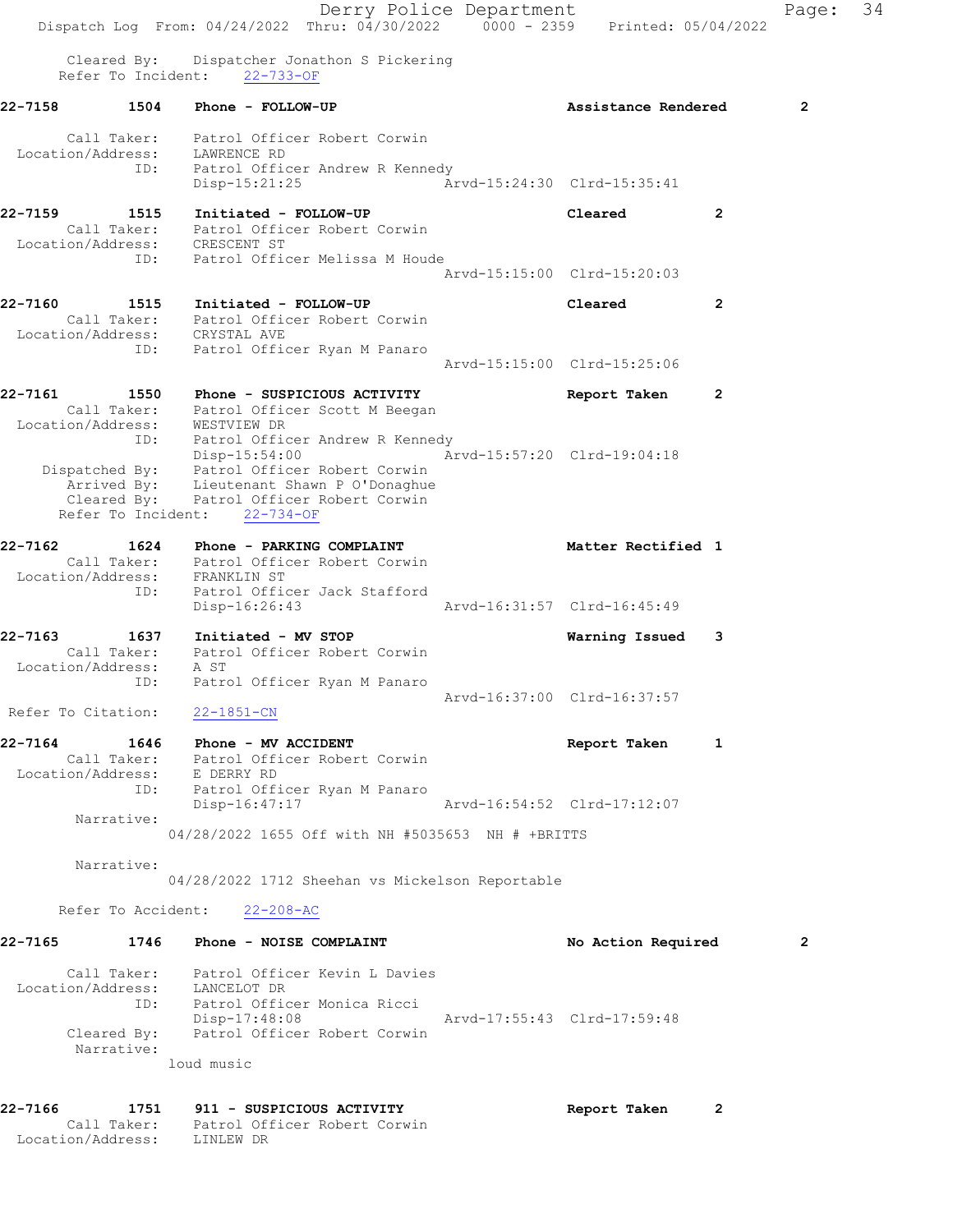Derry Police Department Fage: 35 Dispatch Log From: 04/24/2022 Thru: 04/30/2022 0000 - 2359 Printed: 05/04/2022 ID: Patrol Officer Ryan M Panaro Disp-17:52:19 Arvd-17:55:30 Clrd-18:35:32<br>ID: Detective Daniel J McCarthy Detective Daniel J McCarthy Disp-18:13:52 Arvd-18:13:59 Clrd-18:35:29 ID: Administrative Sergeant Christopher R Talbot Disp-18:13:56 Arvd-18:14:00 Clrd-18:35:27 Refer To Incident: 22-736-OF 22-7167 1753 Initiated - INTERNET OFFENSES Report Taken 2 Call Taker: Patrol Officer Robert Corwin Location/Address: [DY 2] MUNICIPAL DR ID: Detective Scott A Tompkins Arvd-17:53:00 Clrd-17:54:50 Refer To Incident: 22-735-OF 22-7168 1755 Phone - ALARM, BURGLAR FALSE RALSE Alarm 1 Call Taker: Patrol Officer Kevin L Davies Location/Address: [DY 3591] TSIENNETO RD ID: Patrol Officer Melissa M Houde Disp-18:00:14 Arvd-18:03:17 Clrd-18:03:45 Dispatched By: Patrol Officer Robert Corwin Arrived By: Patrol Officer Robert Corwin Cleared By: Patrol Officer Robert Corwin ID: Patrol Officer Monica Ricci Disp-18:00:18 Clrd-18:03:43 Dispatched By: Patrol Officer Robert Corwin Cleared By: Patrol Officer Robert Corwin Narrative: patient exit Refer To Field Int: 22-1436-FI 22-7169 1816 Phone - SUSPICIOUS ACTIVITY SENT ON THEIR WAY 2 Call Taker: Patrol Officer Kevin L Davies Location/Address: JUNIPER RD ID: Patrol Officer Melissa M Houde Disp-18:18:22 Arvd-18:25:09 Clrd-18:27:15 Arrived By: Patrol Officer Robert Corwin Cleared By: Patrol Officer Robert Corwin Narrative: suspicious vehicle with idaho plates parked on side of property for a few hours 22-7170 1835 Initiated - FOLLOW-UP Cleared 2 Call Taker: Patrol Officer Robert Corwin Location/Address: SILVESTRI CIR ID: Patrol Officer Melissa M Houde Arvd-18:35:00 Clrd-18:43:49 22-7171 1850 Initiated - MV STOP Warning Issued 3 Call Taker: Patrol Officer Robert Corwin Location/Address: HAMPSTEAD RD ID: Patrol Officer Melissa M Houde Arvd-18:50:00 Clrd-19:05:02 Refer To Citation: 22-1852-CN 22-7172 1942 Phone - ALARM, BURGLAR 1 1942 False Alarm 1 Call Taker: Patrol Officer Kevin L Davies Location/Address: [DY 3135] FAITH DR ID: Patrol Officer Melissa M Houde Disp-19:46:35 Arvd-19:51:58 Clrd-19:56:16 ID: Patrol Officer Monica Ricci Disp-19:46:38 Arvd-19:53:31 Clrd-19:56:11 Narrative: front door Refer To Field Int: 22-1437-FI

22-7173 2036 Initiated - MV STOP Warning Issued 3 Call Taker: Patrol Officer Robert Corwin Location/Address: S MAIN ST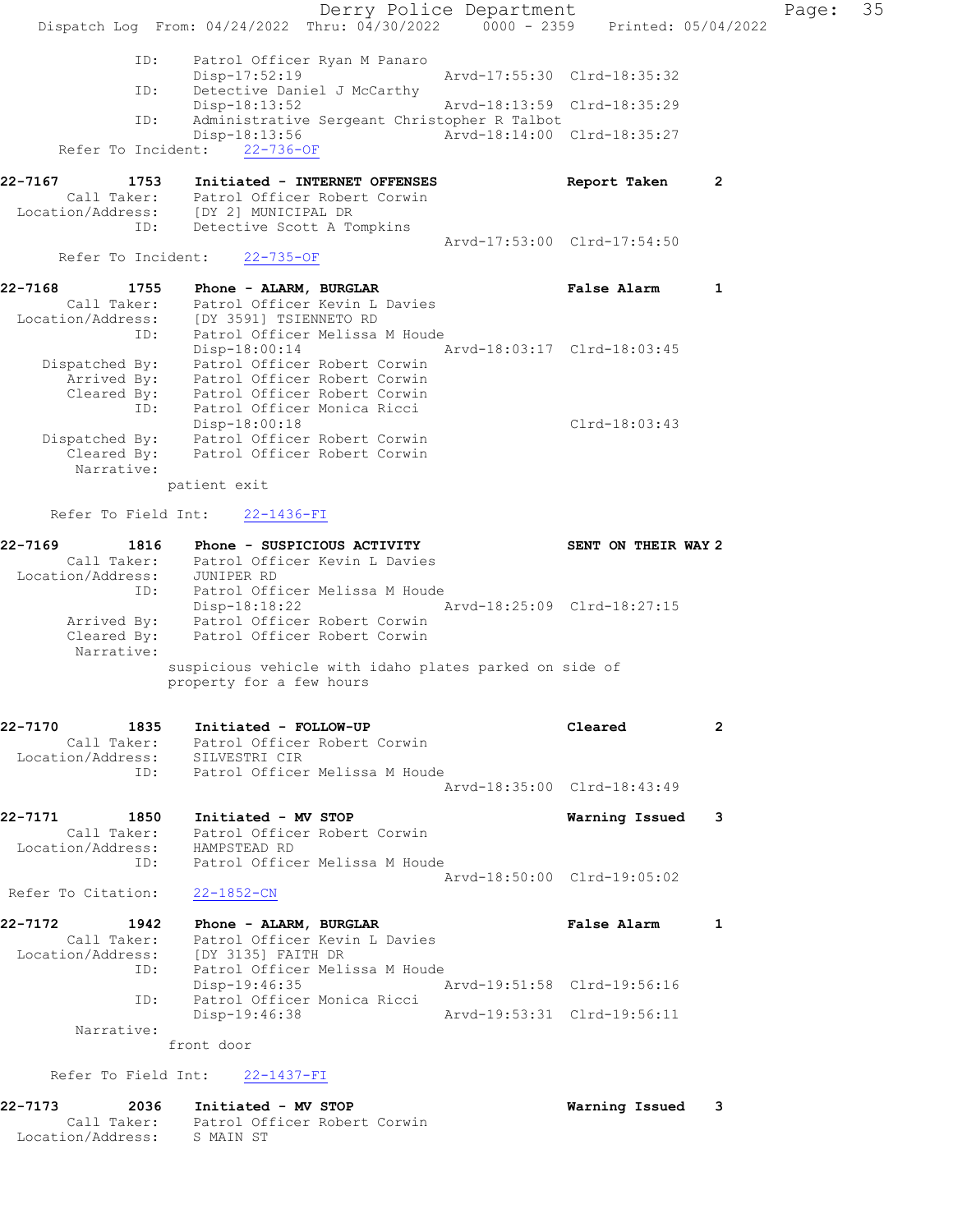Derry Police Department Fage: 36 Dispatch Log From: 04/24/2022 Thru: 04/30/2022 0000 - 2359 Printed: 05/04/2022 ID: Patrol Officer Monica Ricci Arvd-20:36:00 Clrd-20:44:21 Refer To Citation: 22-1853-CN 22-7174 2038 Phone - DELIVER A MESSAGE Message Delivered 1 Call Taker: Patrol Officer Kevin L Davies Location/Address: PARK AVE ID: Patrol Officer Jack Stafford<br>Disp-20:47:14 Arvd-20:51:15 Clrd-20:54:01 Disp-20:47:14 Arvd-20:51:15 Clrd-20:54:01 Arrived By: Patrol Officer Robert Corwin Cleared By: Patrol Officer Robert Corwin 22-7175 2058 Radio - MV STOP Warning Issued 3 Call Taker: Patrol Officer Kevin L Davies Location/Address: S MAIN ST ID: Patrol Officer Monica Ricci Disp-20:58:29 Arvd-20:58:31 Clrd-21:03:12 Cleared By: Patrol Officer Robert Corwin Refer To Citation: 22-1854-CN 22-7176 2103 Initiated - FOLLOW-UP Cleared 2 Call Taker: Patrol Officer Robert Corwin Location/Address: WINDHAM RD ID: Patrol Officer Andrew R Kennedy Arvd-21:03:00 Clrd-21:08:48 22-7177 2205 Walk-In - SEXUAL OFFENDER REGISTRATION Assistance Rendered 1 Call Taker: Patrol Officer Robert Corwin Location/Address: [DY 2] MUNICIPAL DR ID: Detective Mark Borgatti Disp-22:06:03 Arvd-22:06:08 Clrd-22:06:10 22-7178 2224 Phone - SOU ACTIVATION Services Rendered 1 Call Taker: Patrol Officer Robert Corwin Location: HOOKSETT ID: Patrol Officer Ryan M Panaro Disp-22:28:38 Arvd-22:28:42 Clrd-22:51:20 Cleared By: Dispatcher Christine D Carlson ID: Lieutenant Shawn P O'Donaghue Disp-22:28:40 Arvd-22:28:45 Clrd-22:51:22<br>Cleared By: Dispatcher Christine D Carlson Dispatcher Christine D Carlson 22-7179 2241 Radio - NOISE COMPLAINT Quieted on Request 2 Call Taker: Patrol Officer Kevin L Davies Location/Address: PERLEY RD ID: Patrol Officer Monica Ricci Disp-22:42:21 Arvd-22:43:53 Clrd-22:52:38 Cleared By: Dispatcher Christine D Carlson ID: Patrol Officer Jack Stafford Disp-22:42:24 Arvd-22:45:13 Clrd-22:52:37 Arrived By: Patrol Officer Robert Corwin Cleared By: Dispatcher Christine D Carlson ID: Patrol Officer Melissa M Houde Disp-22:44:02 Arvd-22:44:06 Clrd-22:52:36 Dispatched By: Patrol Officer Robert Corwin Arrived By: Patrol Officer Robert Corwin<br>Cleared By: Dispatcher Christine D Carlso Dispatcher Christine D Carlson Narrative: loud yelling/banging on walls Refer To Field Int: 22-1431-FI 22-7180 2300 Initiated - MV STOP Summons Issued 3 Call Taker: Dispatcher Christine D Carlson Location/Address: MANCHESTER AVE ID: Patrol Officer Melissa M Houde Arvd-23:00:00 Clrd-23:08:55 Refer To Citation: 22-816-000026 22-7181 2301 Radio - SUSPICIOUS ACTIVITY Services Rendered 2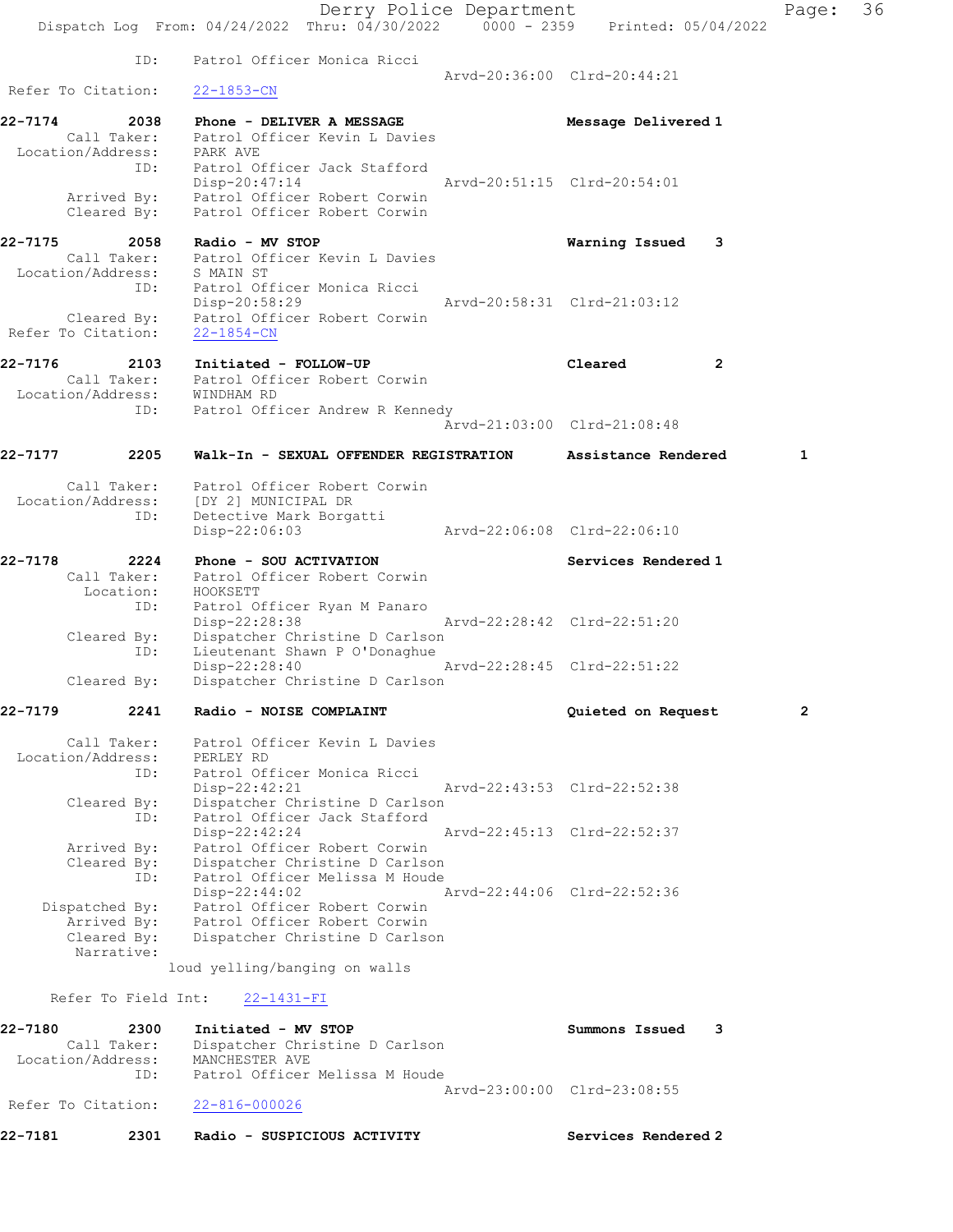Derry Police Department Fage: 37 Dispatch Log From: 04/24/2022 Thru: 04/30/2022 0000 - 2359 Printed: 05/04/2022 Call Taker: Patrol Officer Kevin L Davies Location/Address: [DY 146] ASHLEIGH DR ID: Patrol Officer Monica Ricci Disp-23:02:53 Arvd-23:07:36 Clrd-23:14:28 Arrived By: Dispatcher Christine D Carlson Cleared By: Dispatcher Christine D Carlson ID: Sergeant James M Belanger Disp-23:07:39 Arvd-23:07:40 Clrd-23:14:24 Dispatched By: Dispatcher Christine D Carlson Arrived By: Dispatcher Christine D Carlson Cleared By: Dispatcher Christine D Carlson ID: Patrol Officer Melissa M Houde Disp-23:10:58 Arvd-23:10:59 Clrd-23:14:26 Dispatched By: Dispatcher Christine D Carlson Arrived By: Dispatcher Christine D Carlson Cleared By: Dispatcher Christine D Carlson Narrative: banging on the windows as patrons walk by Narrative: 04/28/2022 2314 No issues found 22-7182 2315 Initiated - MV CHECK 2215 SENT ON THEIR WAY 1 Call Taker: Dispatcher Christine D Carlson Location/Address: HUMPHREY RD<br>ID: Patrol Offic Patrol Officer Nikita Tomnyuk Arvd-23:15:00 Clrd-23:37:07 ID: Sergeant James M Belanger Disp-23:22:43 Arvd-23:22:45 Clrd-23:36:54 ID: Patrol Officer Monica Ricci Disp-23:22:47 Arvd-23:22:48 Clrd-23:36:57 Narrative: 04/28/2022 2332 Consent search start Narrative: 04/28/2022 2333 End search Refer To Incident: 22-737-OF 22-7183 2324 Initiated - MV CHECK Vehicle checked 1 Call Taker: Dispatcher Christine D Carlson Location/Address: BIRCH ST + GROVE ST ID: Patrol Officer Jack Stafford Arvd-23:24:00 Clrd-23:26:24 22-7184 2337 Initiated - PROPERTY CHECK Services Rendered 2 Call Taker: Dispatcher Christine D Carlson Location/Address: ROLLINS ST ID: Patrol Officer Melissa M Houde Arvd-23:37:00 Clrd-23:38:08 22-7185 2338 Initiated - SECURITY /OPEN DOOR/WINDOW Services Rendered 2 Call Taker: Dispatcher Christine D Carlson Location/Address: [DY 3179] E BROADWAY ID: Patrol Officer Jack Stafford Arvd-23:38:00 Clrd-23:40:49<br>ID: Patrol Officer Monica Ricci Patrol Officer Monica Ricci Disp-23:39:14 Clrd-23:40:47 For Date: 04/29/2022 - Friday 22-7186 0011 Phone - ALARM, BURGLAR False Alarm 1 Call Taker: Patrol Officer Kevin L Davies Location/Address: [DY 3265] ROCKINGHAM RD ID: Patrol Officer Nikita Tomnyuk

 Disp-00:12:50 Arvd-00:14:31 Clrd-00:20:31 Arrived By: Dispatcher Christine D Carlson Cleared By: Dispatcher Christine D Carlson<br>ID: Patrol Officer Monica Ricci Patrol Officer Monica Ricci<br>Disp-00:12:52 Arvd-00:16:43 Clrd-00:20:29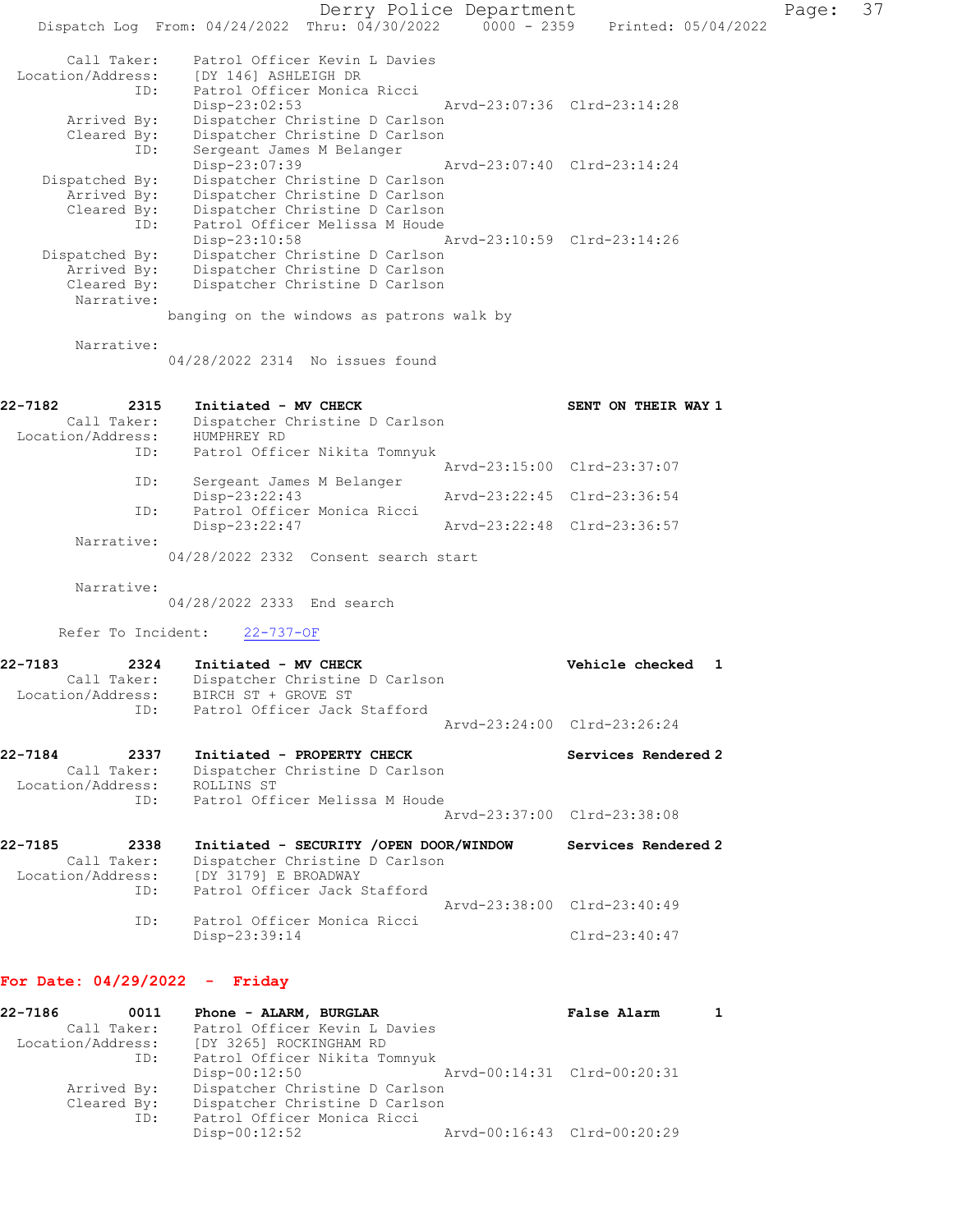Derry Police Department Page: 38 Dispatch Log From: 04/24/2022 Thru: 04/30/2022 0000 - 2359 Printed: 05/04/2022 Arrived By: Dispatcher Christine D Carlson<br>Cleared By: Dispatcher Christine D Carlson Dispatcher Christine D Carlson Narrative: office motion Refer To Field Int: 22-1443-FI 22-7187 0104 Initiated - MV STOP Warning Issued 3 Call Taker: Dispatcher Christine D Carlson Location/Address: TSIENNETO RD<br>ID: Patrol Office Patrol Officer Melissa M Houde Arvd-01:04:00 Clrd-01:08:16 ID: Sergeant James M Belanger Disp-01:04:35 Arvd-01:04:36 Clrd-01:06:13 Refer To Citation: 22-7188 0138 Initiated - MV CHECK SENT ON THEIR WAY 1 Call Taker: Dispatcher Christine D Carlson Location/Address: ASHLEIGH DR ID: Patrol Officer Melissa M Houde Arvd-01:38:00 Clrd-01:52:18<br>ID: Sergeant James M Belanger Sergeant James M Belanger<br>Disp-01:41:29 Disp-01:41:29 Arvd-01:41:30 Clrd-01:49:00 22-7189 0207 Initiated - MV STOP Warning Issued 3 Call Taker: Administrative Lieutenant David Michaud Location/Address: CRYSTAL AVE ID: Patrol Officer Melissa M Houde Arvd-02:07:00 Clrd-02:11:33 Cleared By: Dispatcher Christine D Carlson 22-7190 0207 Phone - UNWANTED SUBJECT **Arrest(s) Made** 2 Call Taker: Dispatcher Christine D Carlson Location/Address: [DY 2258] E BROADWAY<br>: ID: Patrol Officer Jack Patrol Officer Jack Stafford<br>Disp-02:08:19 Disp-02:08:19 Arvd-02:11:53 Clrd-03:49:31<br>TD: Patrol Officer Nikita Tompyuk Patrol Officer Nikita Tomnyuk<br>Disp-02:08:21 Disp-02:08:21 Arvd-02:13:32 Clrd-03:03:01 ID: Sergeant James M Belanger Disp-02:36:31 Arvd-02:36:33 Clrd-02:47:54 Narrative: 04/29/2022 0218 330 advising one in custody at this time for p/c Narrative: 04/29/2022 0219 Subject information: Timothy Hartlen 845 Clay St #2 Manchester NH DOB: 2/18/83 Narrative: 04/29/2022 0230 330 transporting subject to PMC, s/m: 16,300.9 Narrative: 04/29/2022 0232 330 off at PMC, e/m: 16,301.2 Narrative: 04/29/2022 0303 330 enroute to Brentwood, s/m: 16,301.2 Narrative: 04/29/2022 0335 330 off at Brentwood, e/m: 16,323.9 Narrative: 04/29/2022 0349 330 clear of Brentwood Refer To P/C: 22-383-AR 22-7191 0209 Phone - DRUG OVERDOSE 2000 Report Taken 2 Call Taker: Dispatcher Christine D Carlson Location/Address: N MAIN ST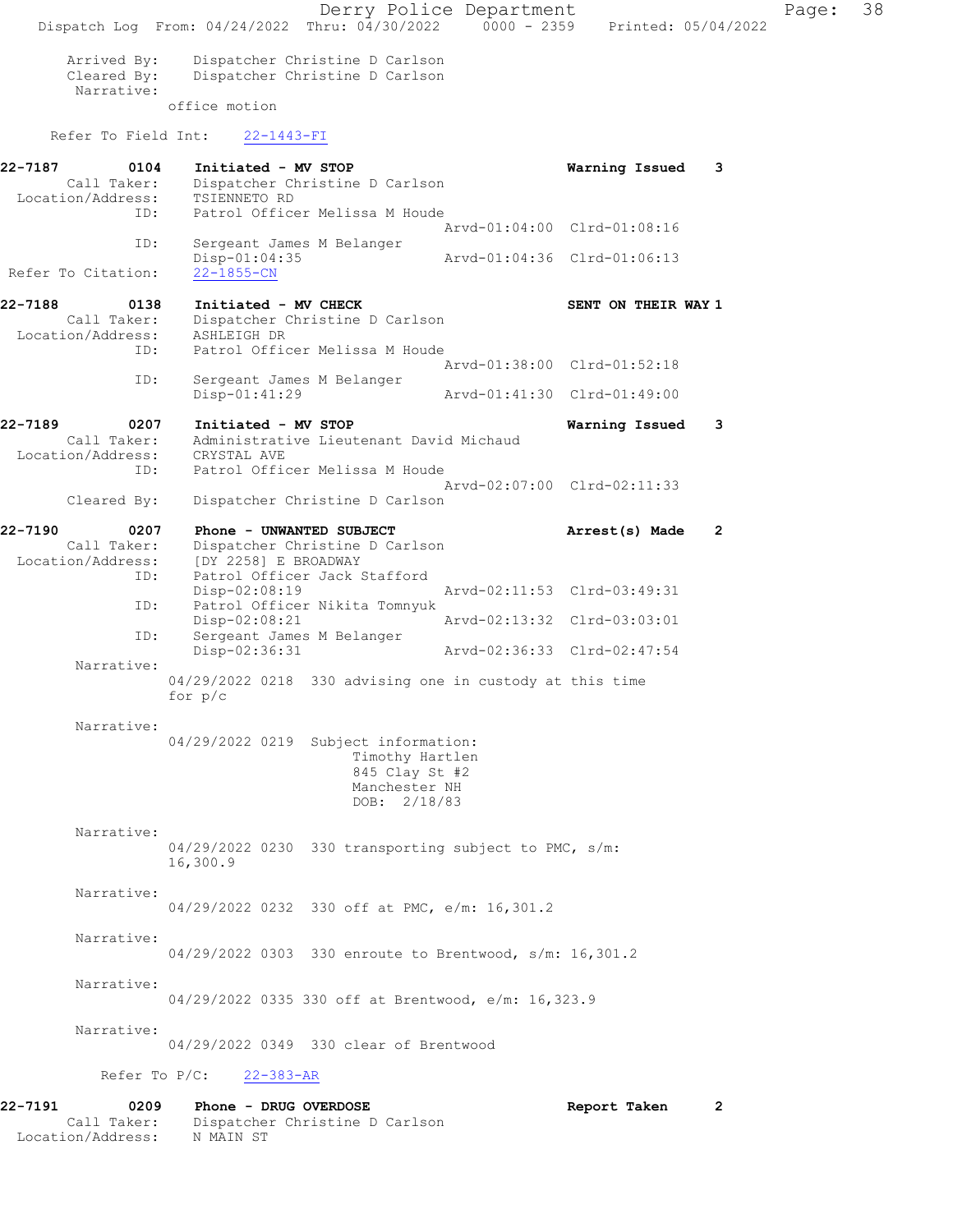Derry Police Department Fage: 39 Dispatch Log From: 04/24/2022 Thru: 04/30/2022 0000 - 2359 Printed: 05/04/2022 ID: Sergeant James M Belanger Disp-02:10:12 Arvd-02:11:25 Clrd-02:26:34 ID: Patrol Officer Melissa M Houde Disp-02:11:40 Arvd-02:13:28 Clrd-02:26:45 Refer To Incident: 22-738-OF 22-7192 0723 Initiated - MV STOP Warning Issued 3 Call Taker: Dispatcher Jonathon S Pickering Location/Address: [DY 1001] ROCKINGHAM RD ID: Patrol Officer James M McClafferty Arvd-07:23:00 Clrd-07:29:33 Refer To Citation: 22-1856-CN 22-7193 0741 Initiated - MV STOP Warning Issued 3 Call Taker: Dispatcher Jonathon S Pickering Location/Address: S MAIN ST ID: Patrol Officer James M McClafferty Arvd-07:41:00 Clrd-07:47:22 Refer To Citation: 22-1857-CN 22-7194 0748 Initiated - MV STOP Warning Issued 3 Call Taker: Dispatcher Jonathon S Pickering Location/Address: S MAIN ST ID: Patrol Officer James M McClafferty Arvd-07:48:00 Clrd-07:49:51 Refer To Citation: 22-1858-CN 22-7195 0806 Initiated - MV STOP Warning Issued 3 Call Taker: Dispatcher Jonathon S Pickering Location/Address: WINDHAM RD ID: Patrol Officer James M McClafferty Arvd-08:06:00 Clrd-08:12:27 Refer To Citation: 22-1859-CN 22-7196 0814 Initiated - MV STOP Warning Issued 3 Call Taker: Dispatcher Jonathon S Pickering Location/Address: S MAIN ST ID: Patrol Officer Joshua W Morse Arvd-08:14:00 Clrd-08:22:25 Refer To Citation: 22-1860-CN 22-7197 0818 Initiated - MV STOP Warning Issued 3 Call Taker: Dispatcher Jonathon S Pickering Location/Address: E BROADWAY ID: Patrol Officer James M McClafferty Arvd-08:18:00 Clrd-08:28:05 Refer To Citation: 22-1861-CN 22-7198 0822 Initiated - MV STOP Warning Issued 3 Call Taker: Dispatcher Jonathon S Pickering Location/Address: [DY 2863] MANCHESTER RD ID: Patrol Officer Bryan R Hanson Arvd-08:22:00 Clrd-08:33:28 Patrol Officer Samuel J Troy Refer To Citation: 22-1862-CN 22-7199 0834 Initiated - MV STOP Warning Issued 3 Call Taker: Dispatcher Jonathon S Pickering Location/Address: [DY 3025] TSIENNETO RD ID: Patrol Officer Joshua W Morse Arvd-08:34:00 Clrd-08:41:11 Refer To Citation: 22-1863-CN 22-7200 0856 Initiated - FOLLOW-UP No Action Required 2 Call Taker: Sergeant Jeffrey M Dawe Location/Address: CRESCENT ST ID: Patrol Officer Joshua W Morse Arvd-08:56:00 Clrd-08:59:19 Cleared By: Dispatcher Jonathon S Pickering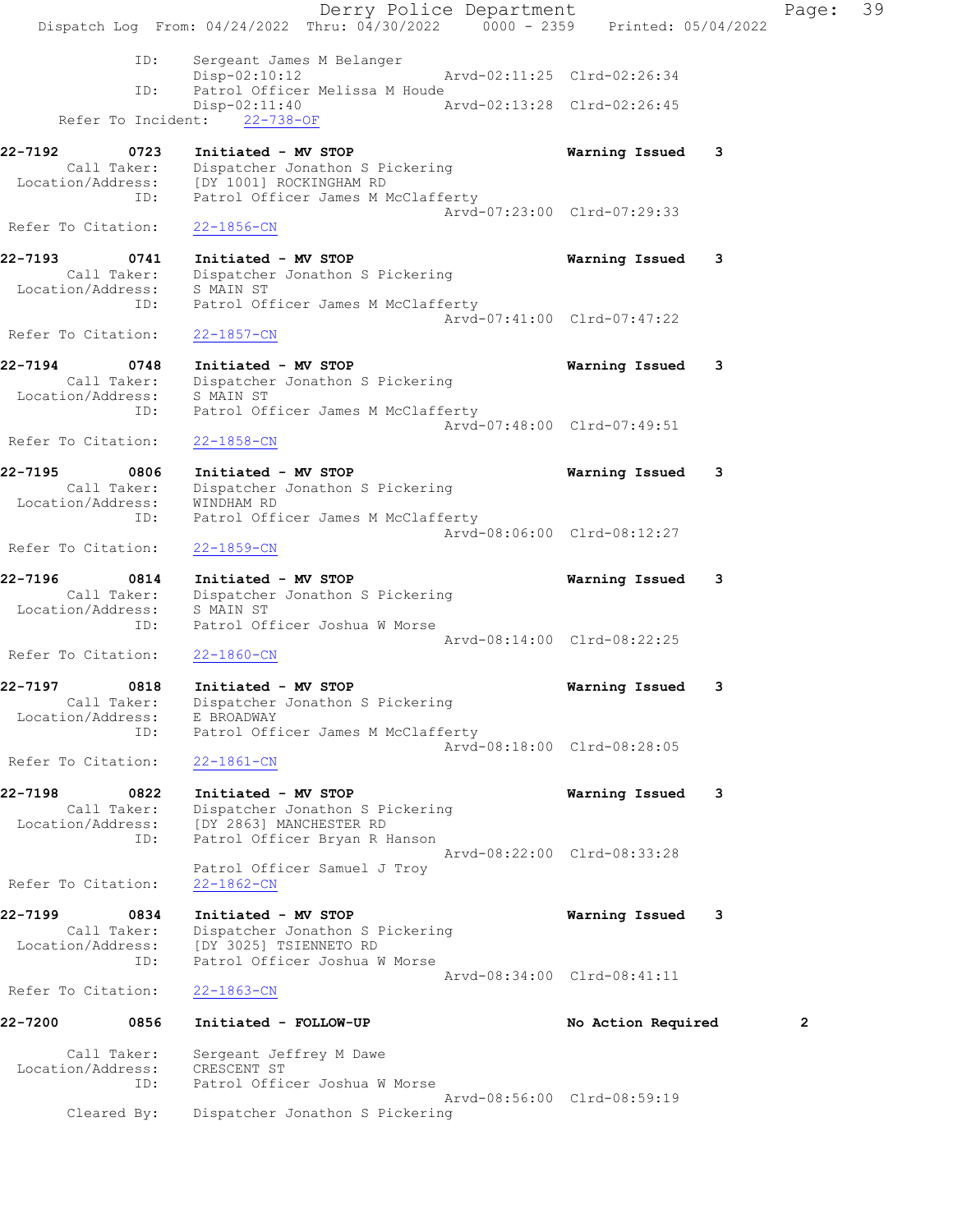Derry Police Department Controller Page: 40 Dispatch Log From:  $04/24/2022$  Thru:  $04/30/2022$  0000 - 2359 Printed: 05/04/2022 22-7201 0902 Phone - WELFARE CHECK Services Rendered 2 Call Taker: Dispatcher Jonathon S Pickering Location/Address: PARK AVE ID: Patrol Officer Nicholas M Granville Disp-09:03:20 Arvd-09:09:40 Clrd-09:37:54 ID: Patrol Officer Bryan R Hanson Disp-09:03:22 Arvd-09:09:41 Clrd-09:36:51 Patrol Officer Samuel J Troy Narrative: 04/29/2022 0936 subject checked, no issues found, left in the care of an adult 22-7202 1007 Initiated - MV STOP Warning Issued 3 Call Taker: Dispatcher Jonathon S Pickering Location/Address: CHESTER RD + LONDONDERRY LN ID: Patrol Officer Joshua W Morse Arvd-10:07:00 Clrd-10:13:08 Refer To Citation: 22-1864-CN 22-7203 1021 Phone - MEDICAL EMERGENCY Transported to Hospital 1 Call Taker: Dispatcher Jonathon S Pickering Location/Address: [DY 1760] SCHURMAN DR ID: Patrol Officer Charles L Doherty Disp-10:22:09 Arvd-10:25:29 Clrd-10:39:29 Cleared By: Patrol Officer Samuel J Troy ID: Patrol Officer Joshua W Morse Disp-10:22:10 Arvd-10:24:02 Clrd-10:39:06 Cleared By: Patrol Officer Samuel J Troy Narrative: 04/29/2022 1024 unconscious male Narrative: 04/29/2022 1024 DFD on scene Refer To Field Int: 22-1424-FI 22-7204 1039 Phone - MV ACCIDENT North Report Taken 1 Call Taker: Patrol Officer Samuel J Troy Location/Address: CRYSTAL AVE + E BROADWAY ID: Patrol Officer Nicholas M Granville Disp-10:41:23 Arvd-10:41:25 Clrd-10:59:50 Refer To Citation: 22-1896-CN Narrative: 04/29/2022 1040 309 off with NH reg 3XZACHM and NH reg 4744931 Narrative: 04/29/2022 1058 Not Reportable Emerson V. Bacelar Refer To Accident: 22-209-AC 22-7205 1124 Phone - DOMESTIC DISTURBANCE Report Taken 1 Call Taker: Patrol Officer Samuel J Troy Location/Address: [DY 2518] PINE ISLE DR<br>ID: Patrol Officer Joshua W Patrol Officer Joshua W Morse Disp-11:26:20 Arvd-11:29:13 Clrd-12:06:27 ID: Patrol Officer Charles L Doherty<br>Disp-11:26:24 Arv Arvd-11:29:23 Clrd-12:17:58 Refer To Incident: 22-739-OF 22-7206 1156 911 - MEDICAL EMERGENCY Transported to Hospital 1 Call Taker: Patrol Officer Samuel J Troy Location/Address: [DY 8] MANNING ST ID: Patrol Officer Nicholas M Granville Disp-11:57:07 Arvd-12:00:55 Clrd-12:11:01 Refer To Field Int: 22-1425-FI 22-7207 1300 Walk-In - ASSIST OTHER AGENCY No Action Required 3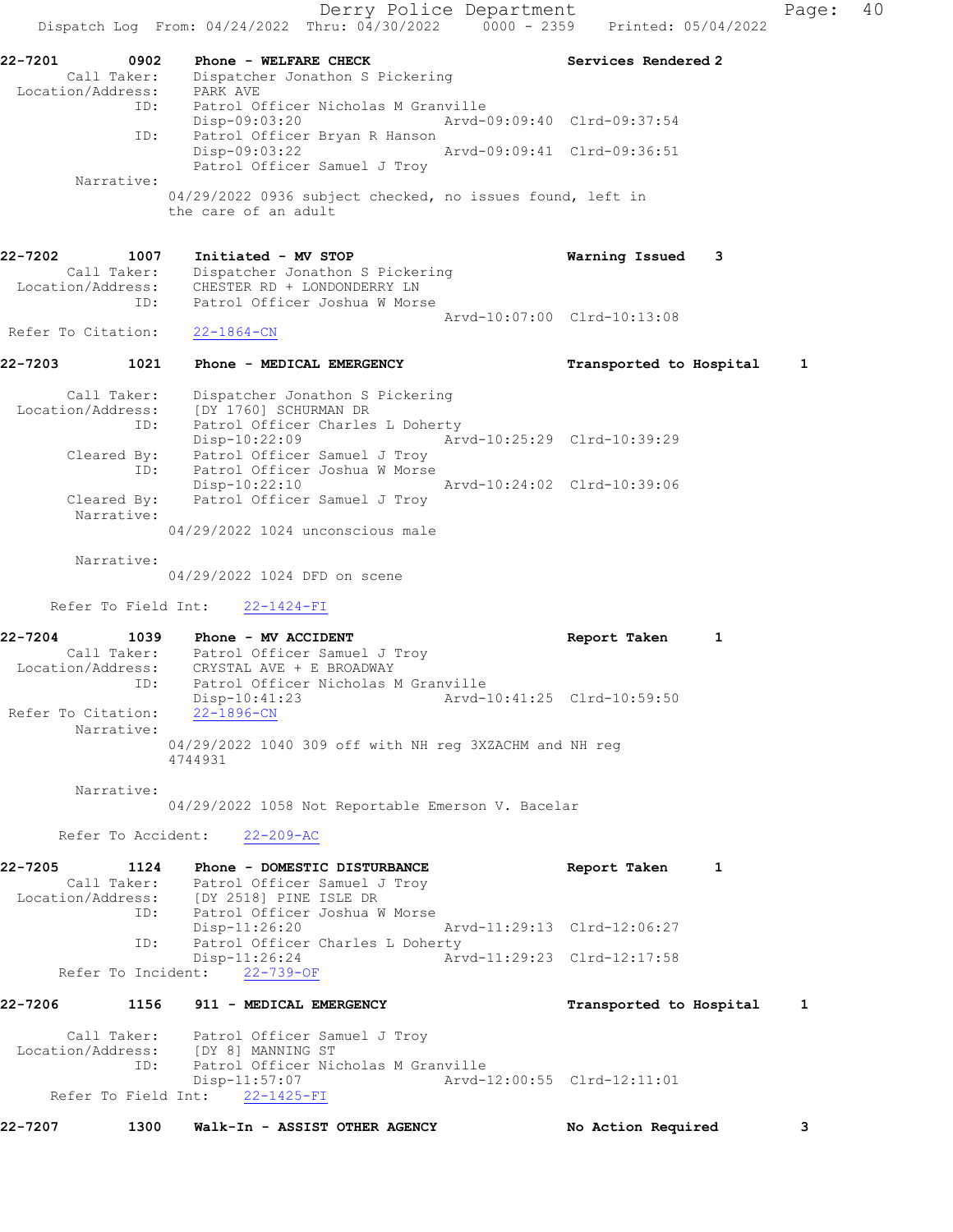Derry Police Department Fage: 41 Dispatch Log From: 04/24/2022 Thru: 04/30/2022 0000 - 2359 Printed: 05/04/2022 Call Taker: Patrol Officer Samuel J Troy Location/Address: [DY 1647] WESTVIEW DR ID: Patrol Officer Nicholas M Granville Disp-13:07:52 Arvd-13:19:13 Clrd-13:31:07 ID: Patrol Officer Joshua W Morse<br>Disp-13:12:51 Arvd-13:21:06 Clrd-13:31:10 Disp-13:12:51 Refer To Field Int: 22-1427-FI 22-7208 1337 Initiated - MV STOP Warning Issued 3 Call Taker: Patrol Officer Samuel J Troy Location/Address: S MAIN ST ID: Patrol Officer Joshua W Morse Arvd-13:37:00 Clrd-13:43:45 Refer To Citation: 22-1865-CN 22-7209 1414 Initiated - MV STOP 120 100 No Action Required 3 Call Taker: Patrol Officer Samuel J Troy Location/Address: RT 28 ID: Patrol Officer James M McClafferty Arvd-14:14:00 Clrd-14:16:09 22-7210 1536 Initiated - PAPER SERVICE 1988 Not Served 3 Call Taker: Patrol Officer Robert Corwin Location/Address: FROST RD ID: Patrol Officer Andrew R Kennedy Arvd-15:36:00 Clrd-15:51:45 ID: Patrol Officer Charles L Doherty<br>Disp-15:37:17 Arv Disp-15:37:17 Arvd-15:37:19 Clrd-15:42:00 ID: Patrol Officer Joshua W Morse Disp-15:43:45 Arvd-15:43:47 Clrd-15:51:43 22-7211 1544 Initiated - DISABLED MV SENT ON THEIR WAY 3 Call Taker: Patrol Officer Robert Corwin Location/Address: MANCHESTER RD ID: Patrol Officer Brendan S Holden Arvd-15:44:00 Clrd-15:56:42 ID: Patrol Officer Charles L Doherty Disp-15:44:57 Arvd-15:52:38 Clrd-15:55:46 22-7212 1613 Phone - ANIMAL COMPLAINT Report Taken 1 Call Taker: Patrol Officer Robert Corwin Location/Address: E DERRY RD ID: Patrol Officer Brendan S Holden Disp-16:14:25 Clrd-16:14:46 ID: Patrol Officer Joshua W Morse Disp-16:14:35 Arvd-16:29:05 Clrd-17:03:46 Narrative: found dog Narrative: 04/29/2022 1647 dog brought to pound Refer To Incident: 22-740-OF 22-7213 1630 911 - DOMESTIC DISTURBANCE Matter Mediated 1 Call Taker: Patrol Officer Robert Corwin Location/Address: LINLEW DR ID: Patrol Officer Charles L Doherty<br>Disp-16:32:02 Arv Disp-16:32:02 Arvd-16:32:36 Clrd-16:49:43<br>ID: Patrol Officer Brendan S Holden ID: Patrol Officer Brendan S Holden Disp-16:32:09 Arvd-16:32:37 Clrd-16:49:40 ID: Sergeant James M Belanger Disp-16:32:16 Arvd-16:33:33 Clrd-16:49:38 Refer To Field Int: 22-1429-FI 22-7214 1703 Phone - ASSIST CITIZEN Assistance Rendered 3

Call Taker: Patrol Officer Robert Corwin

Location/Address: MICHAEL AVE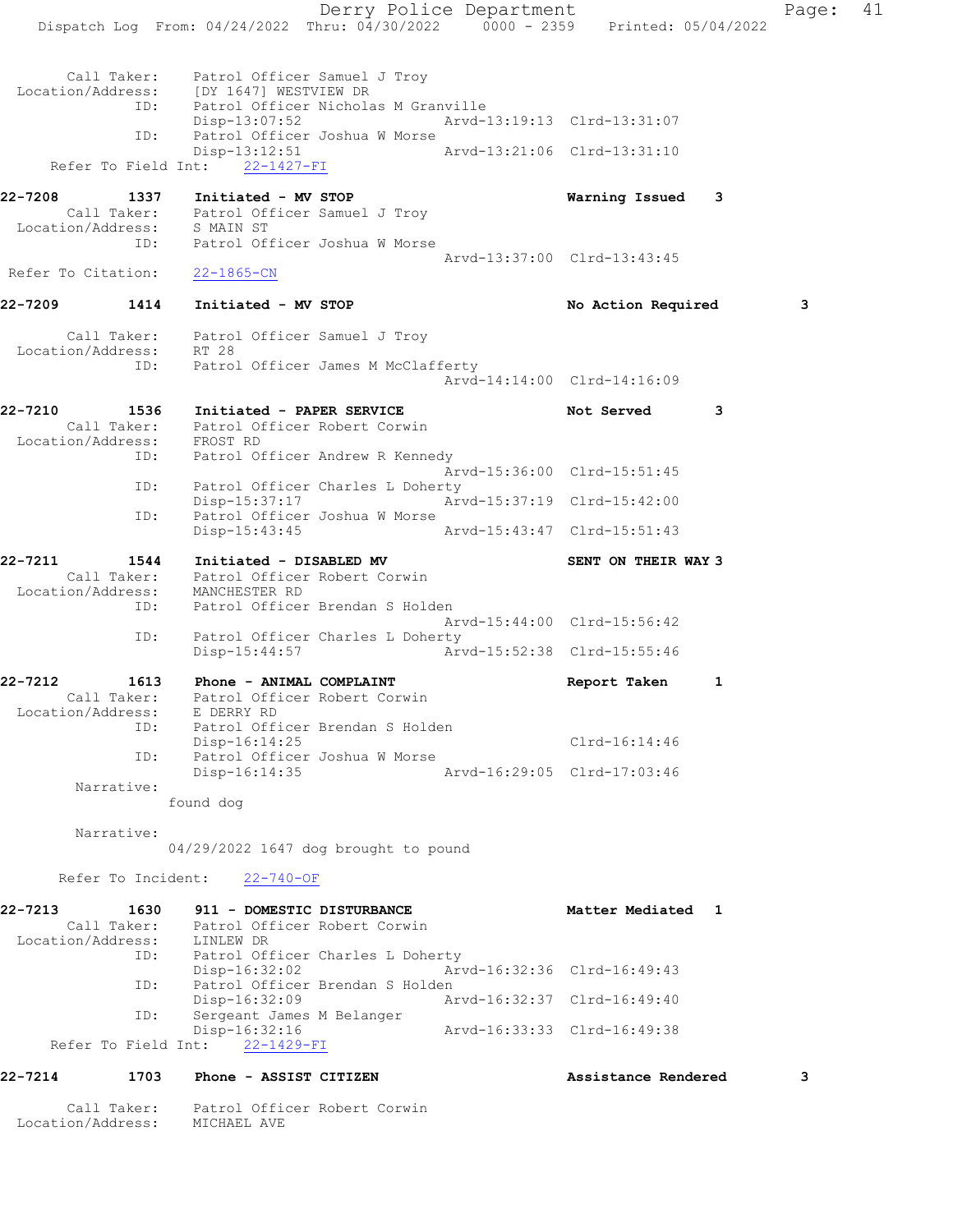Derry Police Department Fage: 42 Dispatch Log From: 04/24/2022 Thru: 04/30/2022 0000 - 2359 Printed: 05/04/2022 22-7215 1706 Walk-In - ASSIST CITIZEN Cleared 3 Call Taker: Patrol Officer Scott M Beegan Location/Address: [DY 2] MUNICIPAL DR ID: Patrol Officer Scott M Beegan Disp-17:07:07 Arvd-17:07:08 Clrd-17:24:52 Refer To Field Int: 22-1430-FI 22-7216 1711 Phone - JUVENILE OFFENSES Report Taken 2 Call Taker: Patrol Officer Robert Corwin Location/Address: MISTY MORNING DR ID: Patrol Officer Charles L Doherty Disp-17:19:50 Arvd-17:28:21 Clrd-18:00:39 Cleared By: Patrol Officer Kevin L Davies Refer To Incident: 22-741-OF 22-7217 1719 911 - MV ACCIDENT 1999 1999 Report Taken 1 Call Taker: Patrol Officer Robert Corwin Location/Address: TSIENNETO RD ID: Patrol Officer Joshua W Morse Disp-17:21:30 Arvd-17:31:27 Clrd-17:53:56 Narrative: 04/29/2022 1736 off with NH 4584718 NH 4276883 Narrative: 04/29/2022 1739 Birch St. notified/responding Narrative: 04/29/2022 1753 Nutting v. Parkhurst - reportable Refer To Accident: 22-210-AC 22-7218 1721 Phone - WELFARE CHECK Cleared 2 Call Taker: Patrol Officer Robert Corwin Location/Address: E BROADWAY ID: Patrol Officer Andrew R Kennedy Disp-17:24:48 Arvd-17:28:20 Clrd-18:01:02 Cleared By: Patrol Officer Kevin L Davies ID: Sergeant James M Belanger Disp-17:28:16 Arvd-17:34:08 Clrd-17:51:20 Refer To Field Int: 22-1445-FI 22-7219 1831 Initiated - PED CHECK SENT ON THEIR WAY 2 Call Taker: Patrol Officer Robert Corwin Location/Address: S MAIN ST ID: Patrol Officer Charles L Doherty Arvd-18:31:00 Clrd-18:43:23 ID: Patrol Officer Monica Ricci Disp-18:31:39 Arvd-18:31:41 Clrd-18:43:25 22-7220 1831 Phone - VANDALISM Report Taken 3 Call Taker: Patrol Officer Robert Corwin Location/Address: [DY 2024] GOODHUE RD ID: Patrol Officer Andrew R Kennedy Disp-18:32:20 Arvd-18:48:52 Clrd-19:04:42 Refer To Incident: 22-742-OF 22-7221 1847 Phone - ANIMAL COMPLAINT Could Not Locate 1 Call Taker: Patrol Officer Robert Corwin Location/Address: COBURN RD ID: Patrol Officer Monica Ricci Disp-18:48:39 Arvd-18:50:46 Clrd-19:04:34 22-7222 1910 Phone - Loose Dog Complaint Cleared 2 Call Taker: Patrol Officer Kevin L Davies Location/Address: E DERRY RD ID: Patrol Officer Monica Ricci Disp-19:16:19 Arvd-19:19:45 Clrd-19:40:06 Arrived By: Patrol Officer Robert Corwin Cleared By: Patrol Officer Robert Corwin

22-7223 1955 Phone - OHRV COMPLAINT COULD Could Not Locate 1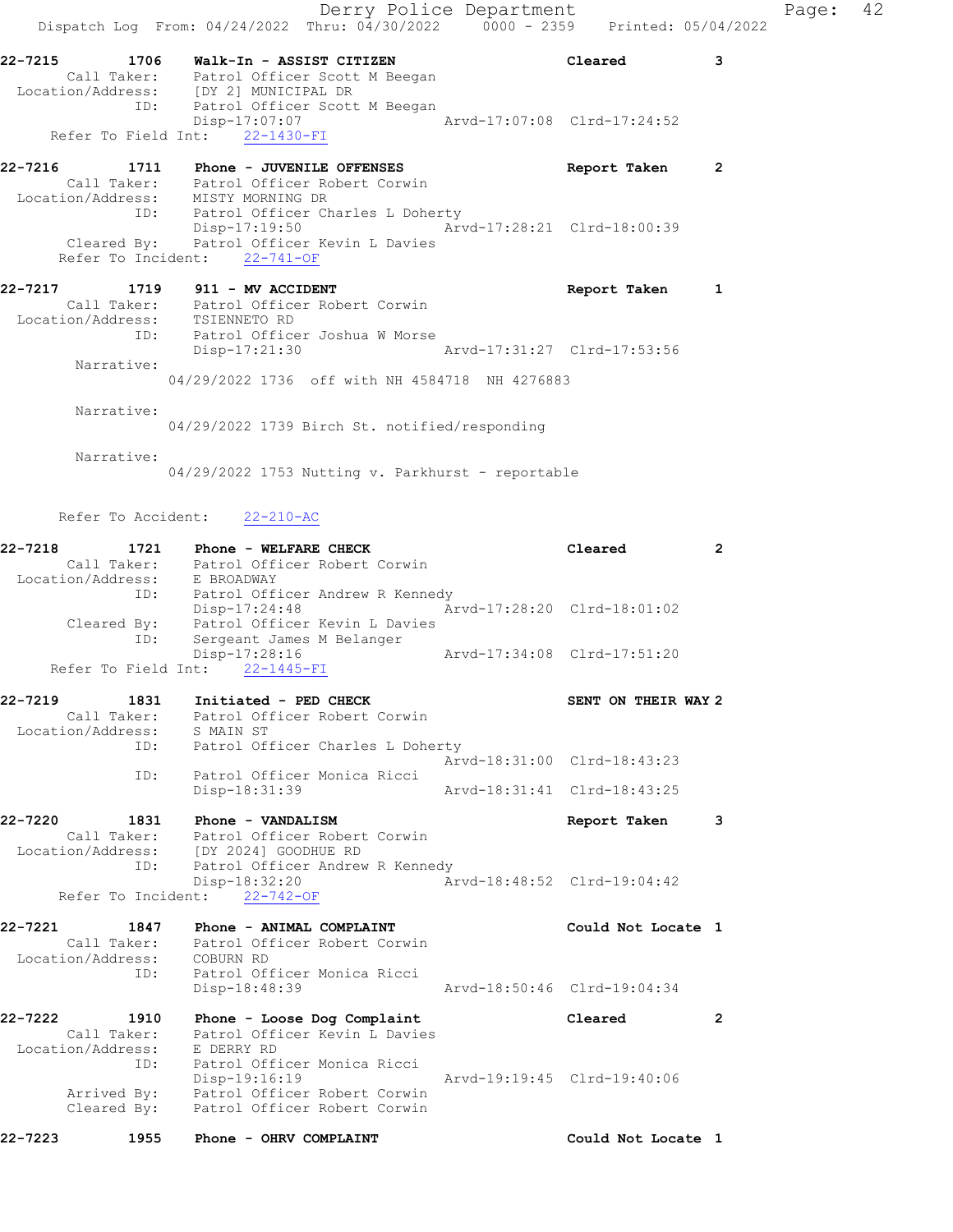Derry Police Department Fage: 43 Dispatch Log From: 04/24/2022 Thru: 04/30/2022 0000 - 2359 Printed: 05/04/2022 Call Taker: Patrol Officer Kevin L Davies Location/Address: DREW WOODS DR ID: Patrol Officer Joshua W Morse Disp-19:56:03 Clrd-20:00:50 ID: Patrol Officer Monica Ricci Disp-20:13:19 Arvd-20:22:17 Clrd-20:32:55 Dispatched By: Patrol Officer Robert Corwin Narrative: dirt bike driving up and down road 22-7224 1956 911 - MEDICAL EMERGENCY 1 No Action Required 1 Call Taker: Patrol Officer Robert Corwin Location/Address: DEBBIE TER ID: Patrol Officer Monica Ricci Disp-19:57:05 Arvd-20:02:19 Clrd-20:05:34 ID: Sergeant James M Belanger Disp-20:01:48 Arvd-20:01:51 Clrd-20:05:32 22-7225 2000 Phone - Loose Dog Complaint Report Taken 2 Call Taker: Patrol Officer Kevin L Davies Location/Address: E DERRY RD ID: Patrol Officer Joshua W Morse Disp-20:01:49 Arvd-20:01:52 Clrd-20:36:31 Refer To Incident: 22-743-OF 22-7226 2033 Radio - MV STOP Warning Issued 3 Call Taker: Patrol Officer Kevin L Davies Location/Address: S MAIN ST ID: Patrol Officer Monica Ricci Disp-20:34:04 Arvd-20:34:08 Clrd-20:41:01 Refer To Citation: 22-1868-CN 22-7227 2107 Initiated - MV CHECK SENT ON THEIR WAY 1 Call Taker: Patrol Officer Robert Corwin Location/Address: HUMPHREY RD ID: Patrol Officer Andrew R Kennedy Arvd-21:07:00 Clrd-21:09:39 22-7228 2124 Phone - WELFARE CHECK No Action Required 2 Call Taker: Patrol Officer Robert Corwin Location/Address: [DY 211] HOOD RD ID: Patrol Officer Monica Ricci Disp-21:28:29 Arvd-21:31:06 Clrd-21:41:07 22-7229 2155 Initiated - MV STOP Warning Issued 3 Call Taker: Patrol Officer Robert Corwin Location/Address: S MAIN ST ID: Detective Daniel J McCarthy Arvd-21:55:00 Clrd-22:01:20 ID: Patrol Officer Kevin L Davies<br>Disp-21:56:07 Mrvd-21:56:09 Clrd-22:01:18 Disp-21:56:07 Arvd-21:56:09 Clrd-22:01:18 ID: Patrol Officer Andrew R Kennedy Disp-21:56:11 Arvd-22:00:47 Clrd-22:01:15 22-7230 2157 Phone - WELFARE CHECK **Investigated** 2 Call Taker: Patrol Officer Robert Corwin Location/Address: [DY 211] HOOD RD ID: Patrol Officer Monica Ricci Disp-21:57:26 Arvd-22:00:49 Clrd-22:08:15 Cleared By: Patrol Officer Kevin L Davies Refer To Field Int: 22-1446-FI 22-7231 2257 Phone - SUSPICIOUS ACTIVITY Services Rendered 2 Call Taker: Dispatcher Christine D Carlson Location/Address: [DY 146] ASHLEIGH DR ID: Patrol Officer Monica Ricci Disp-22:57:40 Arvd-23:00:47 Clrd-04/30/2022 @ 00:13:45 ID: Sergeant Patrick H Dawson Disp-22:57:40<br>Disp-22:57:40<br>Disp-23:44:42 Arvd-23:00:47 Clrd-04/30/2022 @ 00:13:45<br>Disp-23:44:42 Arvd-23:44:43 Clrd-04/30/2022 @ 00:13:42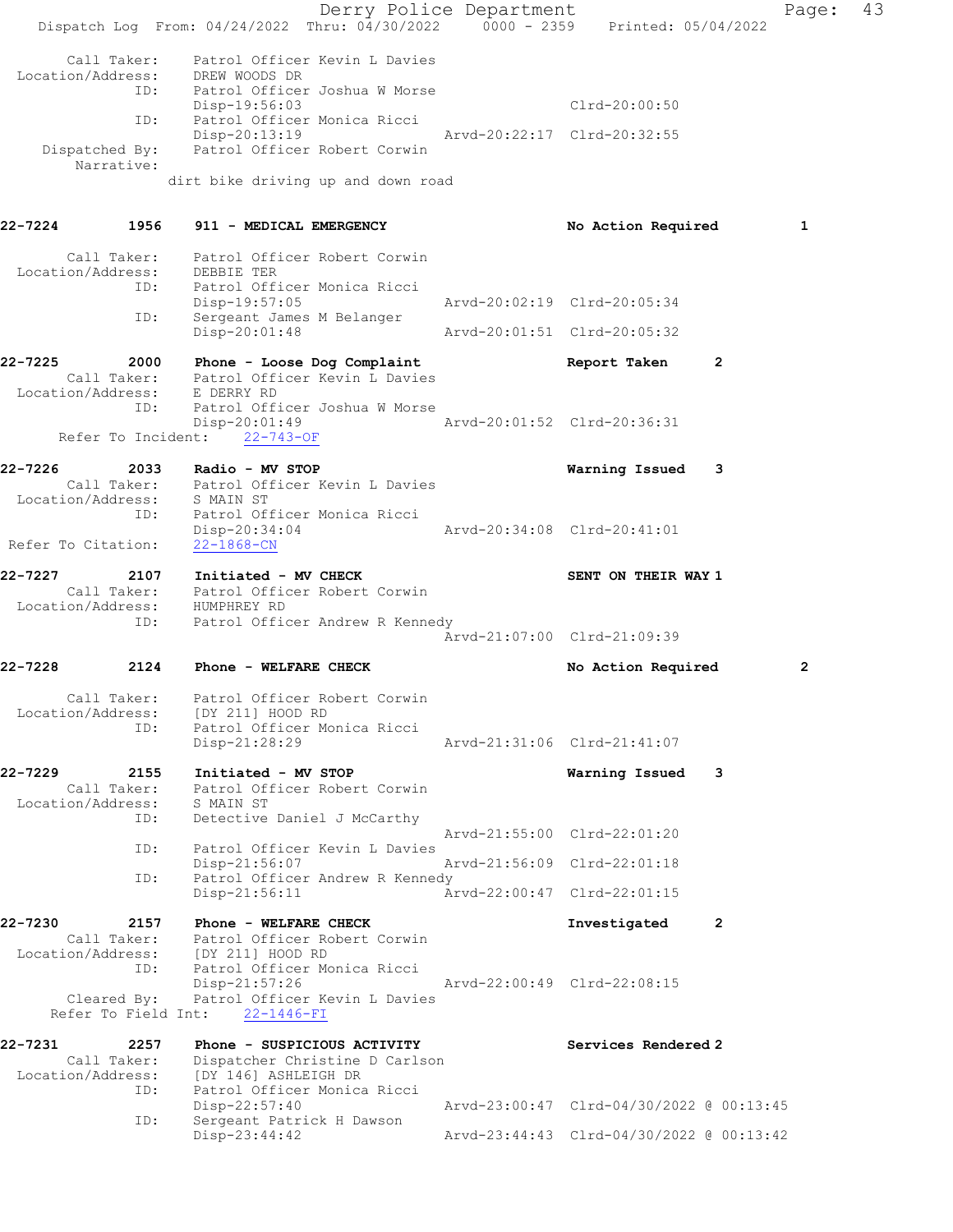Derry Police Department Fage: 44 Dispatch Log From: 04/24/2022 Thru: 04/30/2022 0000 - 2359 Printed: 05/04/2022 Narrative: 04/29/2022 2323 Clear of Walmart, enroute to 8 Sterling in Ldy Narrative: 04/29/2022 2334 Off in Ldy Refer To Incident: 22-753-OF 22-7232 2337 Initiated - MV CHECK SENT ON THEIR WAY 1 Call Taker: Dispatcher Christine D Carlson Location/Address: PIERCE AVE ID: Patrol Officer Awess Abdulkadir Arvd-23:37:00 Clrd-23:45:51 22-7233 2348 Initiated - MV STOP Warning Issued 3 Call Taker: Dispatcher Christine D Carlson Location/Address: MANCHESTER RD ID: Patrol Officer Scott M Beegan Arvd-23:48:00 Clrd-23:56:51 Refer To Citation: 22-1869-CN For Date: 04/30/2022 - Saturday 22-7234 0000 Initiated - PROPERTY CHECK Services Rendered 2 Call Taker: Dispatcher Christine D Carlson Location/Address: ROLLINS ST ID: Patrol Officer Awess Abdulkadir Arvd-00:00:00 Clrd-00:00:20 22-7235 0013 Radio - FOLLOW-UP Services Rendered 2 Call Taker: Dispatcher Christine D Carlson Location/Address: [DY 146] ASHLEIGH DR ID: Patrol Officer Monica Ricci Disp-00:14:03 Arvd-00:24:22 Clrd-00:31:06 22-7236 0021 Initiated - MV STOP Warning Issued 3 Call Taker: Dispatcher Christine D Carlson Location/Address: W BROADWAY + ELM ST ID: Patrol Officer Scott M Beegan Arvd-00:21:00 Clrd-00:32:32 Refer To Citation: 22-1870-CN 22-7237 0153 Phone - Barking Dog Complaint Services Rendered 2 Call Taker: Dispatcher Christine D Carlson Location/Address: HAMPSHIRE DR ID: Patrol Officer Nikita Tomnyuk Disp-01:54:18 Arvd-02:05:46 Clrd-02:15:39 Refer To Field Int: 22-1447-FI 22-7238 0238 Initiated - MV STOP Warning Issued 3 Call Taker: Dispatcher Christine D Carlson Location/Address: S MAIN ST ID: Patrol Officer Nikita Tomnyuk Arvd-02:38:00 Clrd-02:44:20 Refer To Citation: 22-1871-CN 22-7239 0547 Phone - ALARM, BURGLAR False Alarm 1 Call Taker: Dispatcher Christine D Carlson Location/Address: [DY 3059] MANCHESTER RD ID: Patrol Officer Scott M Beegan Disp-05:48:15 Arvd-05:50:56 Clrd-06:08:27 ID: Patrol Officer Awess Abdulkadir Arvd-05:53:34 Clrd-06:08:25 Refer To Field Int: 22-1454-FI 22-7240 0726 Initiated - MV STOP Warning Issued 3 Call Taker: Dispatcher Jess W Arcand Location/Address: BIRCH ST ID: Patrol Officer Nikita Tomnyuk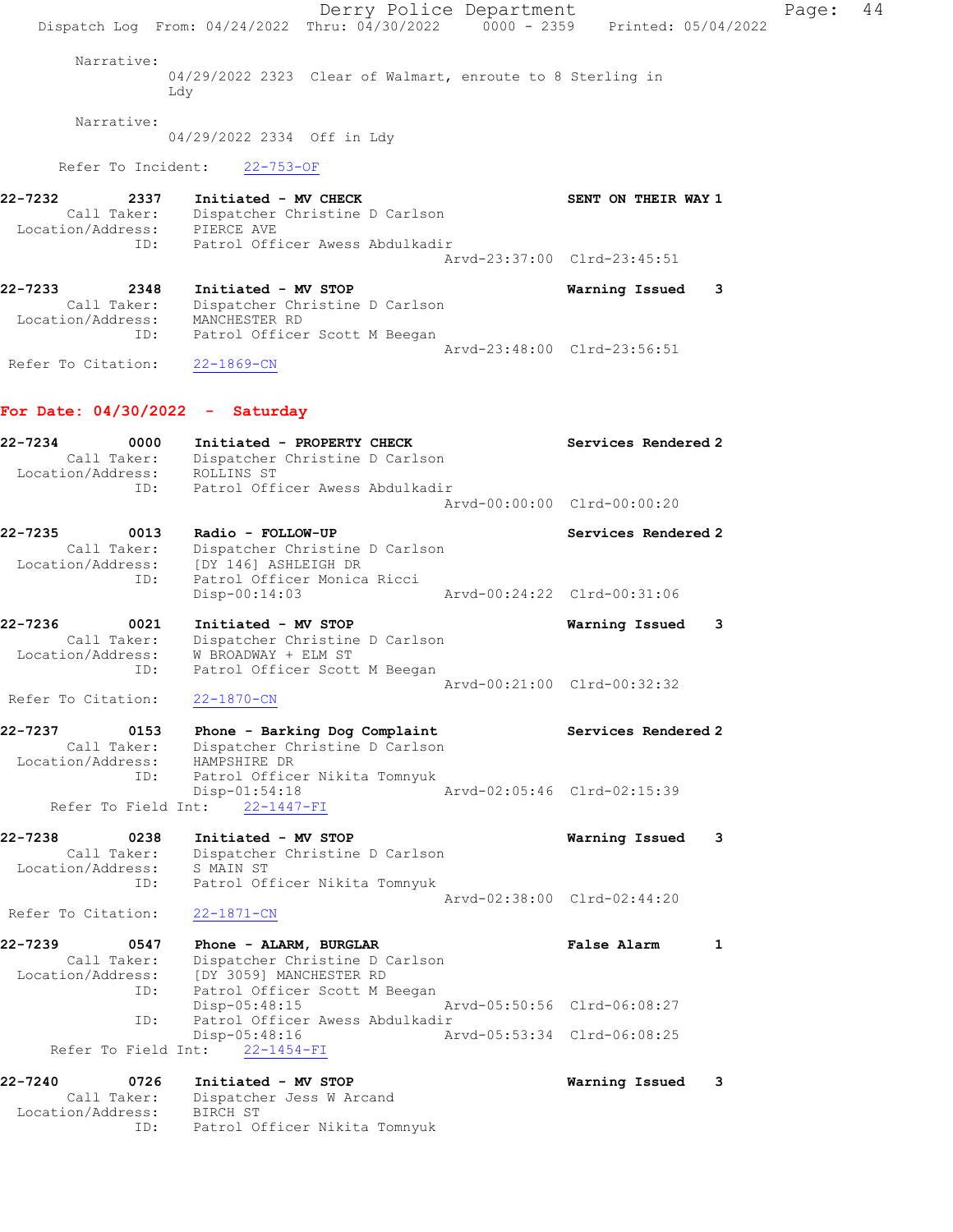Arvd-07:26:00 Clrd-07:29:04 Refer To Citation: 22-1872-CN 22-7241 0737 Initiated - MV STOP Warning Issued 3 Call Taker: Dispatcher Jess W Arcand Location/Address: FORDWAY ST ID: Patrol Officer Nikita Tomnyuk Arvd-07:37:00 Clrd-07:42:39 Refer To Citation: 22-1873-CN 22-7242 0745 Initiated - SUBPOENA DELIVERY Not Served 1 Call Taker: Dispatcher Jess W Arcand Location/Address: MILLS FARM CIR ID: Patrol Officer Nikita Tomnyuk Arvd-07:45:00 Clrd-07:51:13 22-7243 0759 Initiated - SUBPOENA DELIVERY Not Served 1 Call Taker: Dispatcher Jess W Arcand Location/Address: RAILROAD AVE ID: Patrol Officer Nikita Tomnyuk Arvd-07:59:00 Clrd-08:05:15 22-7244 0838 911 - ASSIST OTHER AGENCY Services Rendered 3 Call Taker: Dispatcher Jess W Arcand Location/Address: ELM ST ID: Patrol Officer Nikita Tomnyuk<br>Disp-08:39:26 Disp-08:39:26 Arvd-08:40:57 Clrd-09:07:12 ID: Patrol Officer Charles L Doherty Disp-08:39:38 Arvd-08:42:30 Clrd-08:56:33 ID: Sergeant Jared Knox Disp-08:42:57 Arvd-08:42:59 Clrd-09:07:15 Dispatched By: Sergeant Jeffrey M Dawe Arrived By: Sergeant Jeffrey M Dawe 22-7245 0853 Initiated - PROPERTY CHECK Services Rendered 2 Call Taker: Dispatcher Jess W Arcand Location/Address: FORDWAY ST ID: Patrol Officer Bryan R Hanson Arvd-08:53:00 Clrd-10:08:09 ID: Sergeant Jared Knox<br>Disp-09:30:52 Disp-09:30:52 Arvd-09:30:53 Clrd-10:08:19 22-7246 0908 Initiated - MV STOP Warning Issued 3 Call Taker: Dispatcher Jess W Arcand Location/Address: TSIENNETO RD ID: Patrol Officer Awess Abdulkadir Arvd-09:08:00 Clrd-09:16:15 Refer To Citation: 22-1874-CN 22-7247 0926 Initiated - MV STOP Services Rendered 3 Call Taker: Dispatcher Jess W Arcand Location/Address: E DERRY RD ID: Patrol Officer Awess Abdulkadir Arvd-09:26:00 Clrd-09:30:56 Refer To Citation: 22-1875-CN 22-7248 0929 Initiated - FOLLOW-UP Investigated 2 Call Taker: Sergeant Jeffrey M Dawe Location/Address: [DY 146] ASHLEIGH DR ID: Patrol Officer Charles L Doherty Arvd-09:29:00 Clrd-10:41:51 Refer To Incident: 22-746-OF 22-7249 0941 Walk-In - RESTRAINING ORDER VIOLATION Report Taken 2 Call Taker: Dispatcher Jess W Arcand Location/Address: HAMPSTEAD RD ID: Patrol Officer Brendan S Holden<br>Disp-09:41:31 Arvd-09:41:33 Clrd-11:10:51 Disp-09:41:31 Arvd-09:41:33 Clrd-11:10:51 Cleared By: Patrol Officer Michael P Accorto Refer To Incident: 22-744-OF

22-7250 1011 Phone - THEFT **Report Taken** 2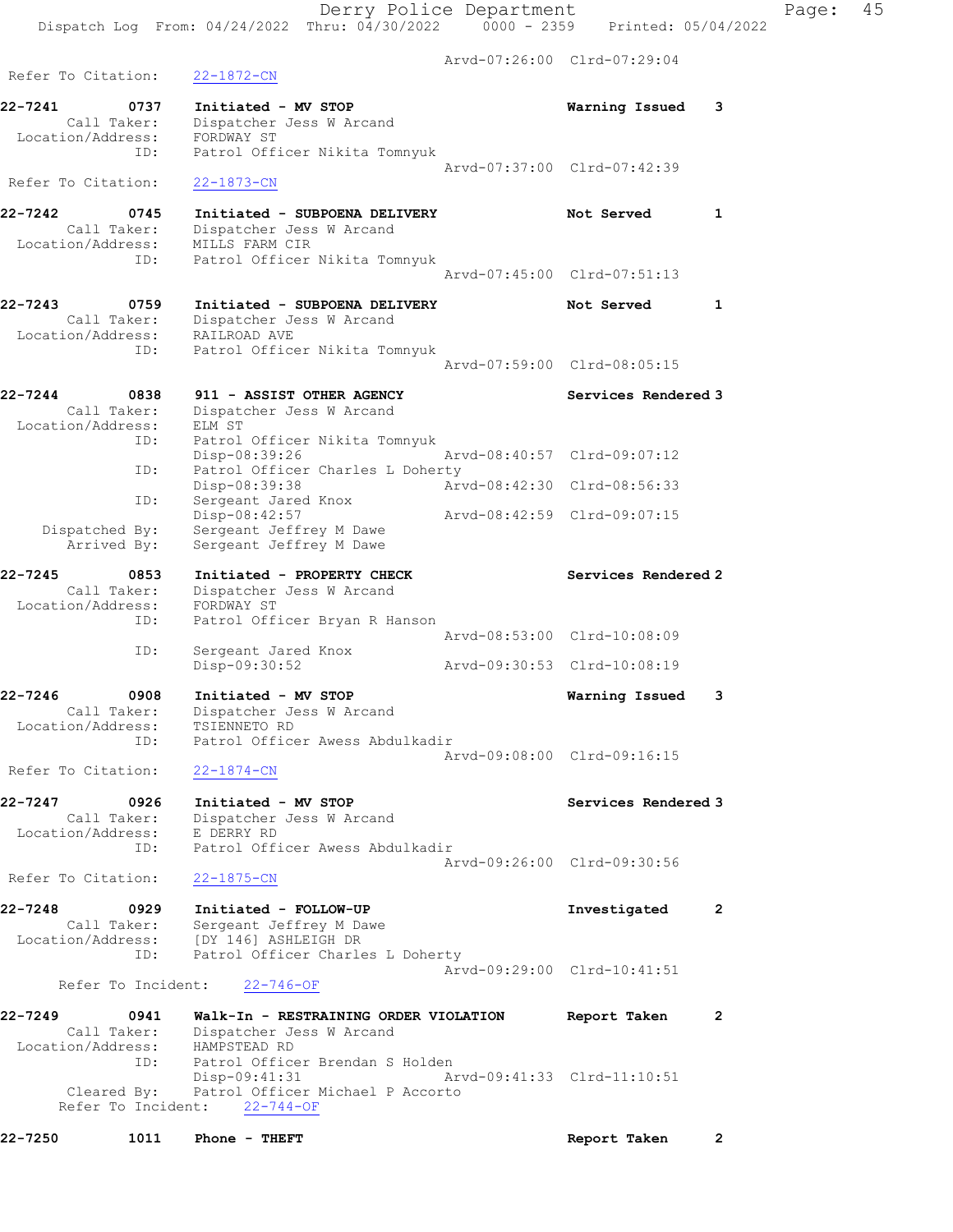Derry Police Department Controller Page: 46 Dispatch Log From: 04/24/2022 Thru: 04/30/2022 0000 - 2359 Printed: 05/04/2022 Call Taker: Dispatcher Jess W Arcand Location/Address: TINKHAM AVE ID: Patrol Officer Charles L Doherty Disp-10:42:01 Arvd-10:48:11 Clrd-11:23:53 Dispatched By: Sergeant Jeffrey M Dawe Arrived By: Patrol Officer Michael P Accorto Cleared By: Patrol Officer Michael P Accorto Refer To Incident: 22-745-OF 22-7251 1022 Initiated - SUBPOENA DELIVERY Served 1 Call Taker: Dispatcher Jess W Arcand Location/Address: CRYSTAL AVE ID: Patrol Officer Nikita Tomnyuk Arvd-10:22:00 Clrd-10:26:27 22-7252 1033 Initiated - SERVE RESTRAINING ORDER Not Served 2 Call Taker: Dispatcher Jess W Arcand Location/Address: FROST RD ID: Patrol Officer Bryan R Hanson Arvd-10:33:00 Clrd-10:49:19 Cleared By: Patrol Officer Michael P Accorto 22-7253 1048 911 - ASSIST OTHER AGENCY Services Rendered 3 Call Taker: Patrol Officer Michael P Accorto Location/Address: [DY 1424] ELM ST ID: Patrol Officer Nikita Tomnyuk Disp-10:49:05 Arvd-10:49:43 Clrd-10:59:21 Narrative: DFD checking odor in the residence. 22-7254 1119 Initiated - MV STOP Warning Issued 3 Call Taker: Patrol Officer Michael P Accorto Location/Address: SOUTH AVE ID: Patrol Officer Nikita Tomnyuk Arvd-11:19:00 Clrd-11:23:22 Refer To Citation: 22-1876-CN 22-7255 1121 Initiated - MV STOP Warning Issued 3 Call Taker: Patrol Officer Michael P Accorto Location/Address: ISLAND POND RD ID: Patrol Officer Bryan R Hanson Arvd-11:21:00 Clrd-11:30:28 Refer To Citation: 22-1877-CN 22-7256 1122 Phone - ALARM, BURGLAR 1 1 Phone 1 Palse Alarm 1 Call Taker: Patrol Officer Michael P Accorto Location/Address: BIRCH ST ID: Patrol Officer Awess Abdulkadir Disp-11:23:35 Arvd-11:29:56 Clrd-12:07:11 ID: Patrol Officer Nikita Tomnyuk<br>Disp-11:23:38 Arvd-11:24:06 Clrd-12:07:19 Disp-11:23:38 Arvd-11:24:06 Clrd-12:07:19 ID: Sergeant Jared Knox Disp-12:02:18 Arvd-12:02:20 Clrd-12:07:23 Narrative: Unsecured Front Door found Narrative: units checking the building Narrative: checking unit 207 Narrative: PMC Security requested to unlock suite 304B Refer To Field Int: 22-1455-FI 22-7257 1134 Phone - ROAD HAZARD Cleared 2 Call Taker: Patrol Officer Michael P Accorto Location/Address: KENDALL POND RD + GAMACHE RD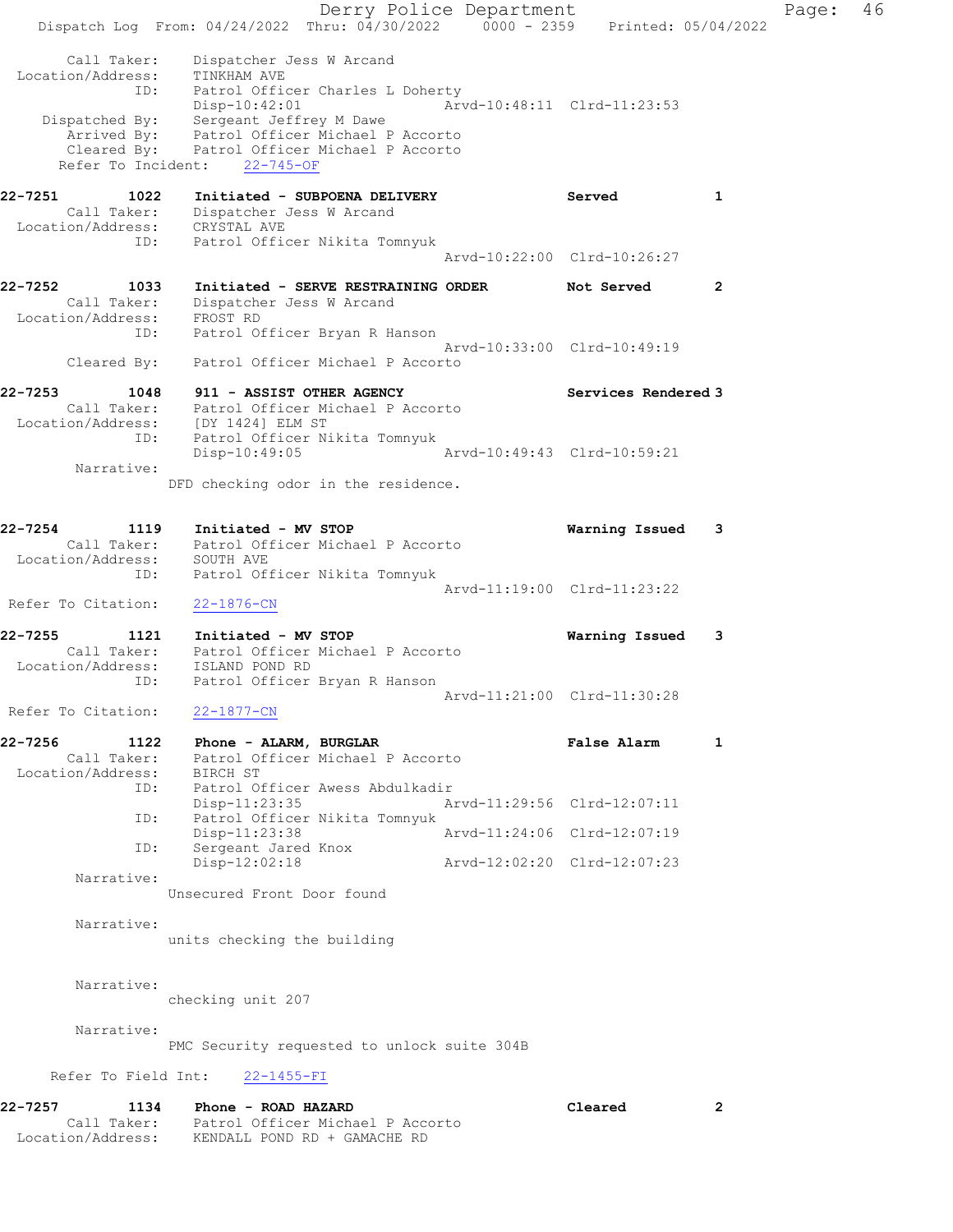Derry Police Department Controller Page: 47 Dispatch Log From: 04/24/2022 Thru: 04/30/2022 0000 - 2359 Printed: 05/04/2022 ID: Patrol Officer Bryan R Hanson Disp-11:43:50 Arvd-11:52:46 Clrd-11:57:01 Narrative: Road sign in the roadway Narrative: Sign put back up 22-7258 1151 Phone - ANIMAL COMPLAINT COMPONER Solution and Gone on Arrival 1 Call Taker: Patrol Officer Michael P Accorto Location/Address: FAIRVIEW AVE ID: Patrol Officer Nikita Tomnyuk Disp-12:07:46 Arvd-12:09:20 Clrd-12:16:32 Narrative: Pitbull in the neighborhood 22-7259 1222 911 - WELFARE CHECK Transported to Hospital 2 Call Taker: Patrol Officer Michael P Accorto Location/Address: LINLEW DR ID: Patrol Officer Awess Abdulkadir Disp-12:23:29 Arvd-12:27:32 Clrd-12:35:08 ID: Patrol Officer Charles L Doherty Disp-12:23:31 Arvd-12:32:30 Clrd-12:35:10 ID: Sergeant Jared Knox Disp-12:23:34 Arvd-12:27:48 Clrd-12:35:14 Narrative: Report of a male in mental distress Narrative: tramsported to PMC by DFD Refer To Field Int: 22-1438-FI 22-7260 1236 Phone - FOLLOW-UP Cleared 2 Call Taker: Patrol Officer Michael P Accorto Location/Address: FORDWAY ST ID: Patrol Officer Nikita Tomnyuk Disp-12:37:26 Arvd-12:42:36 Clrd-12:59:25 Narrative: Dogs released to owner 22-7261 1245 Phone - LANDLORD/TENANT DISPUTE 1245 2 Call Taker: Patrol Officer Michael P Accorto Location/Address: [DY 3315] DERRY WAY ID: Patrol Officer Bryan R Hanson Disp-12:49:49 Arvd-12:55:25 Clrd-13:22:26 Narrative: Civil matter. Advice given. Refer To Field Int: 22-1458-FI 22-7262 1321 Phone - SUSPICIOUS ACTIVITY Gone on Arrival 2 Call Taker: Patrol Officer Michael P Accorto Location/Address: N SHORE (IP) RD ID: Patrol Officer Awess Abdulkadir Disp-13:22:24 Arvd-13:37:05 Clrd-13:43:39 Narrative: Checking for Idaho 2CKD387 22-7263 1340 Initiated - MV STOP Warning Issued 3 Call Taker: Patrol Officer Michael P Accorto Location/Address: HAMPSTEAD RD ID: Patrol Officer Bryan R Hanson Arvd-13:40:00 Clrd-13:50:32 Refer To Citation: 22-1878-CN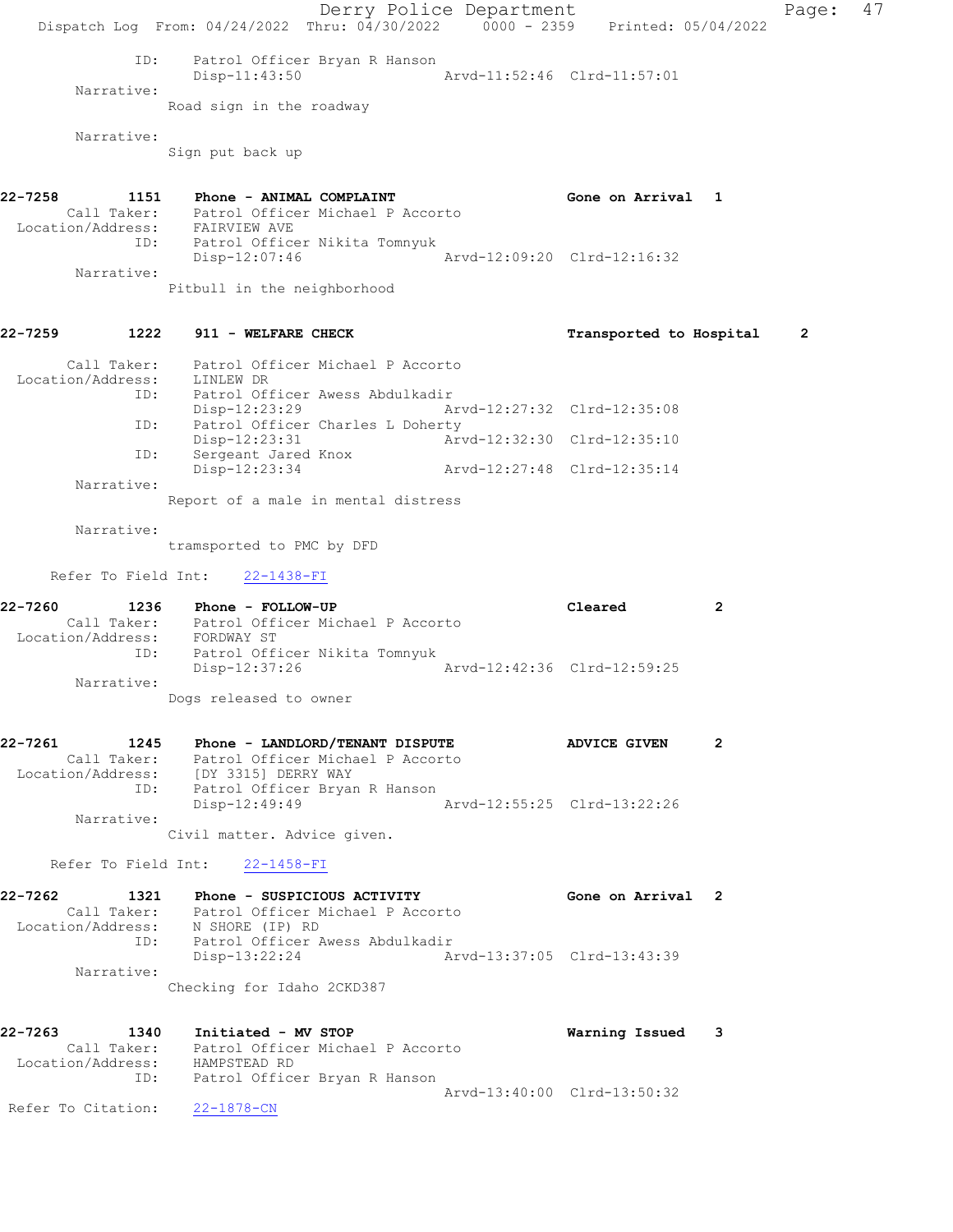Derry Police Department Fage: 48 Dispatch Log From:  $04/24/2022$  Thru:  $04/30/2022$  0000 - 2359 Printed: 05/04/2022 22-7264 1345 Radio - FOLLOW-UP Cleared 2 Call Taker: Patrol Officer Michael P Accorto Location/Address: HAMPSTEAD RD ID: Patrol Officer Nikita Tomnyuk Disp-13:46:20 Arvd-13:51:23 Clrd-13:55:42 22-7265 1352 Initiated - MV CHECK SENT ON THEIR WAY 1 Call Taker: Patrol Officer Michael P Accorto Location/Address: [DY 3681] HAMPSTEAD RD ID: Patrol Officer Bryan R Hanson Arvd-13:52:00 Clrd-14:00:54 Refer To Field Int: 22-1459-FI 22-7266 1417 911 - SUSPICIOUS ACTIVITY Verbal in Nature 2 Call Taker: Patrol Officer Michael P Accorto Location/Address: ANNA CIR ID: Patrol Officer Bryan R Hanson Disp-14:21:08 Arvd-14:21:37 Clrd-14:22:34 ID: Patrol Officer Nikita Tomnyuk Disp-14:21:10 Arvd-14:24:30 Clrd-14:46:57 ID: Patrol Officer Bryan R Hanson Disp-14:22:38 Arvd-14:23:46 Clrd-15:30:15 Cleared By: Patrol Officer Charles L Doherty ID: Patrol Officer Samuel J Troy Disp-15:16:47 Arvd-15:16:50 Clrd-15:28:11 Dispatched By: Patrol Officer Charles L Doherty Arrived By: Patrol Officer Charles L Doherty Cleared By: Patrol Officer Charles L Doherty Refer To Field Int: 22-1440-FI 22-7267 1432 Phone - DOMESTIC DISTURBANCE Verbal in Nature 1 Call Taker: Patrol Officer Michael P Accorto Location/Address: [DY 2389] OLD AUBURN RD ID: Patrol Officer Tyler S Daniel Disp-14:40:01 Arvd-14:48:51 Clrd-15:04:22 Cleared By: Patrol Officer Charles L Doherty ID: Patrol Officer Andrew J Teague Disp-14:42:57 Arvd-14:48:47 Clrd-15:04:26 Patrol Officer Nathan S Lavoie Cleared By: Patrol Officer Charles L Doherty Refer To Field Int: 22-1439-FI 22-7268 1546 Phone - THEFT **Report Taken** 2 Call Taker: Patrol Officer Charles L Doherty Location/Address: FORDWAY EXT ID: Patrol Officer Michael P Accorto Disp-15:47:00 <br>nt: 22-747-OF <br>Arvd-16:03:17 Clrd-16:08:17 Refer To Incident: 22-747-OF 22-7269 1643 Walk-In - SUSPICIOUS ACTIVITY Report Taken 2 Call Taker: Patrol Officer Charles L Doherty Location/Address: MUNICIPAL DR ID: Patrol Officer Andrew J Teague Disp-16:43:48 Arvd-16:43:50 Clrd-18:00:51 Patrol Officer Nathan S Lavoie Narrative: 04/30/2022 1759 report taken for threats from phone scam Refer To Incident: 22-748-OF 22-7270 1650 Radio - MV STOP Warning Issued 3 Call Taker: Patrol Officer Charles L Doherty Location/Address: E DERRY RD + CEMETERY RD ID: Patrol Officer Samuel J Troy Disp-16:51:06 Arvd-16:51:07 Clrd-16:58:10 Refer To Citation: 22-1880-CN Narrative: 4312743

22-7271 1712 Radio - MV STOP Warning Issued 3 Call Taker: Patrol Officer Charles L Doherty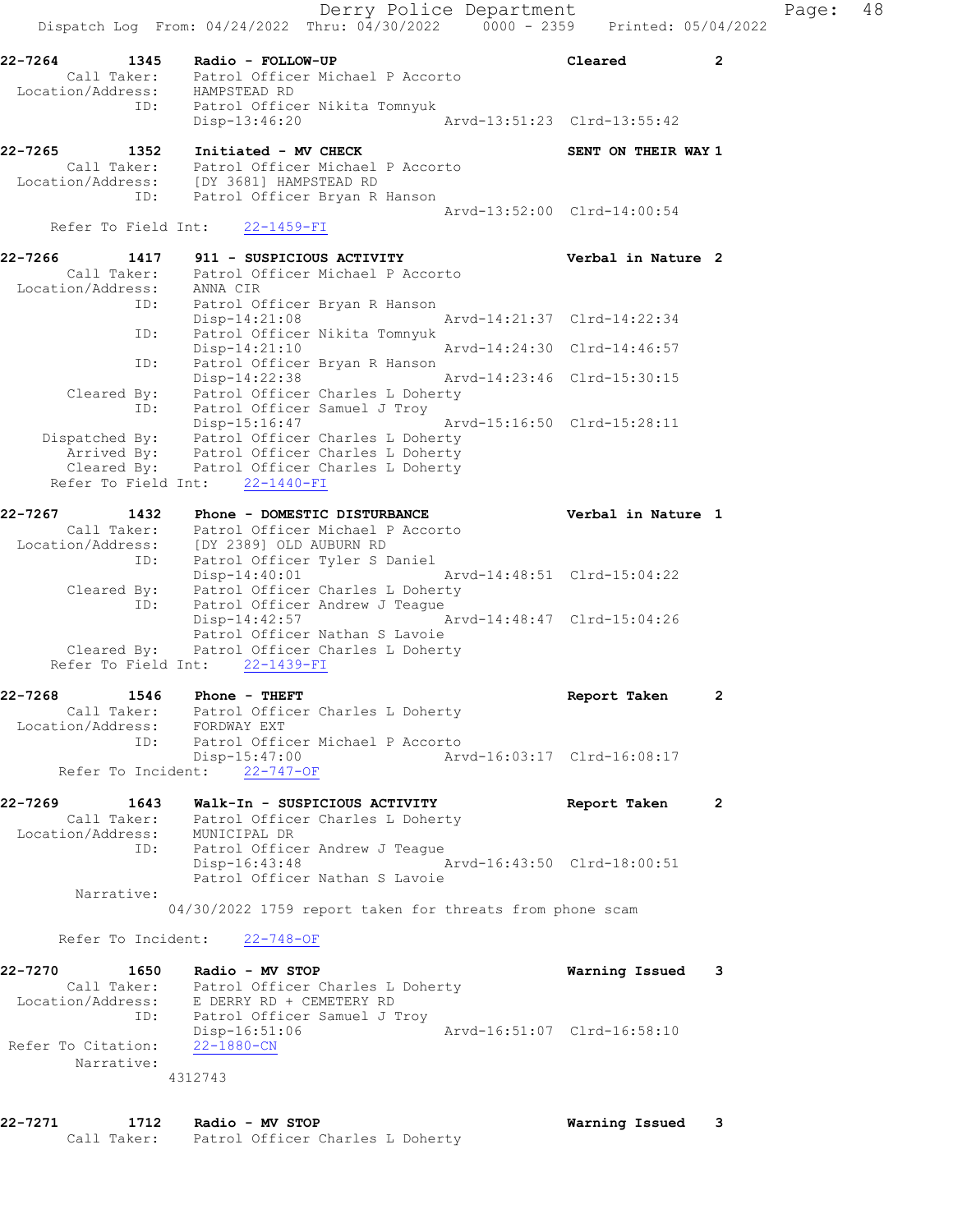|                                             | Derry Police Department<br>Dispatch Log From: 04/24/2022 Thru: 04/30/2022 0000 - 2359 Printed: 05/04/2022                                           |                                                                   |                             |                             |   | Page: | 49 |
|---------------------------------------------|-----------------------------------------------------------------------------------------------------------------------------------------------------|-------------------------------------------------------------------|-----------------------------|-----------------------------|---|-------|----|
| Refer To Citation: 22-1881-CN<br>Narrative: | Location/Address: ISLAND POND RD<br>ID: Patrol Officer Samuel J Troy<br>Disp-17:13:35<br>3845196                                                    |                                                                   |                             | Arvd-17:13:38 Clrd-17:19:32 |   |       |    |
|                                             | 22-7272 1801 Walk-In - FOLLOW-UP                                                                                                                    |                                                                   |                             | Services Rendered 2         |   |       |    |
|                                             | Call Taker: Patrol Officer Charles L Doherty<br>Location/Address: ANNA CIR<br>ID: Patrol Officer Samuel J Troy<br>Refer To Field Int: 22-1460-FI    | Disp-18:01:35                                                     |                             | Arvd-18:12:18 Clrd-18:15:21 |   |       |    |
|                                             |                                                                                                                                                     |                                                                   |                             |                             |   |       |    |
|                                             | 22-7273 1810 Initiated - MV STOP<br>Call Taker: Patrol Officer Robert Corwin<br>Location/Address: N HIGH ST<br>ID: Patrol Officer Michael P Accorto |                                                                   |                             | Warning Issued              | 3 |       |    |
|                                             | Cleared By: Patrol Officer Charles L Doherty<br>Refer To Citation: 22-1882-CN                                                                       |                                                                   |                             | Arvd-18:10:00 Clrd-18:14:30 |   |       |    |
| 22-7274                                     | 1813 Radio - MV STOP<br>Call Taker: Patrol Officer Charles L Doherty<br>Location/Address: S MAIN ST                                                 |                                                                   |                             | Warning Issued              | 3 |       |    |
| Refer To Citation:<br>Narrative:            | ID: Patrol Officer Kevin L Davies<br>22-1883-CN<br>5055017                                                                                          |                                                                   |                             |                             |   |       |    |
| 22-7275                                     | 1821 Radio - MV STOP<br>Call Taker: Patrol Officer Charles L Doherty<br>Location/Address: N HIGH ST                                                 |                                                                   |                             | Warning Issued              | 3 |       |    |
| Refer To Citation: 22-1884-CN               | ID: Patrol Officer Michael P Accorto                                                                                                                | Disp-18:21:50                                                     | Arvd-18:21:53 Clrd-18:25:15 |                             |   |       |    |
| 22-7276<br>Location/Address:                | 1835 Radio - MV STOP<br>Call Taker: Patrol Officer Charles L Doherty<br>S MAIN ST                                                                   |                                                                   |                             | Warning Issued              | 3 |       |    |
| Refer To Citation:<br>Narrative:            | ID:<br>Disp-18:35:58<br>$22 - 1885 - CN$                                                                                                            | Patrol Officer Kevin L Davies                                     | Arvd-18:36:00 Clrd-18:39:38 |                             |   |       |    |
| 22-7277<br>1933                             | 5060142                                                                                                                                             |                                                                   |                             |                             | 3 |       |    |
|                                             | Radio - MV STOP<br>Call Taker: Patrol Officer Charles L Doherty<br>Location/Address: HAMPSTEAD RD + WARNER HILL RD<br>ID:                           | Patrol Officer Samuel J Troy                                      |                             | Warning Issued              |   |       |    |
| Refer To Citation:<br>Narrative:            | Disp-19:34:01<br>$22 - 1886 - CN$<br>4342934                                                                                                        |                                                                   |                             | Arvd-19:34:06 Clrd-19:40:06 |   |       |    |
|                                             |                                                                                                                                                     |                                                                   |                             |                             |   |       |    |
| 22-7278                                     | 1950<br>911 - MEDICAL EMERGENCY                                                                                                                     |                                                                   |                             | Transported to Hospital     |   | 1     |    |
| Call Taker:                                 | Location/Address: [DY 953] CRYSTAL AVE<br>ID:                                                                                                       | Patrol Officer Charles L Doherty<br>Patrol Officer Kevin L Davies |                             |                             |   |       |    |
|                                             | Disp-19:52:09<br>Sergeant Michael W Hughes<br>ID:                                                                                                   |                                                                   |                             | Arvd-19:53:00 Clrd-20:06:34 |   |       |    |
| Narrative:                                  | Disp-19:57:31<br>04/30/2022 1953 3 year old fell and injured head                                                                                   |                                                                   |                             | Arvd-19:57:33 Clrd-20:06:19 |   |       |    |
|                                             |                                                                                                                                                     |                                                                   |                             |                             |   |       |    |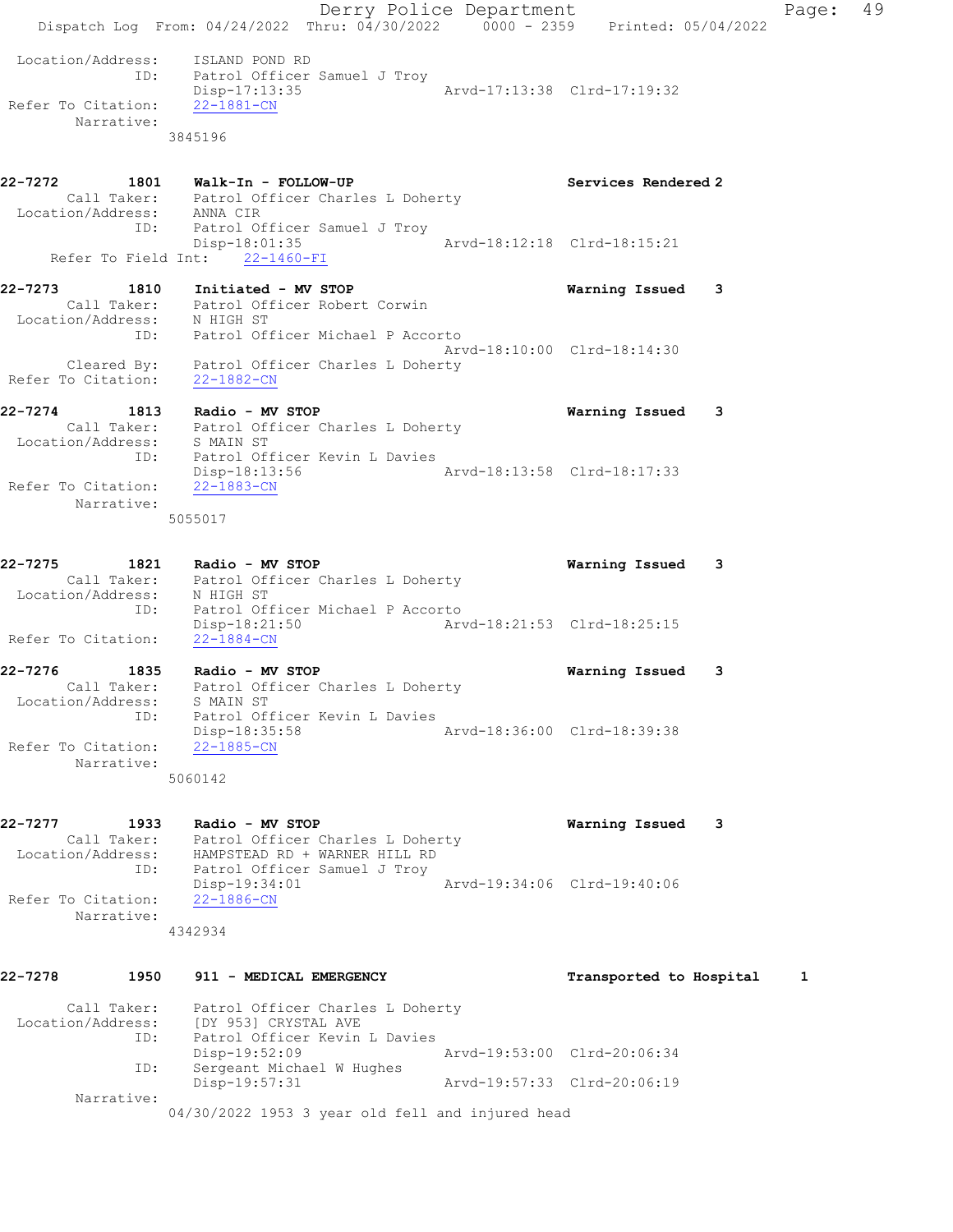Derry Police Department Fage: 50 Dispatch Log From: 04/24/2022 Thru: 04/30/2022 0000 - 2359 Printed: 05/04/2022 Narrative: 04/30/2022 1954 420 advised fire on scene Narrative: 04/30/2022 2006 fire transported Refer To Field Int: 22-1441-FI 22-7279 2018 Phone - ANIMAL COMPLAINT **Investigated** 1 Call Taker: Patrol Officer Robert Corwin Location/Address: FAIRWAY DR ID: Patrol Officer Kevin L Davies Disp-20:19:59 Arvd-20:37:44 Clrd-20:48:00 Arrived By: Patrol Officer Charles L Doherty Cleared By: Patrol Officer Charles L Doherty 22-7280 2034 Radio - MV STOP Warning Issued 3 Call Taker: Patrol Officer Charles L Doherty Location/Address: CHESTER RD ID: Patrol Officer Andrew J Teague Disp-20:34:33 Arvd-20:34:37 Clrd-20:42:16 Patrol Officer Nathan S Lavoie Refer To Citation: 22-1887-CN 22-7281 2034 911 - MEDICAL EMERGENCY **120 External 1** and 1 Transported to Hospital 1 Call Taker: Patrol Officer Charles L Doherty Location/Address: BERRY RD ID: Patrol Officer Michael P Accorto Disp-20:36:06 Arvd-20:37:43 Clrd-20:45:34 Narrative: 04/30/2022 2035 62 y/o male hit his head Narrative: 04/30/2022 2045 fire transported to PMC Refer To Field Int: 22-1442-FI 22-7282 2037 Phone - SUSPICIOUS ACTIVITY Investigated 2 Call Taker: Patrol Officer Charles L Doherty Location/Address: RAILROAD AVE ID: Patrol Officer Samuel J Troy Disp-20:38:46 Arvd-20:46:25 Clrd-20:50:08 Narrative: 04/30/2022 2038 man possibly yelling at dog Narrative: 04/30/2022 2050 no issues found Refer To Field Int: 22-1461-FI 22-7283 2112 Radio - MV STOP Warning Issued 3 Call Taker: Patrol Officer Charles L Doherty Location/Address: OLD CHESTER RD ID: Patrol Officer Andrew J Teague Disp-21:12:33 Arvd-21:12:35 Clrd-21:17:27 Patrol Officer Nathan S Lavoie Refer To Citation: 22-1888-CN Narrative: 4749780 22-7284 2217 Phone - ANIMAL COMPLAINT No Action Required 1 Call Taker: Patrol Officer Charles L Doherty Location/Address: FAIRWAY DR<br>ID: Patrol Offi Patrol Officer Andrew J Teague Disp-22:18:33 Arvd-22:22:39 Clrd-22:41:52 Patrol Officer Nathan S Lavoie Cleared By: Patrol Officer Robert Corwin Narrative: